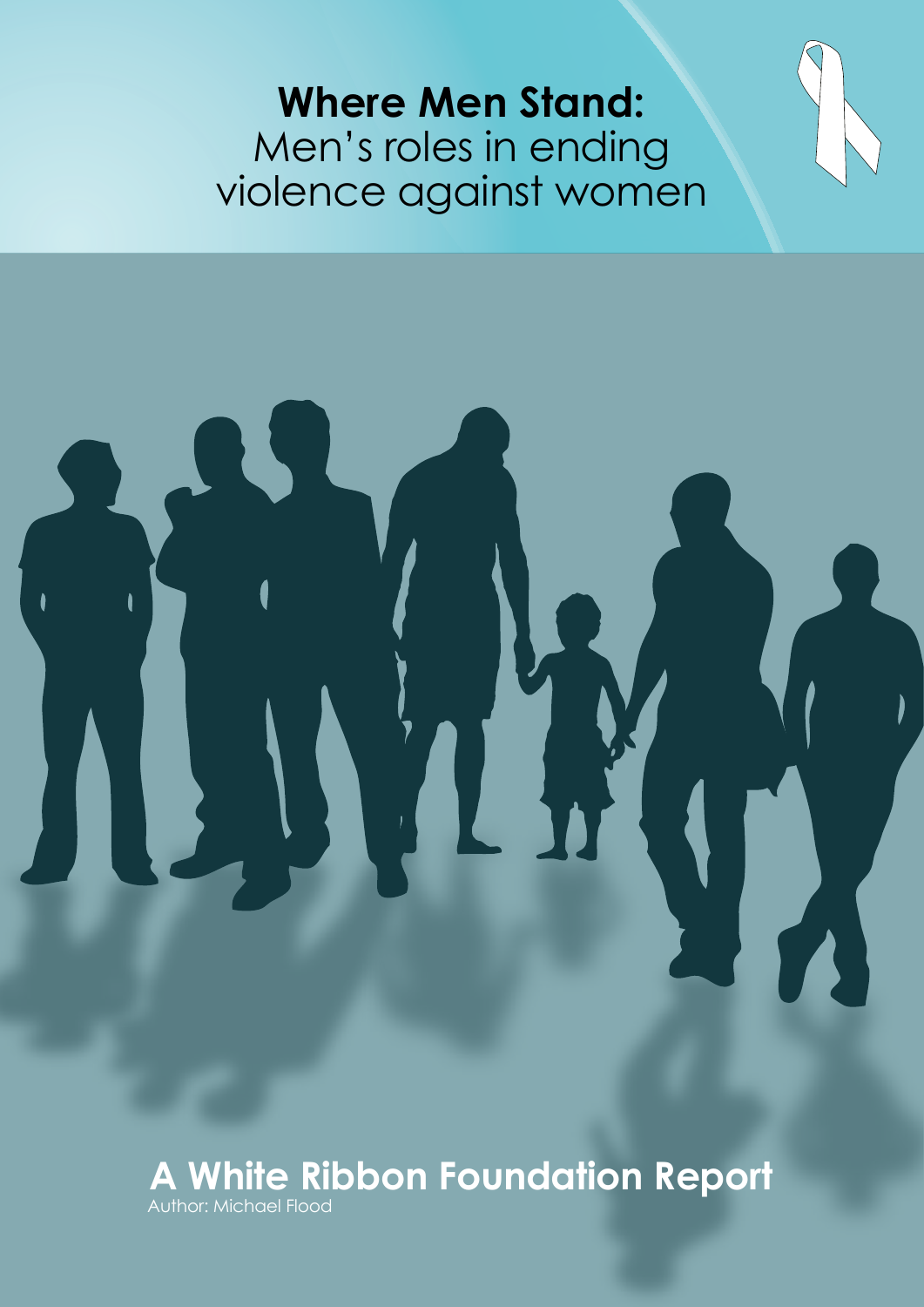**The White Ribbon Foundation of Australia** works to prevent violence against women. The Foundation has established and sustains the White Ribbon Campaign in Australia to engage men and boys to actively oppose violence against women and to promote a culture of non-violence and respect.

The White Ribbon Foundation is committed to the development and dissemination of knowledge and evidence of effective prevention strategies to prevent violence against women and their children. This is the second report by the White Ribbon Foundation, and begins the White Ribbon Prevention Research Series.

### **The White Ribbon Prevention Research Series** is intended to:

- Present contemporary evidence on violence against women and its prevention;
- Investigate and report on new developments in prevention locally, nationally and internationally; and
- Identify policy and programming issues and provide options for improved prevention strategies and services.

The White Ribbon Prevention Research Series will be directed by an expert reference group comprising academic, policy and service experts. At least two reports will be published each year, and available from the White Ribbon Day website at www.whiteribbonday.org.au/.

#### White Ribbon Prevention Research Series, Publication 02, 2010

Title: *Where Men Stand: Men's roles in ending violence against women*

Author: Michael Flood

Suggested citation: Flood, M. (2010) *Where Men Stand: Men's roles in ending violence against women*. Sydney: White Ribbon Prevention Research Series, No. 2.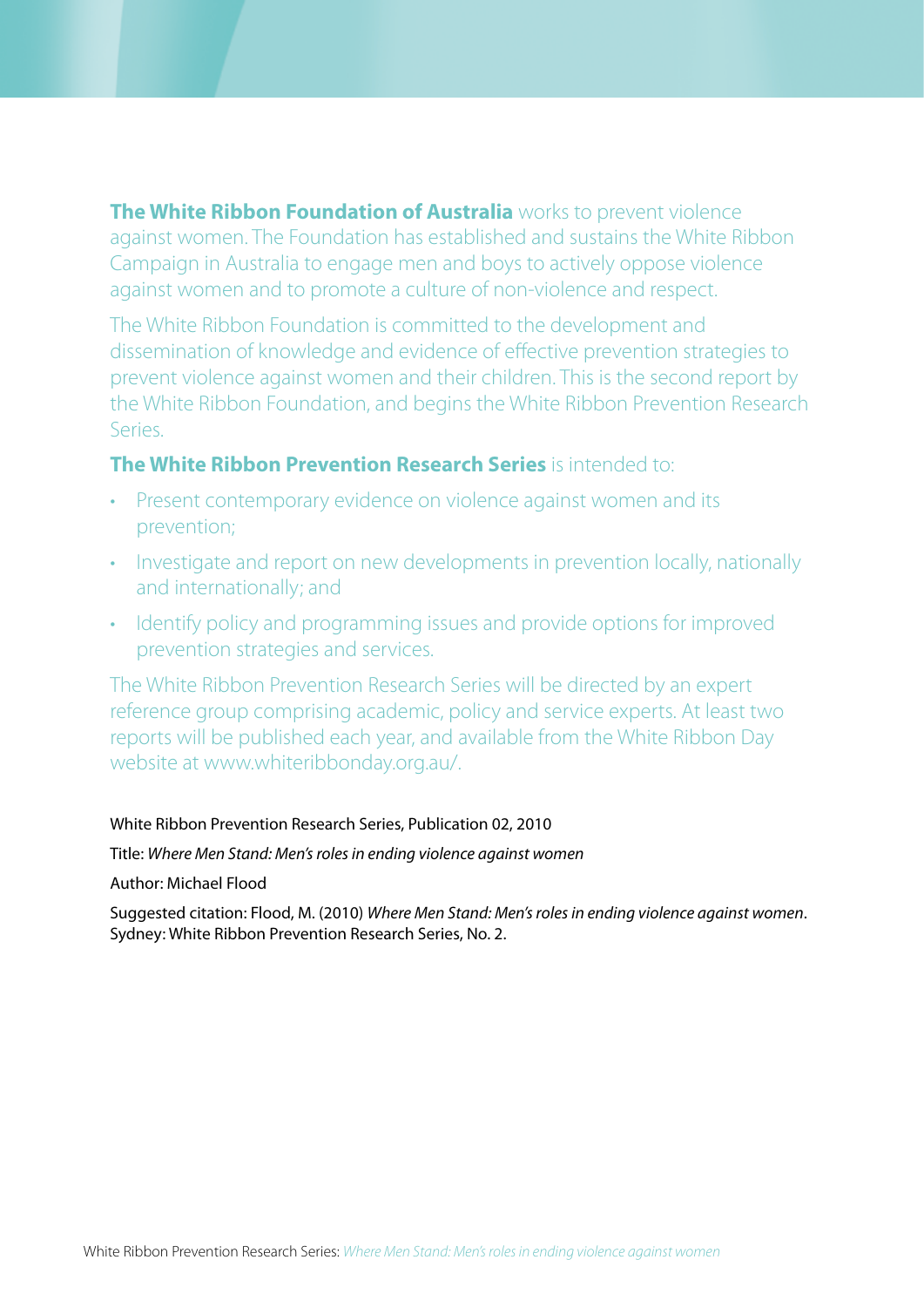# Contents

| <b>Executive Summary</b>                                                         | $\overline{\mathbf{2}}$ |
|----------------------------------------------------------------------------------|-------------------------|
| Introduction                                                                     | 4                       |
| Part 1: Men's violence against women and its prevention                          | 5                       |
| Preventing violence                                                              | 7                       |
| Involving men in prevention                                                      | 8                       |
| Part 2: Men's use of violence                                                    | 12                      |
| Most men do not practise violence against women                                  | 12                      |
| Part 3: Men's attitudes towards violence against women                           | 15                      |
| Most men do not tolerate violence against women                                  | 15                      |
| Men are more likely than women to hold violence-supportive attitudes             | 19                      |
| Men with more conservative attitudes towards gender are more violence-supportive | 20                      |
| Men's attitudes are getting better                                               | 21                      |
| Part 4: Men's responses when violence occurs                                     | 23                      |
| Most men are willing to intervene in situations of domestic violence             | 23                      |
| Part 5: Men's involvement in violence prevention                                 | 25                      |
| Men find it hard to speak about the issue                                        | 25                      |
| Most men believe that they can help to end violence against women                | 25                      |
| A small number of men have joined the effort to end violence against women       | 26                      |
| Men are increasingly the targets of education and other forms of intervention    | 29                      |
| Men's involvement in violence prevention is on the public agenda                 | 30                      |
| Violence prevention efforts among men do work                                    | 31                      |
| Inspirations for, and barriers to, men's involvements in violence prevention     | 33                      |
| Conclusion                                                                       | 39                      |
| Appendices                                                                       | 40                      |
| References                                                                       | 41                      |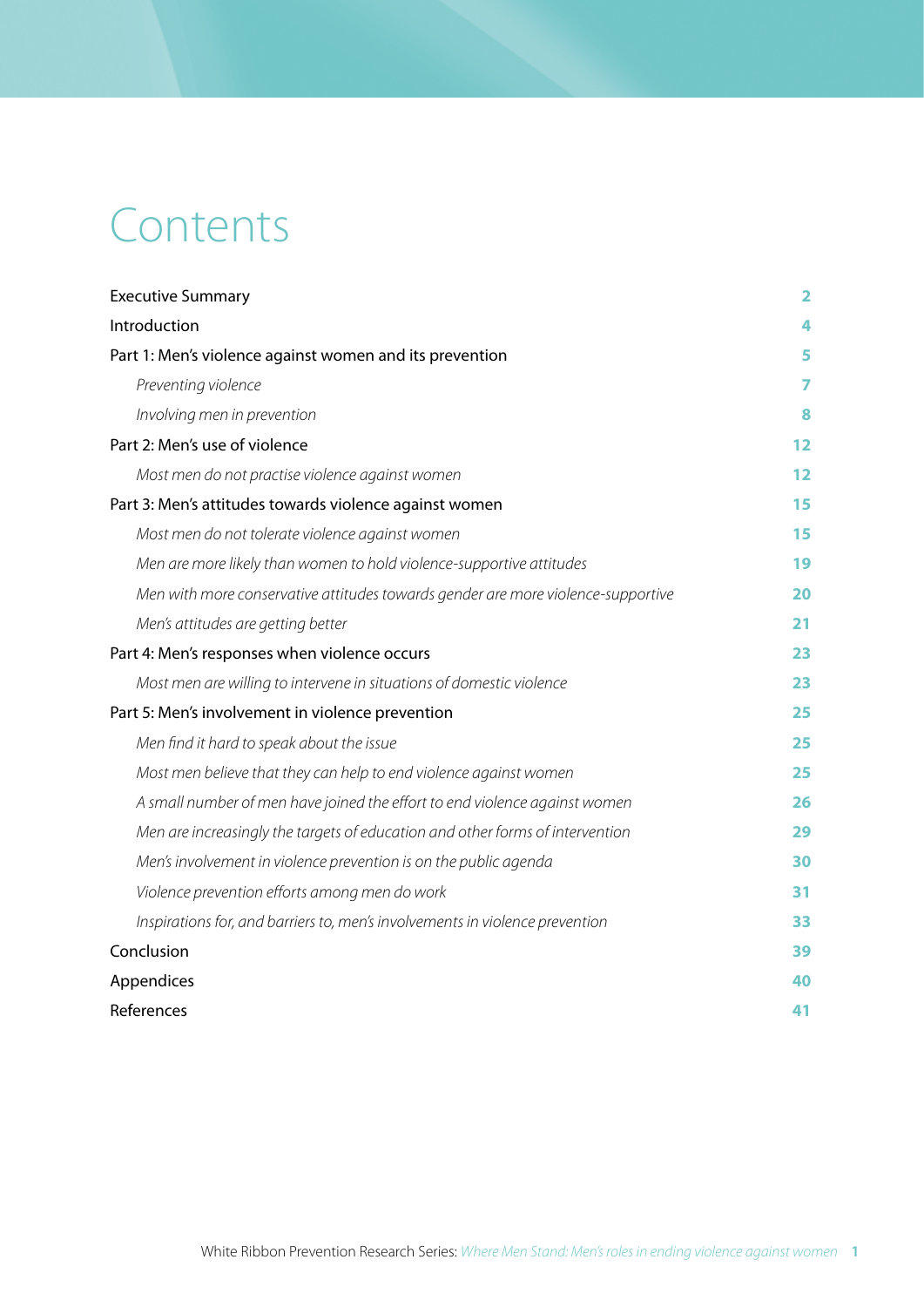### **Introduction**

Where do men stand when it comes to violence against women? This report describes how many men use violence against women, what men think about violence against women, and what role men can and do play in reducing and preventing this violence.

The report is guided by the fundamental belief that men can play a positive role in preventing men's violence against women. Indeed, without men's involvement, efforts to reduce and prevent violence against women will fail.

Most men in Australia do not use violence against women, and most believe such violence to be unacceptable. A silent majority of men disapproves of violence, but does little to prevent it. Of most concern, significant numbers of men excuse or justify violence against women. The silence, and encouragement, of male bystanders allows men's violence against women to continue.

### **Raise the bar**

We must raise the bar for what it means to be a 'decent' bloke', a 'nice guy'. To stop violence against women, well-meaning men must do more than merely avoid perpetrating the grossest forms of physical or sexual violence themselves. Men must strive for equitable and respectful relationships. They must challenge the violence of other men. And they must work to undermine the social and cultural supports for violence against women evident in communities throughout Australia – the sexist and violence-supportive norms, the callous behaviours, and the gender inequalities which feed violence against women.

To the extent that men stay silent in the face of other men's violence against women, they are not perpetrators but perpetuators, allowing this violence to continue.

### **Part 1: Men's violence against women and its prevention**

The report begins with the basic facts on violence against women. Violence against women is a widespread social problem, and a blunt expression of injustice and inequality. Men's violence against women has identifiable causes, and it can be prevented.

There are growing efforts to involve boys and men in the prevention of violence against women. The report outlines the rationale for this. It begins with three facts: (1) while most men do not use violence against women, when such violence occurs, it is perpetrated largely by men; (2) ideas and behaviours linked to masculinity or manhood are highly influential in some men's use of violence against women; and (3) men have a positive and vital role to play in helping to stop violence against women.

Violence against women is a men's issue. This violence harms the women and girls men love, gives all men a bad name, is perpetrated by men we know, and will only stop when the majority of men step up to help create a culture in which it is unthinkable.

Where then do men stand in relation to violence against women? The report then maps the state of play among men, in Parts 2-5. It focuses on four key dimensions of men's relations to violence against women: the use of violence, attitudes towards violence, immediate responses when violence occurs, and efforts to prevent violence. The report draws on various datasets, including a national Australian survey of community attitudes towards violence against women.

### **Part 2: Men's use of violence against women**

How many men use violence against women? Australian data is very limited, and is focused on individuals' use of various aggressive behaviours against partners or ex-partners. Still, it does indicate that most men do not practise violence against women at least in its bluntest forms.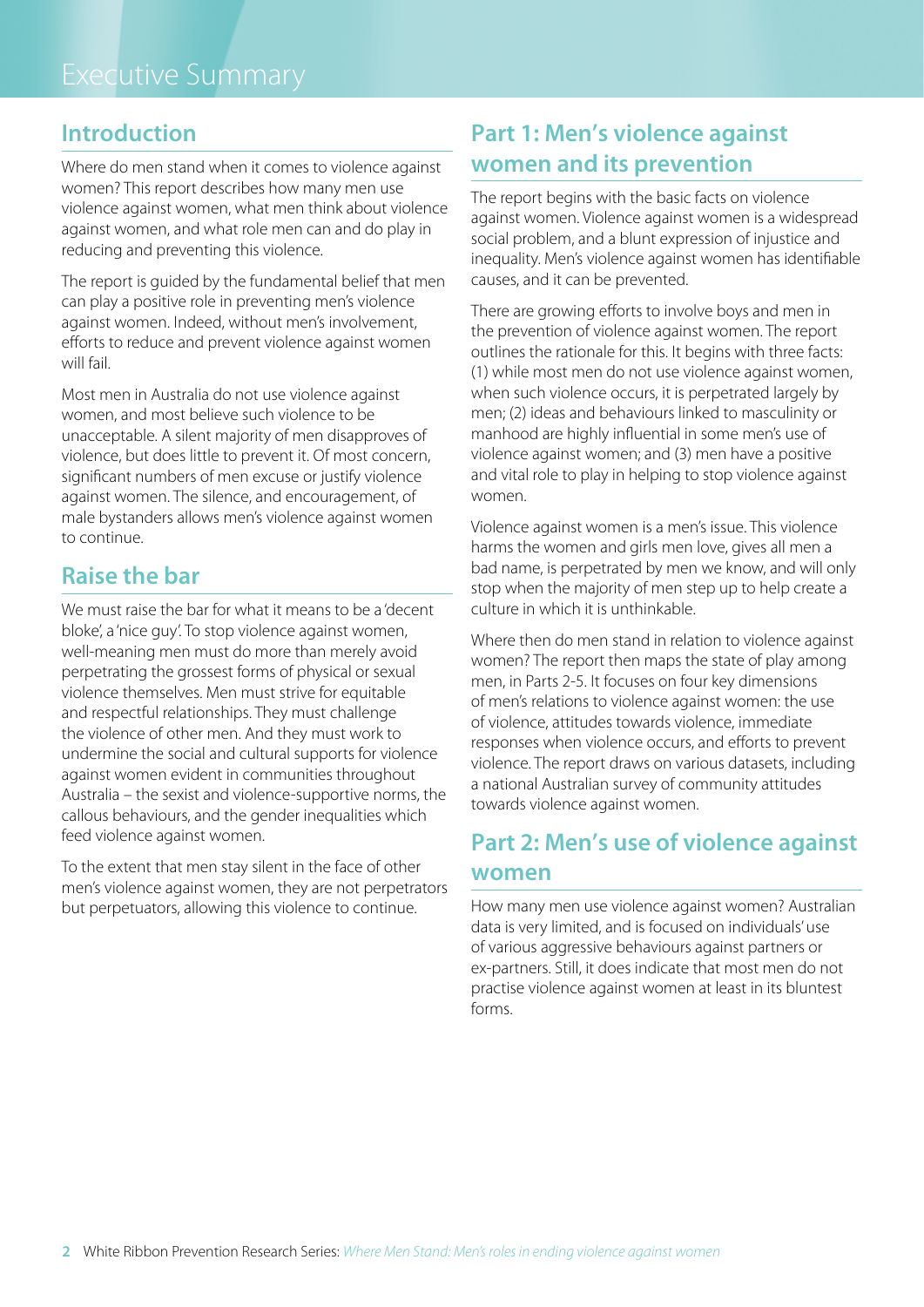### **Part 3: Men's attitudes towards violence against women**

What do men know and think about violence against women? This report documents that:

- Most men do not tolerate violence against women, although:
	- A significant minority do hold violence-supportive attitudes;
	- Men's attitudes are worse than women's;
	- Men with more conservative attitudes towards gender have worse attitudes towards violence against women – they are more likely to condone, excuse, or justify this violence than other men.
- • Overall, men's attitudes towards violence against women are becoming less violence supportive.

### **Part 4: Men's responses when violence occurs**

What do men do when violence against women occurs? Most men say that they are willing to intervene in situations of domestic violence. Similarly, most boys say that, faced with a situation in which a boy was sexually coercing a girl, they would support the girl. At the same time, men's interventions may not be helpful, while some boys will support the coercive boy instead.

### **Part 5: Men's involvement in violence prevention**

To what extent are men actively taking part, or being engaged, in efforts to reduce and prevent violence against women? The report documents that:

- Men find it hard to speak about violence against women. On the other hand, at least from US data, most men believe that they can help to end this violence.
- • A growing number of men are joining the effort to end violence against women in Australia. In particular, the contemporary White Ribbon Campaign represents the most substantial and significant manifestation of men's involvement in preventing violence against women this country has seen.
- Men are increasingly the targets of education and other forms of intervention. A range of initiatives engaging men, at various levels of the 'spectrum

of prevention', are under way both in Australia and around the world.

- Men's involvement in violence prevention is on the public agenda, receiving endorsement in both state and Federal plans of action regarding violence against women.
- Violence prevention efforts among men do work if they're done well. There is a growing evidence base, suggesting that well-designed interventions can shift violence-related attitudes and behaviours.

The report then examines the inspirations for, and barriers to, men's involvements in violence prevention. First, what prompts men to become involved in this work? Men are 'sensitised' to the issue of violence against women through hearing women's disclosures of violence, their love for and loyalties to particular women, their political and ethical commitments to justice and equality, and related experiences. They receive or find opportunities for involvement in violence prevention work, and give meanings to this involvement that foster greater awareness and commitment.

Second, what prevents individual men from taking steps to reduce or prevent men's violence against women? One obvious barrier is some men's support for sexist and violence-supportive attitudes and norms, but another, more subtle, barrier is men's overestimation of *other* men's comfort with violence. Men may fear others' reactions to attempts at intervention, have negative views of violence prevention itself, lack knowledge of or skills in intervention, or lack opportunities or invitations to play a role.

### **Conclusion**

Men can play vital roles in helping to reduce and prevent men's violence against women. Indeed, some men, both individually and in groups and often in partnership with women, are already making a difference. Preventing men's violence against women will require sustained and systematic efforts in families and relationships, communities, and in society at large. It is time for men to join with women in building a world of non-violence and gender justice.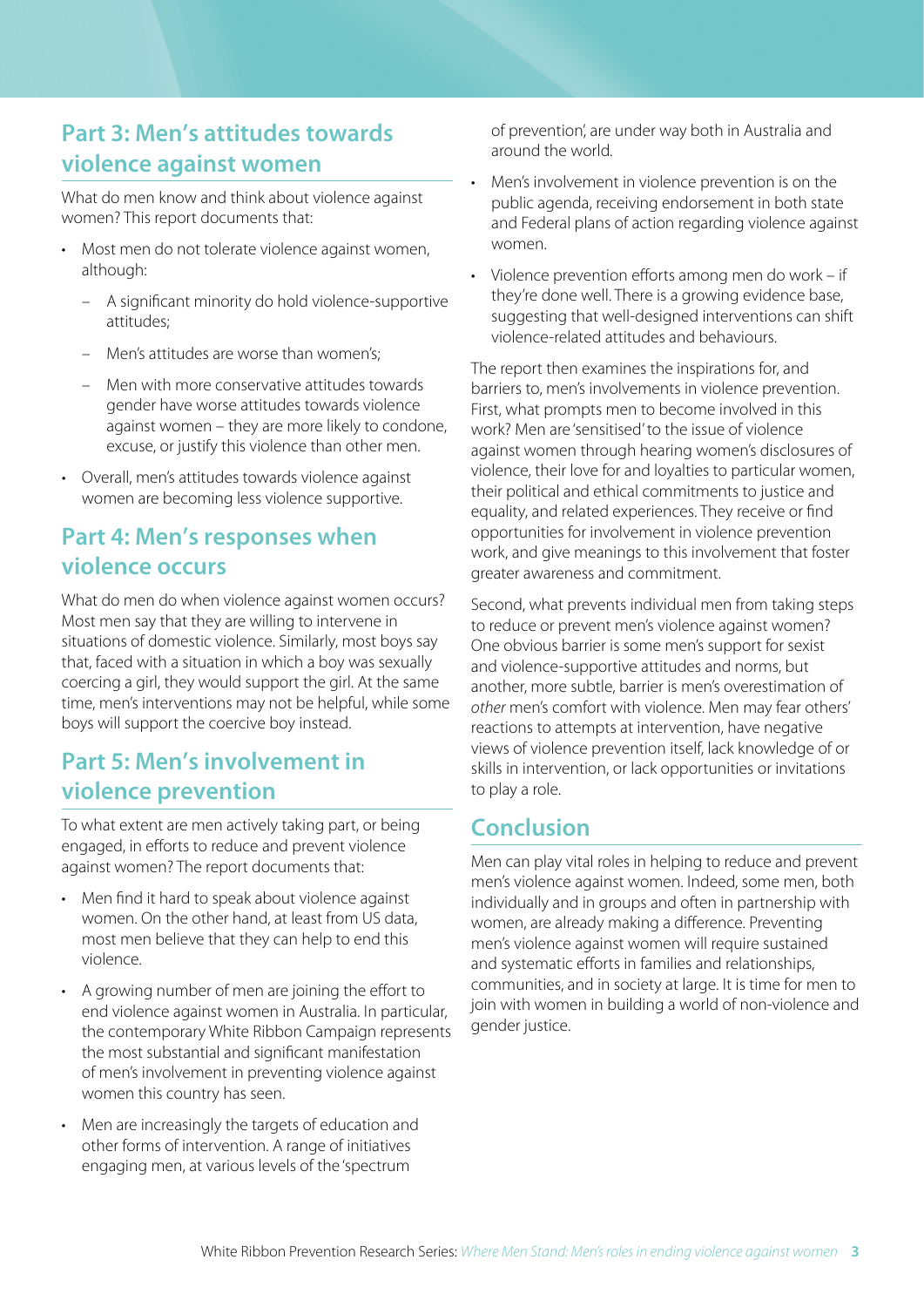## Introduction

Men's violence against women is now firmly on the public agenda. The last 40 years has seen a groundswell of efforts to reduce and prevent physical and sexual assault of women. Two shifts have characterised the field in recent years: a growing emphasis on the need to prevent violence against women before it occurs, and an emerging emphasis on engaging boys and men in prevention.

This report maps where men stand in relation to violence against women. It describes how many men use violence against women, what men think about violence against women, and what role men can and do play in reducing and preventing this violence.

Above all, this report is guided by the fundamental belief that men can play a positive role in preventing men's violence against women. The report has been commissioned by the White Ribbon Foundation, whose mission is to prevent violence against women in Australia. The Foundation maintains the White Ribbon Campaign, centered on promoting men's positive roles in preventing violence against women.

The report offers good news. Most men see violence against women as unacceptable, and men's attitudes have improved over time. Increasing numbers of men are taking part in efforts to end violence against women. Educational and other prevention strategies directed at men and boys can make a positive difference. And male involvement is on the policy agenda.

At the same time, the report also details the bad news. Most men know that domestic violence and sexual assault are wrong, but men have done little to reduce this violence in their lives, families and communities. A significant minority of men hold violence-supportive attitudes, particularly those with more conservative attitudes towards gender in general. Men rarely take action to challenge the violence-supportive beliefs and behaviours they encounter from peers and others. Too many men believe common myths about violence, have ignored women's fears and concerns about their safety, and have stayed silent in the face of other men's violence-supportive attitudes and behaviours. There are important barriers to men's involvement in anti-violence work. And violence prevention work with men and boys remains small and scattered, although its momentum and sophistication are growing.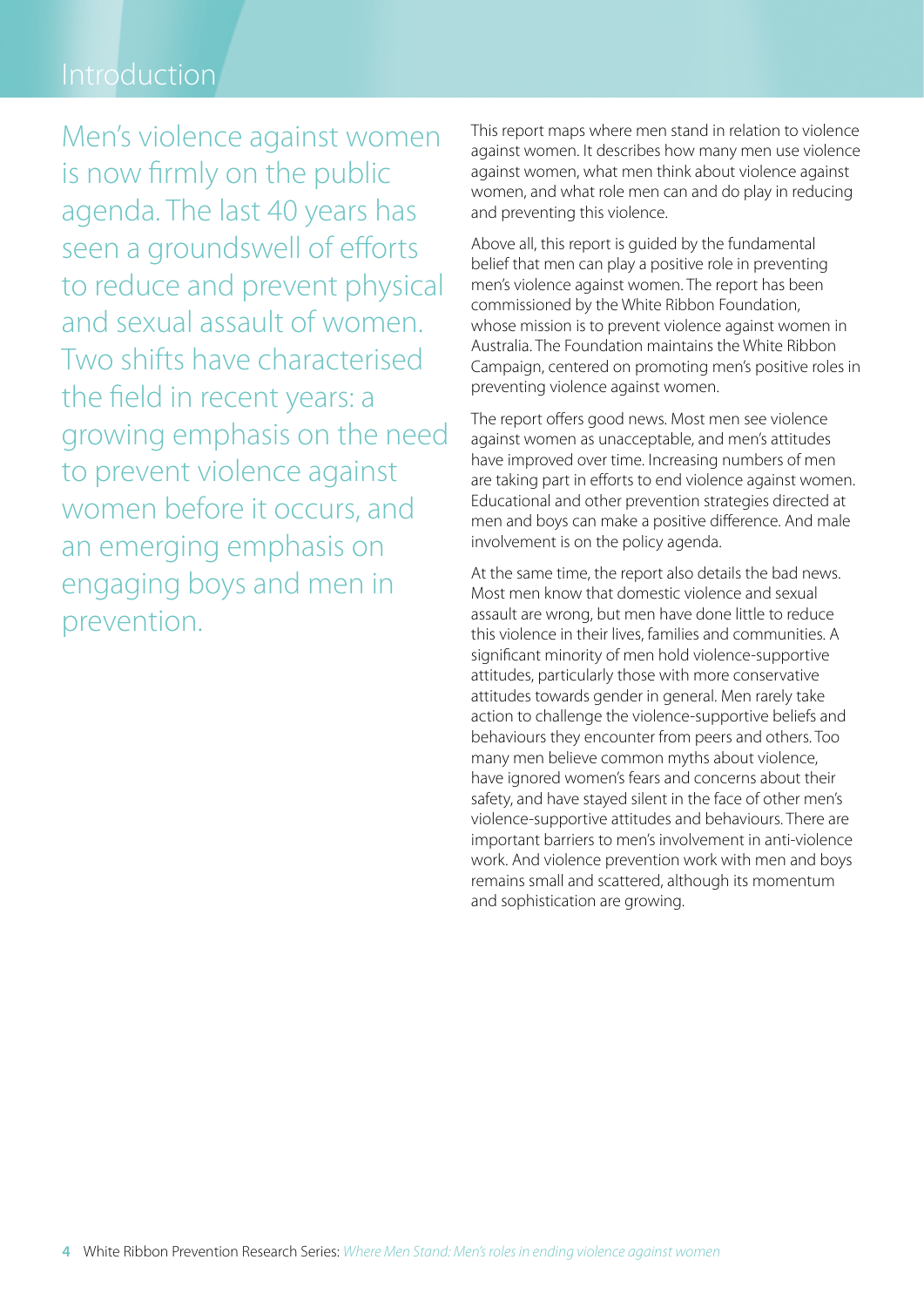## Part 1: Men's violence against women and its prevention

To begin with, what do we know about violence against women?

### **Violence against women is a widespread social problem.**

The term "violence against women" is a useful, catchall term for a range of forms of violence which women experience, including physical and sexual assaults and other behaviours which result in physical, sexual, or psychological harm or suffering to women. The term includes domestic or family violence, rape and sexual assault, sexual harassment, and other forms of violence experienced by women.

The term "*men's* violence against women" refers to a subset of this violence, that perpetrated by men. Most 'violence against women' is violence by men, although women also experience violence from other women and from children. For example, among all women who experienced physical assaults in the last 12 months, 81 per cent were assaulted by males, 8 per cent by both males and females, and 27 per cent by other females (ABS 2006: 30).<sup>1</sup> This report focuses on men's violence against women, while recognise that violence against women also is committed by women and children.

Large numbers of women in Australia have suffered violence in the last year, according to two national surveys.<sup>2</sup> From ABS data, 5.8 per cent of women, roughly one in 20, representing over 440,000 women, experienced at least one incident of violence in the last year. In the last year, over 70,000 women (about 1%) experienced violence by a male current or former partner (ABS 2006: 30). The Australian component of the *International Violence Against Women Survey* finds that in the past 12 months:

- • 10% of Australian women reported experiencing at least one incident of physical and/or sexual violence by a man (including violence by male partners or ex-partners, male friends and acquaintances, work colleagues, and strangers);
- 8% experienced physical violence, and 4% experienced sexual violence (Mouzos and Makkai 2004).

The two national surveys also provide data on women's *lifetime* experiences of violence. According to the ABS (2006), nearly one in six women (16%) have experienced violence perpetrated by a current or previous partner since the age of 15. The Australian component of the *International Violence Against Women Survey* finds that:

- Nearly two-thirds (57%) of Australian women report experiencing at least one incident of physical violence or sexual violence by a man over their lifetime. Just under half (48%) have ever experienced physical violence, and one-third (34%) have experienced sexual violence.
- Over a third of women (34%) who have ever had a boyfriend or husband report experiencing at least one form of violence during their lifetime from an intimate male partner.
- More than one in ten women (12%) who has ever had a boyfriend or husband has experienced sexual violence from a partner in their lifetime (Mouzos and Makkai 2004).

#### **Violence against women concerns us all.**

Second, violence against women is an issue that concerns us all. Violence against women is a blunt form of harm. When a young woman is thrown against a wall by her boyfriend, when a woman is forced into sex by her ex-husband, what is happening is something *unfair*, something *unjust,* something that *nobody* should have to live with. Violence against women runs counter to the basic freedoms, the basic rights, that every person should have.

Violence against women is a symptom of gender inequalities. But violence against women also makes these inequalities *worse*. It limits women's autonomy, their freedom and everyday safety, and their access to the resources required for social and economic wellbeing.

*Violence against women is a symptom of gender inequalities. But violence against women also makes these inequalities worse.*

<sup>&</sup>lt;sup>1</sup> These percentages add to more than 100 as some females have experienced physical assault by more than one category of perpetrator. 2 Recent national data on violence against women in Australia comes from two major surveys: The

Personal Safety Survey, conducted by the Australian Bureau of Statistics (a national survey of 16,400 adults in Australia aged 18 and over) (ABS 2006); and the Australian component of the *International Violence Against Women Survey*, conducted by the Australian Institute of Criminology (a national survey of 6,677 women in Australia aged 18-69) (Mouzos and Makkai 2004).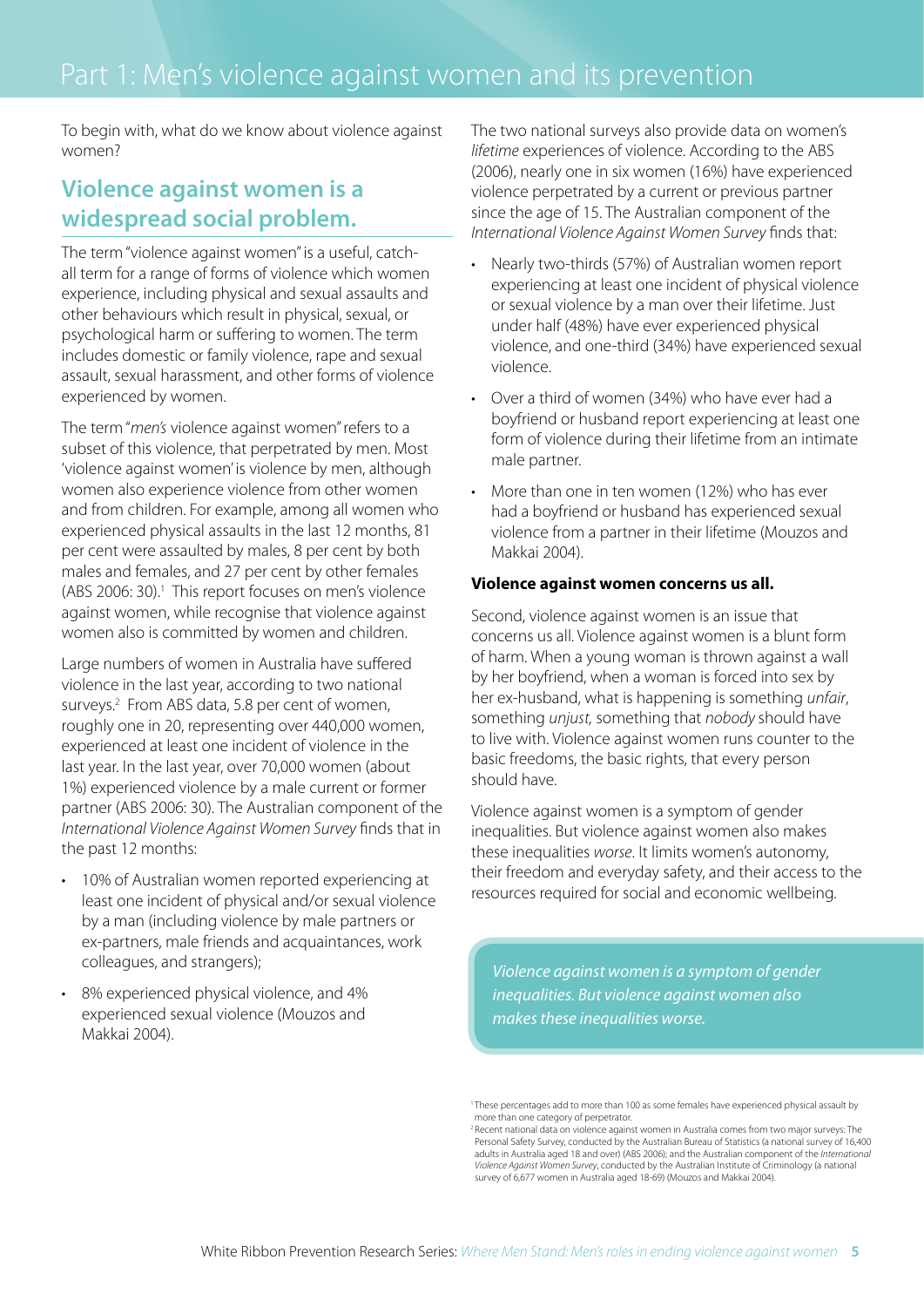Violence against women is an issue of concern not just to women but to men. Most men do not use violence, but violence hurts the women and girls we love, and gives all men a bad name.

#### **Violence against women is a key issue of public health.**

Violence against women is not only an issue of injustice or inequality, but one of health. Violence has a significant impact on women's health and wellbeing – not just in terms of injury and premature death, but in terms of mental health problems including attempted suicide and self-harm, depression, anxiety, post-traumatic stress, substance abuse, and poor reproductive health.

Research by VicHealth shows that intimate partner violence in fact is the *leading* contributor to death, disability and illness in Victorian women aged 15–44. This violence is responsible for more of the disease burden than many well-known risk factors such as smoking, high blood pressure, and obesity. Intimate partner violence alone contributes 9 per cent to the disease burden in Victorian women aged 15-44 years, making it the largest known contributor to the preventable disease burden in this group (VicHealth 2004).

Intimate partner violence has a very substantial *economic* cost, estimated to be over \$8 billion per year (Access Economics 2004). And violence against women also hurts children, whether they experience violence themselves or witness it.

#### **Violence against women has identifiable causes.**

Men's violence against women has identifiable causes. There are three broad clusters of determinants of intimate partner violence. First, there is *gender*. There are strong associations between violence against women and gender roles, gender norms, and gender relations. Second, there are links between violence against women and the acceptance and perpetration of *other* forms of violence. Third, the material and social resources available to individuals and communities, including patterns of disadvantage, shape violence against women.<sup>3</sup>

#### **Violence against women can be prevented.**

It is possible to prevent this violence from occurring in the first place. We know that some strategies of primary prevention do work, and that a wide range of other strategies are promising.

### **Causes of men's intimate partner violence against women**

#### **(1) Gender roles and relations**

Men's agreement with sexist, patriarchal, and sexually hostile attitudes

Violence-supportive social norms regarding gender and sexuality

Male-dominated power relations in relationships and families

Sexist and violence-supportive contexts and cultures

#### **(2) Social norms and practices related to violence**

Lack of domestic violence resources

Violence in the community

Childhood experience of intimate partner violence (especially among boys)

#### **(3) Access to resources and systems of support**

Low socioeconomic status, poverty, and unemployment

Lack of social connections and social capital

Personality characteristics

Alcohol and substance abuse

Separation and other situational factors

(Flood 2007)

<sup>3</sup> See Flood (2007) for a detailed account of these three clusters of determinants of intimate partner violence against women, and VicHealth (2007) for a summarised account.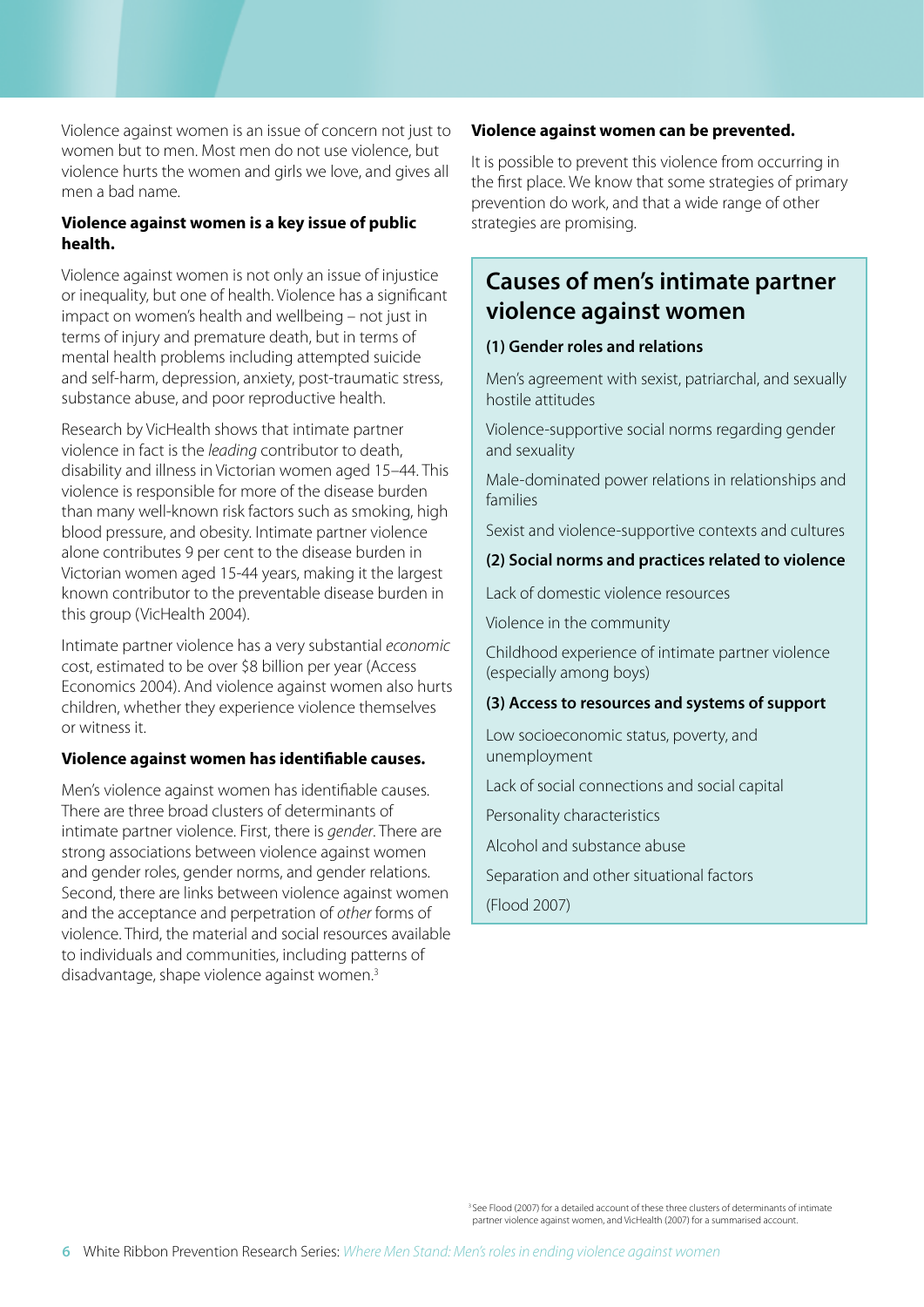We know that education programs among children and youth can have a positive and lasting impact on their attitudes and behaviours. Social marketing campaigns can change attitudes and behaviours. Community development can improve the social contexts which foster violence against women, while community mobilisation can build communities' and networks' capacity to shift social norms and inequalities. Legal and policy reform can create multi-level partnerships in prevention across government and community sectors. Thus, we *can* make a difference. Programs, policies, and political activism can reduce and prevent men's violence against women.

### **Preventing violence**

In the last decade and a half, prevention has become a central focus of community and government efforts to address violence against women. This reflects the recognition that we must not only respond to the victims and perpetrators of interpersonal violence, but also work to prevent violence from occurring in the first place. We must address the underlying causes of physical and sexual violence, in order to reduce rates of violence and ultimately to eliminate it altogether.

Prevention work has only become possible because of years of hard work and dedication by survivors, advocates, prevention educators, and other professionals (CDC 2004: 1). In particular, advocates and activists in the women's movement have worked hard to gain recognition for women who have experienced violence, to place violence on the public agenda, and to generate the political will to tackle it (Harvey *et al*. 2007: 5). Primary prevention efforts complement work with victims and survivors, but do not replace or take priority over it.

'Primary' prevention refers to activities which take place before violence has occurred to prevent initial perpetration or victimisation. In relation to men's violence against women, 'secondary' prevention refers to reducing opportunities for violence by supporting the men who are at risk of perpetrating violence. 'Tertiary' prevention aims to prevent the re-occurrence of violence, and refers for example to work with men who have already used violence (Chamberlain 2008: 3; Foshee *et al*. 1998: 45). At the same time, it is also important to recognise that the groups of boys or men who are the objects of ostensibly 'primary' efforts usually include individuals who have used or are using violence. In addition, all three forms of activity contribute to each other. For example, rapid and coordinated responses to individuals perpetrating violence can reduce their opportunities for

and likelihood of further perpetration, while effective responses to victims and survivors can reduce the impact of victimisation and prevent revictimisation (Chamberlain 2008: 4).

*Now men in general are being addressed as 'partners' in prevention*

Other shifts characterise the violence prevention field. Contemporary violence prevention also includes increased emphases on comprehensive approaches which address multiple levels of the social order, a stress on the need for evaluation and evidence of effectiveness, and the targetting of the determinants or causes of violence against women associated with particular settings, communities and social dynamics (Walker *et al*. 2008).

An emphasis on the need to engage men and boys is increasingly well established in the violence prevention field. The report now turns to this.

### **Involving men in prevention**

Around the world, there are growing efforts to involve boys and men in the prevention of violence against women. Efforts to prevent violence against girls and women now increasingly take as given that they must engage men. While men who use violence have long been addressed in secondary- and tertiary-based based interventions as perpetrators, now men in general are also being addressed as 'partners' in prevention. There are growing efforts to involve boys and men in various capacities associated with the prevention of violence against women: as participants in education programs, as targets of social marketing campaigns, as policy makers and gatekeepers, and as activists and advocates. There is a steadily increasing body of experience and knowledge regarding effective violence prevention practice among boys and young men, often grounded in wider efforts to involve men in building gender equality.4

<sup>4</sup> See for example publications by Bannon and Correia (2006), Esplen (2006), Family Violence Prevention Fund (2004), Greig and Peacock (2005), Instituto Promundo (2002), Ruxton (2004), and World Health Organization (2007). Also see footnote 7 regarding guides to engaging men in violence prevention, and Appendix 1.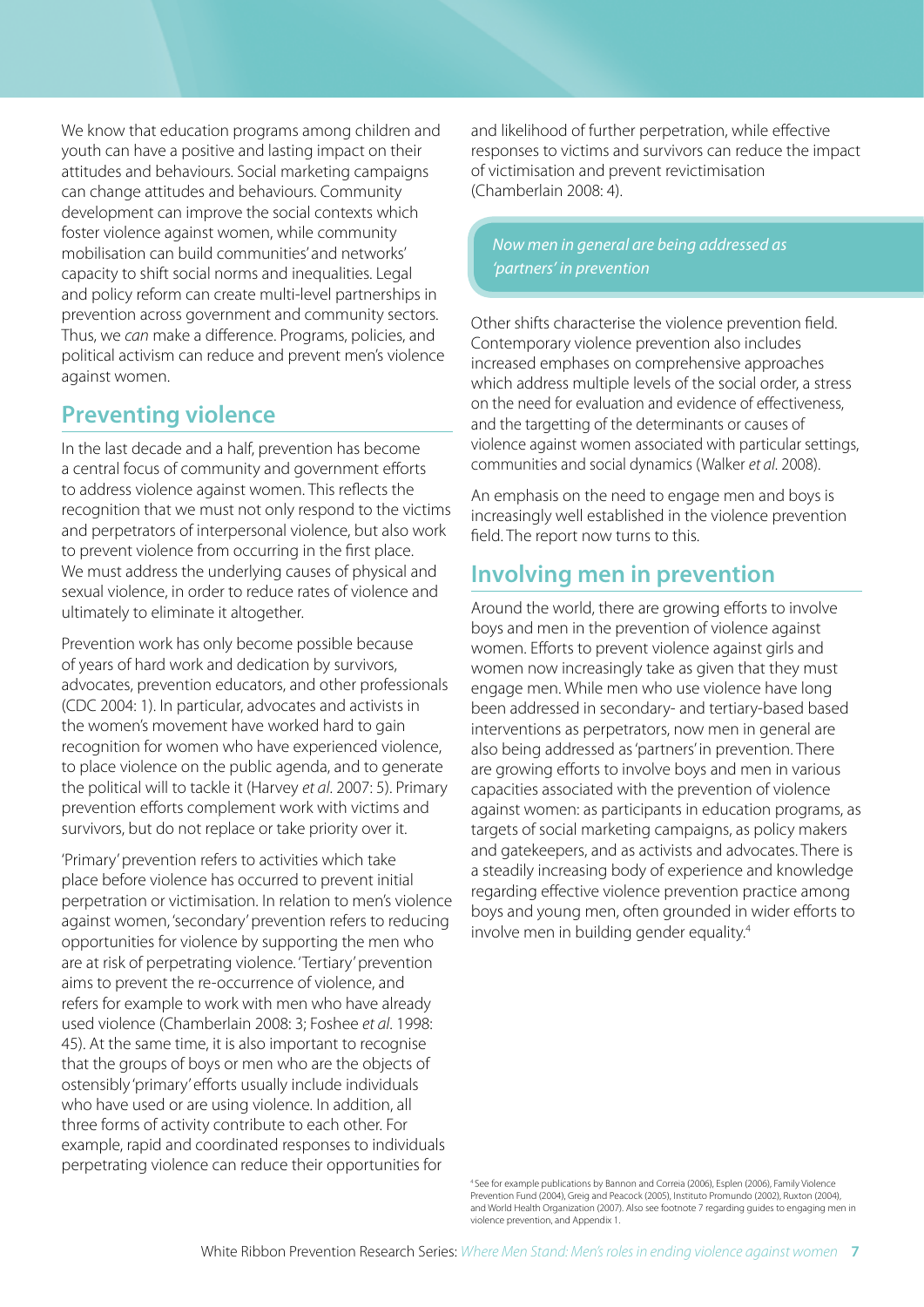There is a powerful rationale for addressing men in ending violence against women. This has three key elements.

First, efforts to prevent violence against women must address men because largely it is men who perpetrate this violence. Most men do not use violence against women, particularly in its bluntest forms, but when violence occurs, it is perpetrated overwhelmingly by men. National data from the ABS tells us that, of all females who experienced physical assault in the last 12 months, 81 per cent were assaulted by males and 8 per cent by both males and females (ABS 2006: 30).<sup>5</sup> (This data does not allow determination of what proportion of the *sexual* assaults females experience is perpetrated by males. 6 ) Thus, to make progress towards eliminating violence against women, we will need to address the role of *men* – specifically, the attitudes, behaviours, identities, and relations of those men who use violence.

*Men with sexist and hostile attitudes are more likely to perpetrate violence against women than men with more equitable attitudes.*

Second, constructions of masculinity – of what it means to be a man – play a crucial role in shaping violence against women. This is true at the individual level, in families and relationships, in communities, and societies as a whole. A wide variety of studies have found for example that men's adherence to sexist, patriarchal, or sexually hostile attitudes is an important predictor of their use of violence against women (Murnen *et al.* 2002, Sugarman and Frankel 1996, Schumacher *et al*. 2001, Stith *et al*. 2004). Putting it simply, men with such attitudes are more likely to perpetrate violence against women than men with more equitable attitudes. While masculine attitudes are one factor, another is gender inequality itself. Male economic and decision-making dominance in families and relationships is one of the strongest predictors of high levels of violence against women (Heise 1998; Heise 2006: 35).

These first two insights boil down to the point that we have no choice but to address men and masculinities if we want to stop violence against women.

However, violence prevention work with men has been fuelled also by a third and more hopeful insight: that men have a positive role to play in helping to stop violence against women.

5 During the last 12 months, a total of 242,000 females experienced physical assault. Of these, 195,300 females (81%) experienced physical assault by a male perpetrator, 19,800 females (8%) experienced assaults by both male and female perpetrators, and 66,500 females (27%) experienced physical assault by a female perpetrator (ABS 2006: 30). <sup>6</sup> Page 33 of the ABS report gives data for various categories of perpetrator, including current or former partner, family or friends, and so on, but does not break these down by sex (ABS 2006: 33).

#### **Men's positive roles**

Men themselves can play important roles in helping to reduce and prevent men's violence against women. There are three key forms of action men can take:

- (1) Avoiding the personal use of violence against women, or to put this more positively, practising non-violence;
- (2) Intervening in the violence of other men; and
- (3) Addressing the social and cultural causes of violence (Berkowitz 2004: 1).

The first involves men looking critically at their own lives and behaviour. Men can 'put their own house in order', taking responsibility for violent behaviour and attitudes and striving to build respectful relations with the women and girls (and other men and boys) in their lives.



.<br>If you would Ske more information about what you can do<br>to grovent tamby violence, please call 215,843,2044.

The second form of action involves men as positive 'bystanders', taking steps to reduce or prevent violence against women. This may mean intervening in incidents of violence or their precursors, supporting victims, challenging perpetrators, or other actions. It overlaps with the third form of action.

**The E**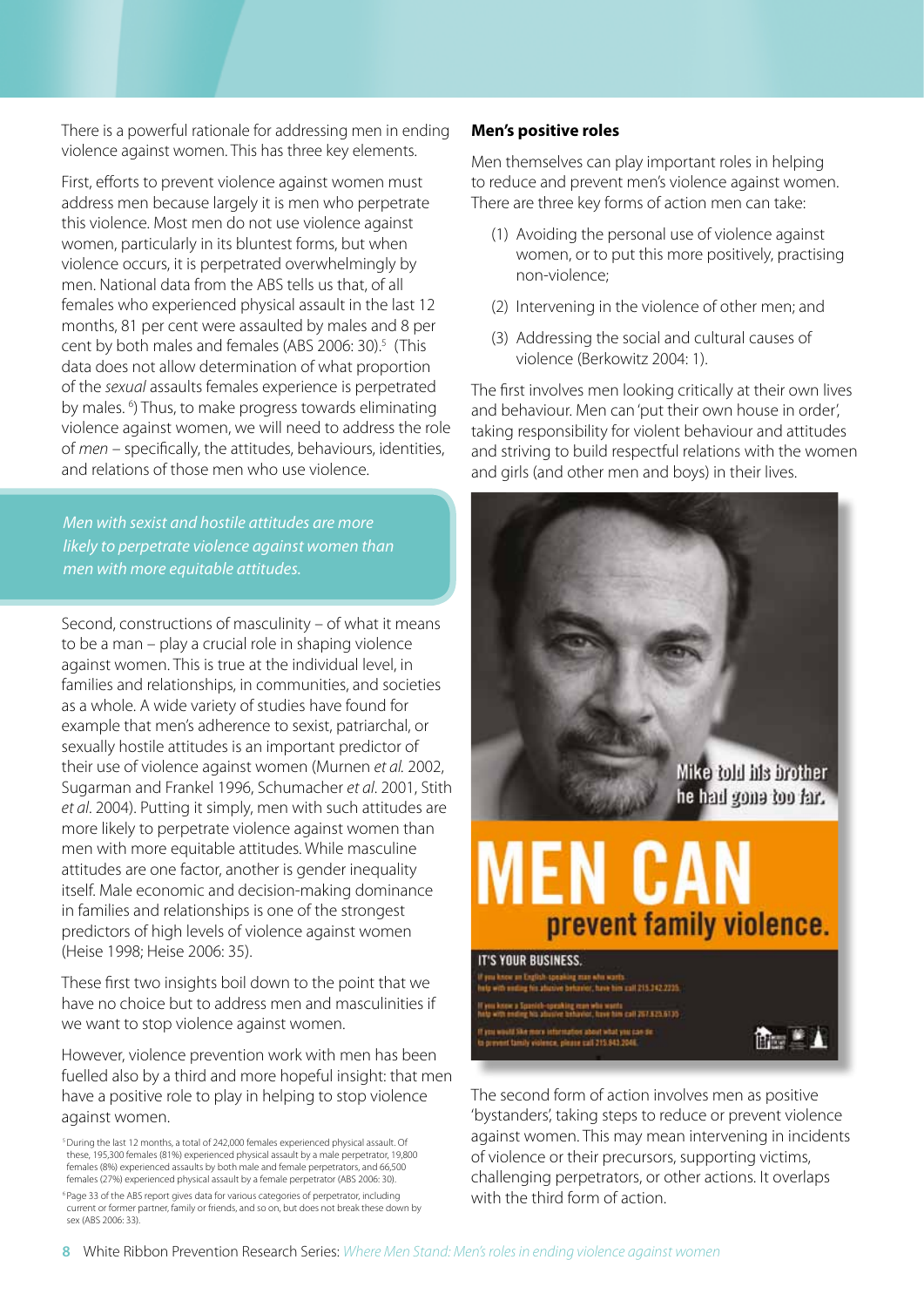In the third form of action, men contribute particularly to the primary prevention of violence against women. Here, men take part in challenging the attitudes and norms, behaviours, and inequalities which feed into violence against women. Men may advocate for and champion change in their workplaces and organisations, participate in campaigns and networks, and take other steps to build gender-equal and gender-just communities and societies.

Thus, men themselves can help to reduce and prevent violence against women by living non-violently, being active bystanders, and becoming advocates for social change.

So far, we have focused on men themselves taking action, and this is an important aspect of male involvement in the prevention of violence against women. It can be described as'men changing'. Another, although overlapping, aspect involves 'changing men'. Here, we are referring to programs and policies which engage and change men, whether as participants in education programs, audiences for communications campaigns, objects of lobbying and advocacy, or husbands and fathers and workers whose lives are shaped by policy initiatives.

This report does not offer detailed guidance on effective strategies for men changing or changing men. However, such instruction can be found in a range of increasingly comprehensive manuals and guides.7

### **Violence against women is a men's issue.**

**Violence hurts the women and girls we love.**

**Violence against women makes all men seem a potential threat**

**Violence hurts our communities.**

**Violence against women is the product of narrow, dangerous norms about being a man which also limit men.**

**Men are bystanders to other men's violence.**

**Some of us have used violence ourselves.**

**Challenging violence is part of challenging inequalities of power and oppression**

**Ending violence against women is part of the struggle to ensure safety and justice for all.**

<sup>7</sup> See for example publications or online guides by Berkowitz (2001, 2004a, 2004b), EngenderHealth (2008a, 2008b), Family Violence Prevention Fund (2004), Flood (2009), Funk (2006), Greig and Peacock (2005), Instituto Promundo (2002), Texas Council on Family Violence (2010), and UNIFEM (2010). Also see Appendix 1 to this report.

8 Sections of the following were first published in Voice Male, Summer 2009.

#### **A men's issue**

Violence against women is a men's issue. Violence against women is of course a deeply personal issue for women, but it is also one for men.<sup>8</sup>



Violence against women is a men's issue because it is men's wives, mothers, sisters, daughters, and friends whose lives are limited by violence and abuse. It's a men's issue because, as community leaders and decisionmakers, men can play a key role in helping stop violence against women. It's a men's issue because men can speak out and step in when male friends and relatives insult or attack women. And it's a men's issue because a minority of men treat women and girls with contempt and violence, and it is up to the majority of men to help create a culture in which this is unacceptable.

*Violence hurts the women and girls we love, and makes all men seem a potential threat.*

While most men treat women with care and respect, violence against women *is* men's problem. Some men's violence gives all men a bad name. For example, if a man is walking down the street at night and there is a woman walking in front of him, she is likely to think,"Is he following me? Is he about to assault me?" Some men's violence makes all men seem a potential threat, makes all men seem dangerous.

Violence against women is men's problem because many men find themselves dealing with the impact of *other* men's violence on the women and children that we love. Men struggle to respond to the emotional and psychological scars borne by their girlfriends, wives, female friends and others, the damaging results of earlier experiences of abuse by other men.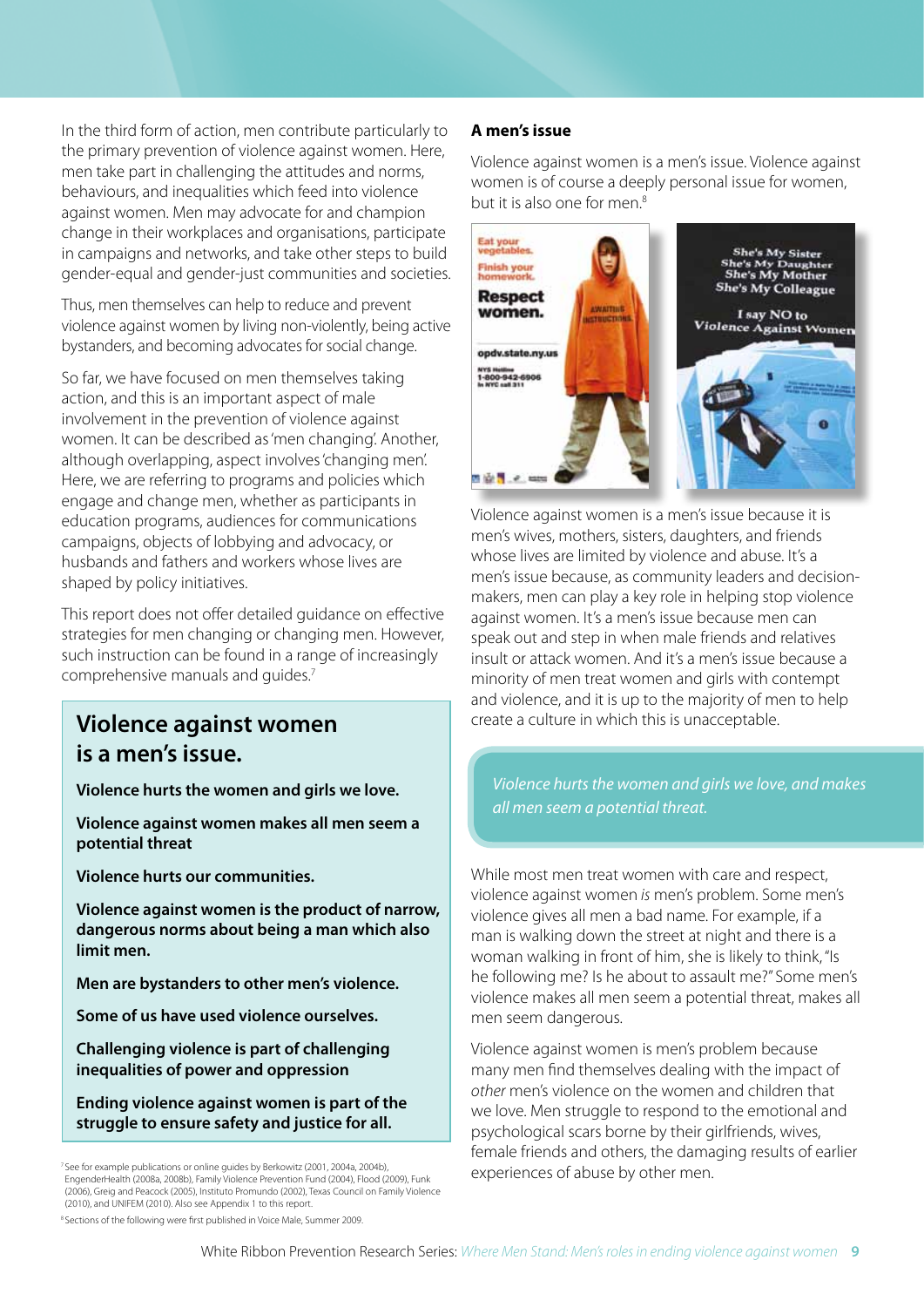Violence is men's problem because sometimes men are the bystanders to other men's violence. Men make the choice: stay silent and look the other way when male friends and relatives insult or attack women, or speak up? And of course, violence is men's problem because sometimes men have used violence themselves.

Men will benefit from a world free of violence against women, a world based on gender equality. In their relations with women, instead of experiencing distrust and disconnection they will find closeness and connection. Men will be able to take up healthier, emotionally in-touch and proud ways of being. Men's sexual lives will be more mutual and pleasurable, rather than obsessive and predatory. And boys and men will be free from the threat of other men's violence.

While men in general will benefit from the elimination of violence against women, there are also things which some men will have to give up. Men systematically using violence and control against partners receive such 'benefits' as social and sexual services and support, decision-making control, and reinforcement of a powerful sense of self (Stark 2010: 207). In ceasing their violence, perpetrators must give these up. More generally, men will have to give up the unfair privileges associated with violence and gender inequality: the privilege to dominate one's relationships and families, the 'right' to expect sex on demand from a partner, and the 'pleasures' of treating women as second-class citizens and sexual subordinates.

#### **Men's roles in creating change**

So far, this report has argued that men must be involved in the prevention of violence against women because: (1) this violence is perpetrated overwhelmingly by men; (2) it is based in constructions of masculinity and patterns of gender inequality in which men are involved; and (3) men themselves can help to change the social and cultural foundations of violence against women. There are several elements of men's roles in creating change which deserve further mention:

- Men can change men.
- Men can use institutional power to promote change.
- Involving men means that women do not have to make change alone.



Men's attitudes and behaviour are shaped in powerful ways by their male peers. For example, men who believe that other men are unwilling to act to prevent rape are more likely to be unwilling to intervene themselves, as this report explores below. In addition, male advocates and educators tend to be perceived as more credible and more persuasive by male participants (Flood *et al*. 2009: 47-49, 54). While this unfortunately reflects the status and cultural legitimacy granted to men's voices in general (Flood 2005: 464), it also can be used to strategic advantage in changing men. At the same time, women can work very effectively with boys and men, men should also hear the voices of women, and there are benefits to women and men working together.

*Senior male leaders can be effective 'champions' for violence prevention in their organisations.*

A second element of men's capacity to create social change towards gender equality comes out of gender inequalities themselves. In Australia as in many countries, it is true that as a group, men have greater access to institutional power than women as a group. Decisionmaking and powerful positions in Australia, whether in Parliament or local Councils, are dominated by men. Men in general receive higher wages than women, reflecting such factors as inequalities in parenting and domestic work and occupational segregation. (Of course, many men in Australia are anything but powerful, and gender inequalities intersect with other inequalities of class, ethnicity, sexuality, and so on.) Men with influence and privilege can be powerful advocates for the prevention of violence against women, mobilising resources and garnering institutional support. Senior male leaders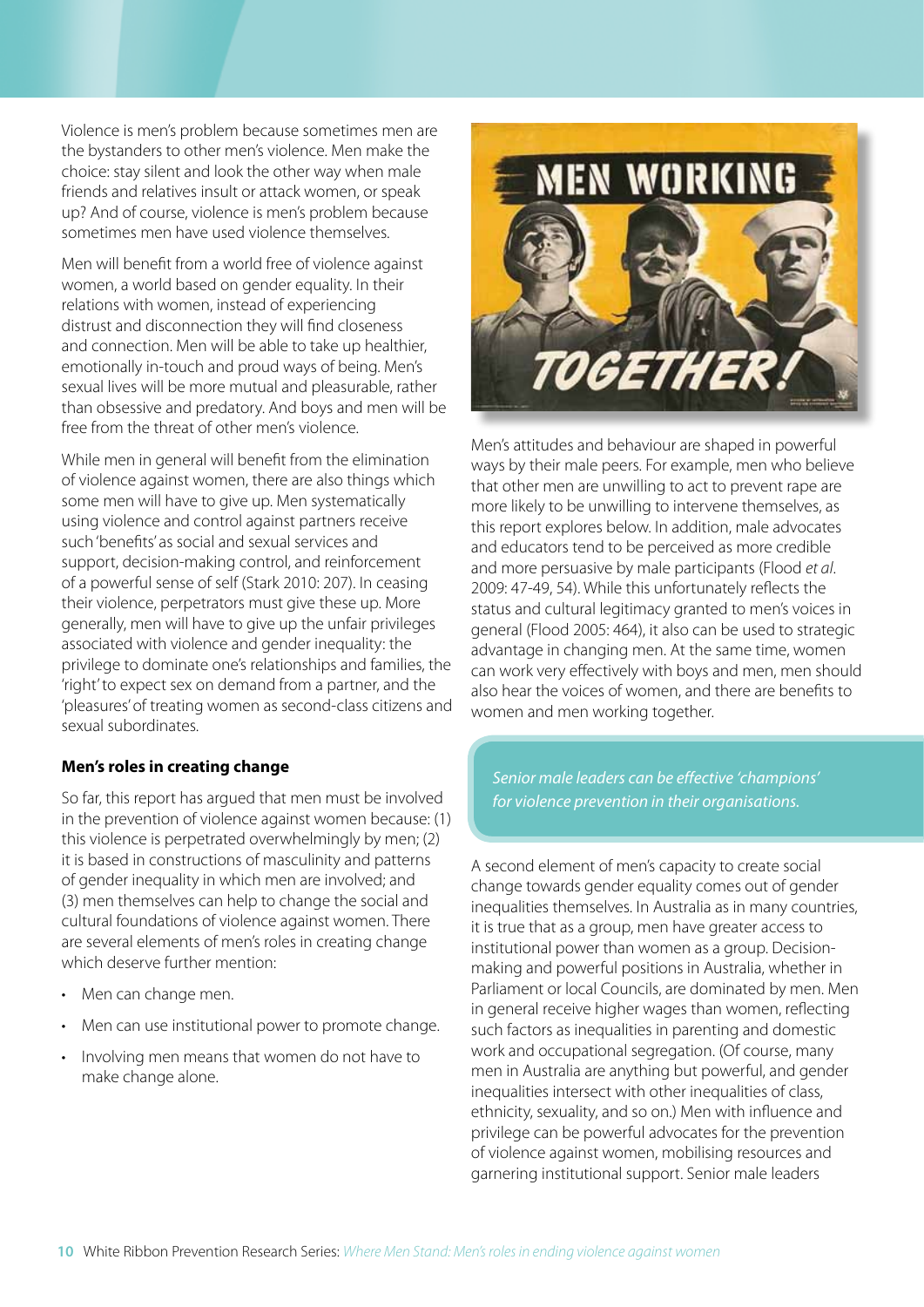can be effective 'champions' for violence prevention in their organisations, using their personal influence to encourage take-up of violence prevention initiatives (Rogers 2002: 992). Indeed, their advocacy can have flow-on effects for other males' support for such work. For example, in schools where teachers and other staff intervene in bullying, students themselves are more likely to intervene (Powell 2010: 21).

Patterns of men's institutional privilege also mean that men involved in anti-violence work at times have been able to attract levels of support and funding rarely granted to women (Landsberg 2000: 15). Men's antiviolence work must be done in consultation with and accountable to relevant women's groups and networks.

A further reason to involve men in the prevention of men's violence against women concerns the positive effects of male inclusion and the detrimental effects of male exclusion. Given that women already interact with men on a daily basis in their households and public lives, involving men in building equitable gender relations can make interventions more relevant and workable and create lasting change. Male inclusion increases men's responsibility for change and their belief that they too will gain from gender equality, and can address many men's sense of anxiety and fear as traditional, violencesupportive masculinities are undermined (Chant and Guttman 2000). Excluding men from work on violence and gender can provoke male hostility and retaliation. It can intensify gender inequalities and thus leave women with yet more work to do among unsympathetic men and patriarchal power relations (Chant and Guttman 2000).

None of this means that every effort to address violence against women must directly involve or address men. There continue to be reasons why women-only and women-focused efforts are vital: to support those who are most disadvantaged by intimate partner violence and pervasive gender inequalities, to maintain women's solidarity and leadership, and to foster women's consciousness-raising and collective empowerment. Failing to direct violence prevention efforts to women would be to miss the opportunity to increase women's critical understandings of intimate partner violence and to build on women's already-existing skills in recognising, resisting, and rejecting violence. In addition, educating women can change men: by shifting women's expectations of partners and intimate relations, interventions may increase the pressures on and incentives for heterosexual men to adopt nonviolent practices and identities. Interventions can harness men's motivations to be accepted and liked by women, by encouraging women's unwillingness to associate with sexist and aggressive men (Adams-Curtis and Forbes 2004). Yes, this is unfair, but it is no more unfair or damaging than the consequences of current gender relations.

There is no doubt that involving men in the work of preventing violence against women involves potential dangers: the dilution of a feminist agenda, the lessening of resources for the victims and survivors of this violence, and the marginalisation of women's voices and leadership. These dangers overlap with those associated with involving men in gender-related programming and policy in general (Flood 2007). At the same time, there is also a compelling feminist rationale for addressing men.

So, where do men stand in relation to violence against women? We can answer this question by focusing on four key dimensions of men's relations to violence against women: the use of violence, attitudes towards violence, immediate responses when violence occurs, and efforts to prevent violence. To put this differently: How many men use violence against women? What do men know and think about violence against women? What do men do when violence against women occurs? And what steps are men taking to reduce and prevent violence against women?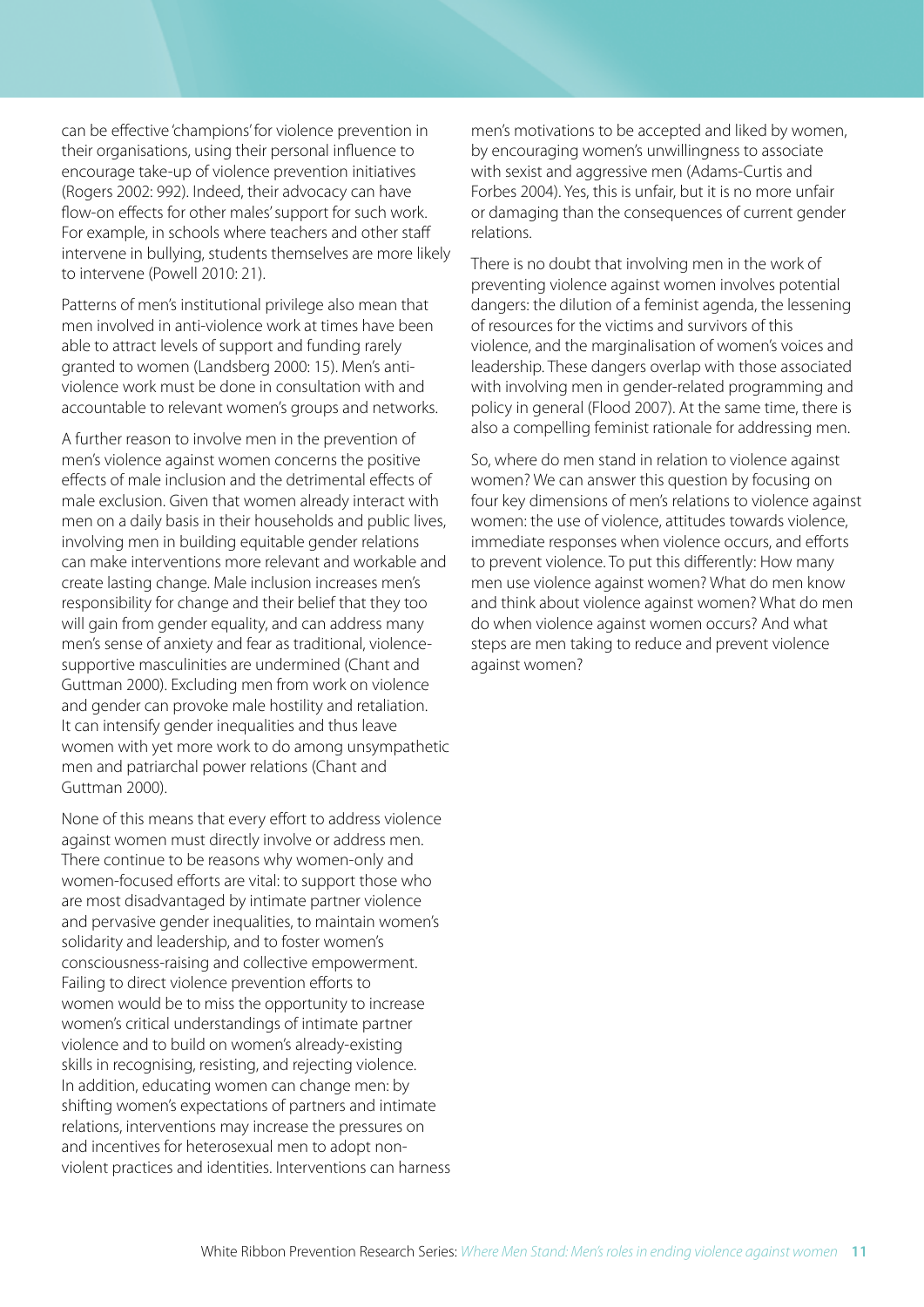### **Most men do not practise violence against women.**

What proportion of men in Australia have actually used violence against a partner or ex-partner? There is very little data with which to answer this. The two most significant surveys of violence in relationships and families in Australia – the Personal Safety Survey and the International Violence Against Women Survey – gather data only on victimisation, not perpetration. These generate valuable information on the extent of violence against women, but are less helpful in directly assessing how many men have perpetrated such violence.

However, three other studies do provide some limited data on males' use of violence against female partners. All three use an instrument for measuring violent behaviours called the Conflict Tactics Scale, which focuses on violent 'acts'. As noted in more detail below, this generates limited and in some ways problematic data on violence.

- • *International Social Science Survey Australia* (1996-97): In a survey of 1,643 respondents in the International Social Science Survey Australia 1996/97 who had been partnered in the last year, men and women were asked whether, in the last year, they or their spouse had ever done any of three sets of violent acts to each other. Among men, (1) 3.1% had slapped, shaken, or scratched their partner; (2) 2.2% had hit her with a fist or with something held in the hand or thrown; and (3) 1.6% had kicked her. In total, 3.4% of men had perpetrated any physical assault against a partner in the last year, while 96.6% had not (Headey *et al*. 1999: 60).9
- Crime Prevention Survey (2001): The Crime Prevention Survey was an Australian survey of 5,000 young people aged 12-20. It used a modified version of the Conflict Tactics Scale to ask about a series of violent acts, covering both perpetration and victimisation. Among young males who have ever had a 'dating' relationship, around one in ten have pushed, grabbed or shoved a girlfriend; thrown, smashed, kick or hit something; or tried to control a girlfriend physically e.g. by holding her. Smaller proportions – two to three per cent – report that they have tried to force a girlfriend to have sex or physically forced her to have sex. At least according to their own reports, twothirds to three-quarters of males aged 12 to 20 have never used these forms of violence or abuse against a girlfriend (National Crime Prevention 2001: 115-118). Appendix 2 provides further detail.<sup>10</sup>

• *International Dating Violence Study* (2008): An international study using the revised Conflict Tactics Scale among university students included an Australian sample of 214 students, with a mean age of 23.5 years. Among the Australian sample, 18.4% of males had perpetrated 'minor' assault on a dating partner in the last year. This means that they had committed at least one of the following acts: (1) pushed or shoved her, (2) grabbed, (3) slapped, (4) thrown something at her, or (5) twisted her arm or hair. Again among males in the Australian sample, 7.9% had perpetrated 'severe' assault in the last year. This means that they had committed at least one of the following acts: (1) punched or hit a partner, (2) kicked, (3) choked, (4) slammed her against a wall, (5) beat her up, (6) burned or scalded her, or (7) used a knife or gun on her (Straus 2008: 257).<sup>11</sup>

These studies give us some idea of what proportions of men have used particular violent acts against a female partner. However, they do not tell us how many men have engaged in the pattern of behaviour which many describe as 'domestic violence': a systematic pattern of power and control, involving the use of a variety of physical and non-physical tactics of abuse and coercion, in the context of a current or former intimate relationship (Flood 2006: 8).

The three studies above tell us little about the character, dynamics, meaning, context, or impact of the violent acts they measure. The method they use for assessing violence, the Conflict Tactics Scale (CTS), is subject to considerable criticism:

The CTS does not tell us whether violent acts were a single incident or part of a pattern of violence, ignores who initiates the violence, omits violent acts such as sexual abuse, stalking and intimate homicide, ignores the history of violence in the relationship, and neglects the question of who is injured (Dobash and Dobash 2004: 329-332; Flood 2006: 7-9).

<sup>9</sup> For women, the equivalent proportions were (1) 2.7%, (2) 2.8%, (3) 1.3%, and (4) 3.6% (Headey et al. 1999: 60).

<sup>&</sup>lt;sup>10</sup> According to the Crime Prevention Survey, females' self-reported use of violence or abuse against a boyfriend is at similar levels to that by males against girlfriends. For example, based on victimisation experience, males were more likely than females to be slapped, and males and females were equally likely to have been kicked, hit, or bitten. On the other hand, females were more likely than males to have been put down or humiliated, controlled physically, or experience a partner throwing, smashing, hitting or kicking something (National Crime Prevention 2001: 118).

<sup>11</sup> The equivalent figures for females for minor and severe assault were 20.7% and 8.7% (Straus 2008: 258).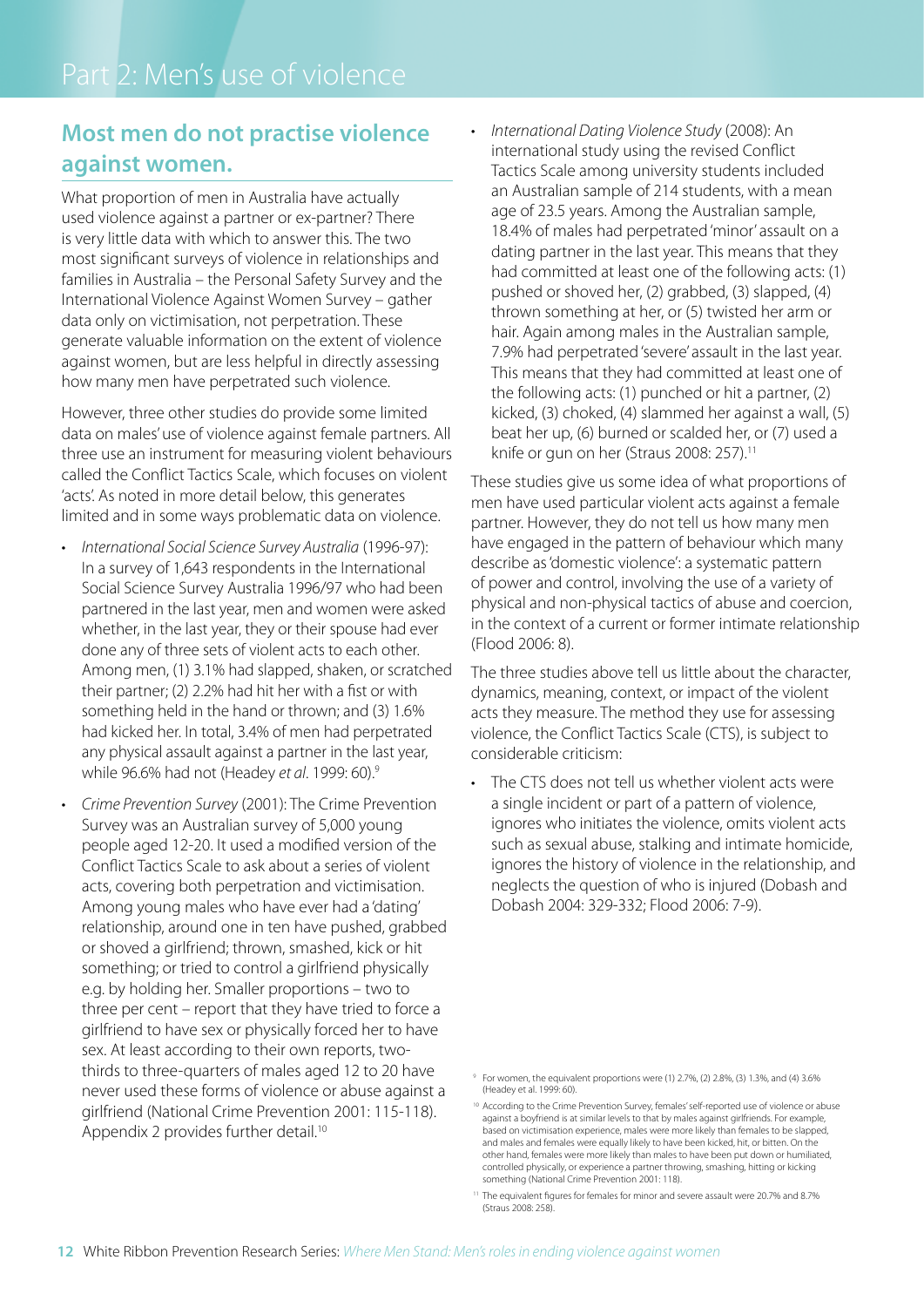- • The CTS depends only on reports *either* by the male partner *or* the female partner, despite some evidence of lack of agreement between them. In the National Crime Prevention survey for example, the extent to which males report perpetrating such violence is lower than extent to which females report experiencing such violence, suggesting that males under-report the violence they perpetrate.<sup>12</sup>
- The samples in CTS studies are shaped by high rates of refusal particularly among individuals either practising or suffering severe and controlling forms of intimate partner violence, what some call 'intimate terrorism' (Johnson 2010: 213). Individuals using violence against a partner, *and* those suffering violence at a partner's hands, are less likely than others to participate in such surveys, particular where more severe violence is involved (Headey *et al*. 1999: 61).13
- • CTS studies exclude incidents of violence that occur after separation and divorce, although Australian and international data show that it is the time around and after separation which is most dangerous for women.

Studies using the Conflict Tactics Scale are most likely to pick up on a pattern of aggression which Johnson (2010: 213) terms 'situational couple violence', involving arguments which escalate to verbal aggression and ultimately to physical aggression (Johnson 2010: 213). Here, the violence is relatively minor, both partners practise it, it is expressive (emotional) in meaning, it tends not to escalate over time, and injuries are rare. In situations of 'intimate terrorism' or 'coercive controlling violence' on the other hand, one partner (usually the man) uses violence and other controlling tactics to assert or restore power and authority. The violence is more severe, it is asymmetrical, it is instrumental in meaning, it tends to escalate, and injuries are more likely. CTS studies are only a weak measure of levels of minor 'expressive' violence in conflicts among heterosexual couples. They are poorer again as a measure of 'instrumental' violence, in which one partner uses violence and other tactics to assert or restore power and authority (Johnson 1995: 284-285).

<sup>13</sup> In the National Crime Prevention survey for example, there was a high level of non-response for experiences of violence in intimate relationships and particularly for questions about perpetrating violence, and this was higher for male than female respondents (National Crime Prevention 2001: 117).

Because of the limitations of the Conflict Tactics Scale, many CTS studies find an apparent gender 'symmetry' or 'equivalence' in intimate partner violence, at least in men's and women's overall use of particular violent acts. This is true of the three sources of Australian data above. Because the CTS treats violence in a highly decontextualised and abstracted way, the method produces findings of apparent gender equality in domestic violence, while obscuring the actual patterns, meaning, and impact of violence by men or women (Dobash and Dobash 2004: 332).

CTS-based studies find an *apparent* gender equality in men's and women's perpetration of violent behaviours: roughly similar numbers of men and women report that at least once in a specified time period, they have engaged in at least one of the violent behaviours listed. However, even in these general samples, it is clear that men's violence produces more physical injuries, more negative psychological consequences, and more fear than women's violence (Johnson 2010: 213). In the National Crime Prevention survey for example, about one-third of all boys and girls who had been in a dating relationship had experienced some measure of physical violence in one or more of those relationships. However, of all the young people who had experienced threats of, or actual, physical violence, 25% of girls and only 6% of boys had been frightened by the physical aggression they experienced, and 24% of girls and only 5% of boys had been both frightened and hurt (National Crime Prevention 2001: 122-123).

*We do not really know how many men are engaged in the systematic use of violence and other strategies of power and control against their female partners or ex-partners.*

While the three Australian sources of data on perpetration above all omit sexual violence, other international data does give some idea of what proportion of men have perpetrated this. International research suggests that significant numbers of men have used sexual coercion against women. While the vast majority of men will say in surveys that they have never 'raped' a woman, many have committed acts which meet the legal definitions of rape or sexual assault.

Most famously, Koss *et al*.'s (1987) national study of college students in the US found that 7.7% of the men reported that they had committed an act that met the

<sup>&</sup>lt;sup>12</sup> For example, 19 per cent of girls say that their boyfriends have threatened to hit them or to throw something at them, whereas only seven per cent of boys admit to having done this to their girlfriend (National Crime Prevention 2001: 117). Individuals using violence are likely to under-report this given its generally socially unacceptable character. In turn, victims are more likely to perceive violence and abuse when they take place, to name them as abusive, and to recall them. There is some sign here that young men are more likely than young women to under-report the violence they perpetrate in intimate relationships. The gap between perpetrators' acknowledgment of perpetration and victims' reports of victimisation was greater for male-to-female violence than femaleto-male violence (National Crime Prevention 2001: 118). The data from the International Social Science Survey Australia also showed poor interspousal reliability, although in this case with potential under-reporting instead by women (Headey et al. 1999: 60).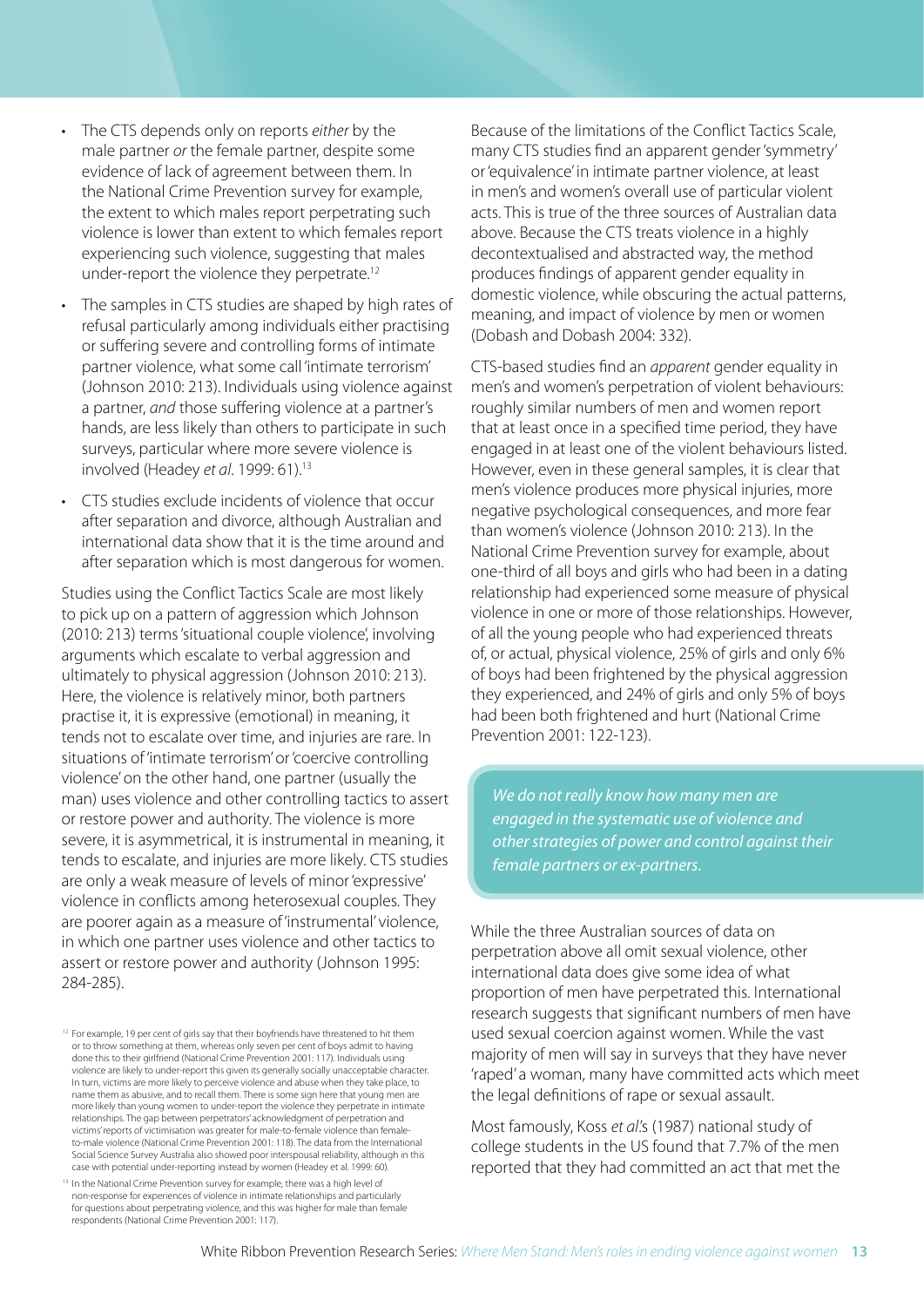standard legal definition of attempted or completed rape since the age of 14. In more recent studies at individual universities and colleges, up to 15% of men surveyed indicate that they have perpetrated rape and up to 57% indicate that they have perpetrated some form of sexual assault (Abbey *et al*. 1998: 275).

In community samples of men, various studies find that anywhere from three to 22% of men have perpetrated sexual assault. As Abbey *et al*. (1998: 275) summarises;

- In a survey among 65 young men (average age of 19) in rural Georgia in 1997, 22% reported committing a sexual assault, and 6% reported committing an act that met the standard definition of completed rape;
- Among 1754 adult, male U.S. Navy recruits surveyed in 1998, 15% reported that they had perpetrated rape or attempted rape before entering the service;
- In a sample of 195 men from one small Canadian city in 2000, 27% had perpetrated some form of sexual assault during their lifetime, and 8% reported committing an attempted or completed rape.

So, having asked what proportion of men in Australia have actually used violence against a partner or expartner, we do not really know how many men are engaged in the systematic use of violence and other strategies of power and control against their female partners or ex-partners. In addition, a single-minded focus on physically aggressive acts ignores the *nonphysical* behaviours which men (or women) may use in relationships which harm their partners or ex-partners. We do not know, for example, what proportions of men routinely insult and degrade their wives or girlfriends, monitor and control their movements and contact with others, or dominate their everyday decision-making in relationships and families. In turn, we do not know what proportions of men routinely treat their wives and partners with respect, offer intimacy and support, and behave fairly and accountably.

The report turns now to men's attitudes towards violence against women.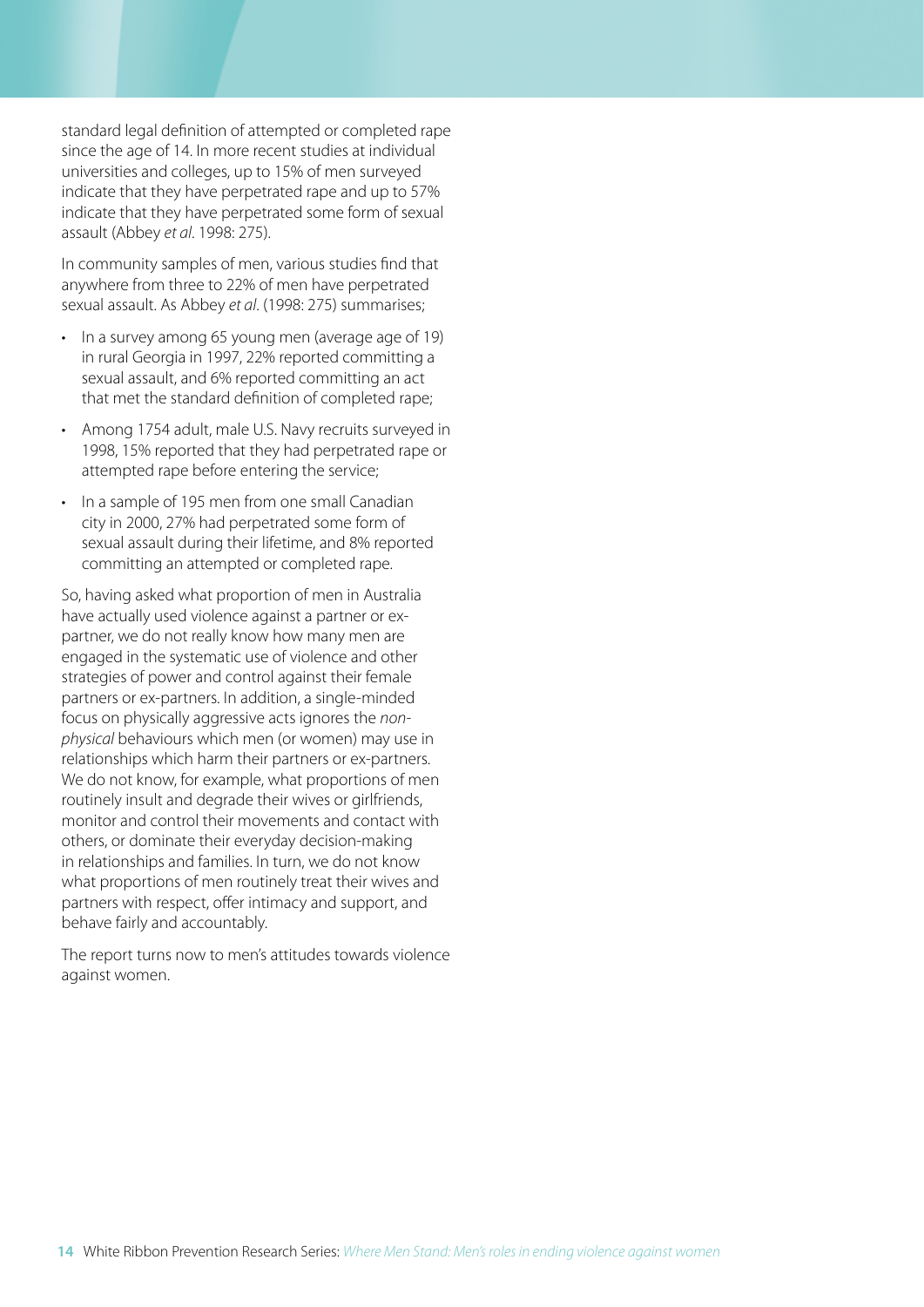### **Most men do not tolerate violence against women.**

The second dimension of men's relations to violence against women concerns their attitudes. Men's attitudes towards violence against women are important because these attitudes shape men's perpetration of violence against women, women's responses to victimisation, and community and institutional responses to violence against women (Flood and Pease 2006). Attitudes are not the whole story of violence against women, but they are an important part of the story (VicHealth 2009: 15-19).

Violence-supportive attitudes and beliefs are those which support violence against women. They work to justify, excuse, minimise, or hide physical or sexual violence against women. For example, community attitudes may *justify* the perpetrator's use of violence, *excuse* the perpetrator's use of violence, trivialise the violence and its impact, *deny* or *minimise* the violence, blame the victim, or *hide* or obscure the violence (VicHealth 2009: 16).

Australia now has very good data on community attitudes towards violence against women. Two national surveys have been conducted, in 2009 and 1995, as well as a range of smaller studies. The most recent national survey, titled the National Survey on Community Attitudes to Violence Against Women, was undertaken by the Victorian Health Promotion Foundation (VicHealth).<sup>14</sup> The following draws on both published and unpublished data from this national survey, to provide a profile of men's attitudes towards violence against women.

#### **Men's definitions of violence**

Most men in Australia recognise a variety of harmful behaviours in relationships as part of domestic violence. There is near-universal agreement that physically aggressive behaviours are part of domestic violence.



Most men (83%) agree that forcing the other person to have sex always is domestic violence, and nearly all the remainder agree that it is 'always' or 'sometimes' domestic violence.15 Most men agree that stalking also is a form of violence against women.

However, while most men understand that domestic violence is constituted by both physical and nonphysical forms of violence and abuse, many are less sure that particular non-physical forms of abuse can be counted as domestic violence. Less than half (43%) agree that controlling the social life of the other partner by preventing them from seeing family and friends always is domestic violence.16 Less than half agreed that repeatedly criticising a partner to make them feel bad or useless always is a form of domestic violence.<sup>17</sup> Only half agree that harassment via repeated phone calls is a form of violence against women.<sup>18</sup>

*Many men are less sure that non-physical forms of abuse can be counted as domestic violence.*

Among both men and women in Australia, nonphysical forms of abuse are the least likely 'always' to be considered domestic violence (VicHealth 2009: 27).

#### **Men's perceptions of the prevalence and seriousness of violence against women**

Just under two-thirds of men (65%) see violence against women as common, and the vast majority (95%) see violence against women as serious (McGregor 2009: 48). VicHealth's attitudes survey included interviews with members of 'selected culturally and linguistically diverse' communities – Italian, Greek, Chinese, Vietnamese and Indian – and together these comprise the 'SCALD' sample. Men in the SCALD communities are less convinced of the prevalence of violence against women, with less than half seeing it as common.

<sup>14</sup>The National Survey on Community Attitudes to Violence Against Women involved telephone interviews with over 10,000 people across Australia, with a minimum of 1,000 interviews conducted in each state/territory. The 2009 survey included 16 and 17-year-old respondents where a parent consented. It also included further telephone interviews with an additional 2,500 first and second-generation members of the Italian, Greek, Chinese, Vietnamese and Indian communities (known as the 'selected culturally and linguistically diverse'or'SCALD'samples), and face-to-face interviews with 400 Indigenous Australians conducted in nine metropolitan and regional locations across Australia.

<sup>&</sup>lt;sup>5</sup> 83% chose 'Yes always', 8% chose 'Yes usually', and 6% chose 'Yes sometimes' (McGregor 2009: 25).

<sup>&</sup>lt;sup>6</sup> Among men, 43% responded 'Yes always', '19% 'Yes usually', and 15% 'Yes sometimes' (McGregor 2009: 26).

<sup>&#</sup>x27; Among men, 42% responded 'Yes always', '21% 'Yes usually', and 17% 'Yes sometimes' (McGregor 2009: 27).

<sup>18</sup> Among men, 51% responded 'Yes always', '19% 'Yes usually', and 13% 'Yes sometimes' (McGregor 2009: 29).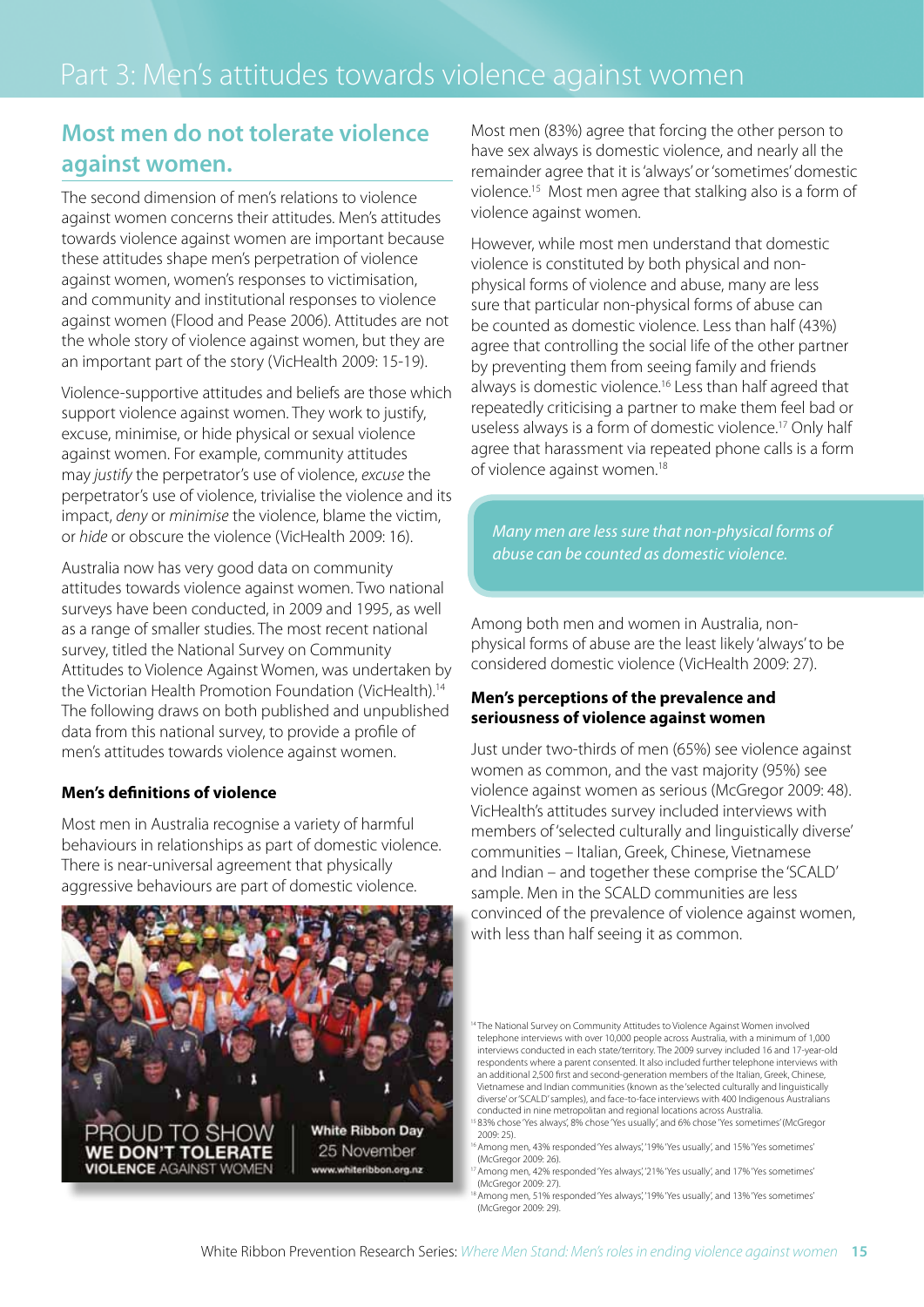On the other hand, indigenous men show the highest support for the belief that violence against women is common (VicHealth 2009: 29).

Most men see a range of violent behaviours as 'very serious'. In line with patterns in the community in general, men are less likely to see non-physical behaviours such as yelling abuse or criticising and controlling behaviours as very serious. As the table below shows, one-fifth of men do not regard 'criticising a partner to make them useless' as serious, and one-quarter do not regard 'yelling abuse at a partner' or 'controlling a partner by denying them money' as serious.

#### **Table 1: Belief that behaviour is NOT serious**

| <b>Behaviour is not</b><br><b>serious</b>                                                        | <b>Male</b><br>$(\overline{\frac{9}{6}})$ | <b>Female</b><br>(%) |
|--------------------------------------------------------------------------------------------------|-------------------------------------------|----------------------|
| Forcing partner to have sex                                                                      | 3                                         | 1                    |
| Threatening to hurt family<br>members to scare or<br>control partner                             | 3                                         | 1                    |
| Stalking                                                                                         | $\overline{4}$                            | $\mathbf{1}$         |
| Throwing or smashing<br>objects near the partner to<br>frighten or threaten them                 | 7                                         | 4                    |
| Slapping or pushing partner<br>to cause harm or fear                                             | 8                                         | $\overline{4}$       |
| Harassment by phone                                                                              | 9                                         | 5                    |
| Harassment by email                                                                              | 14                                        | 8                    |
| Controlling the social life<br>of partner by preventing<br>them from seeing friends<br>or family | 18                                        | 7                    |
| Criticising partner to make<br>them feel bad or useless                                          | 20                                        | 9                    |
| Yelling abuse at partner                                                                         | 26                                        | 14                   |
| Controlling partner by<br>denying them money                                                     | 29                                        | 14                   |

Source: McGregor 2009: 50

#### **Men's understandings of who perpetrates and who is affected by domestic violence**

When domestic violence occurs, it is perpetrated largely by men, and most of its victims are female. While women do perpetrate intimate partner violence and men are sometimes its victims, in most cases the victims are female and the perpetrators are male (VicHealth 2009: 33). Seventy per cent of men, like 80 per cent of women, perceive correctly that domestic violence is perpetrated mainly by men. However, one-quarter (26%) believe that domestic violence is committed equally by men and women. Despite this, 90 per cent of men believe that women suffer most physical harm from domestic violence, showing agreement with women here, with only seven per cent of men believing that women and men suffer harm equally (VicHealth 2009: 35).

#### **Men's acceptance of justifications and excuses for violence**

Do men believe that physical violence against a partner or ex-partner can be justified or excused? Respondents in the National Survey on Community Attitudes to Violence were asked if a man would be justified in using physical force against his wife, partner or girlfriend under various circumstances.

*90% of men believe that women suffer most physical harm from domestic violence.*

The vast majority of men do not believe that physical force against a current or former wife, partner or girlfriend can be justified under any circumstances. The circumstance for which the highest proportion of men agree that physical force can be justified is when a current wife, partner or girlfriend 'admits to having sex with another man'. Only one in twenty men (5%) in the general community sample see physical force as justified in this situation.<sup>19</sup> On the other hand, one in seven men (14%) in the SCALD sample see physical force as justified in this situation, and 10 percent see force as justified where a partner 'makes him look stupid or insults him in front of his friends' (VicHealth 2009: 38).

<sup>19</sup> The Technical Report gives a figure of 5% (p. 56), while the Summary Report gives this figure as 4% (p. 38).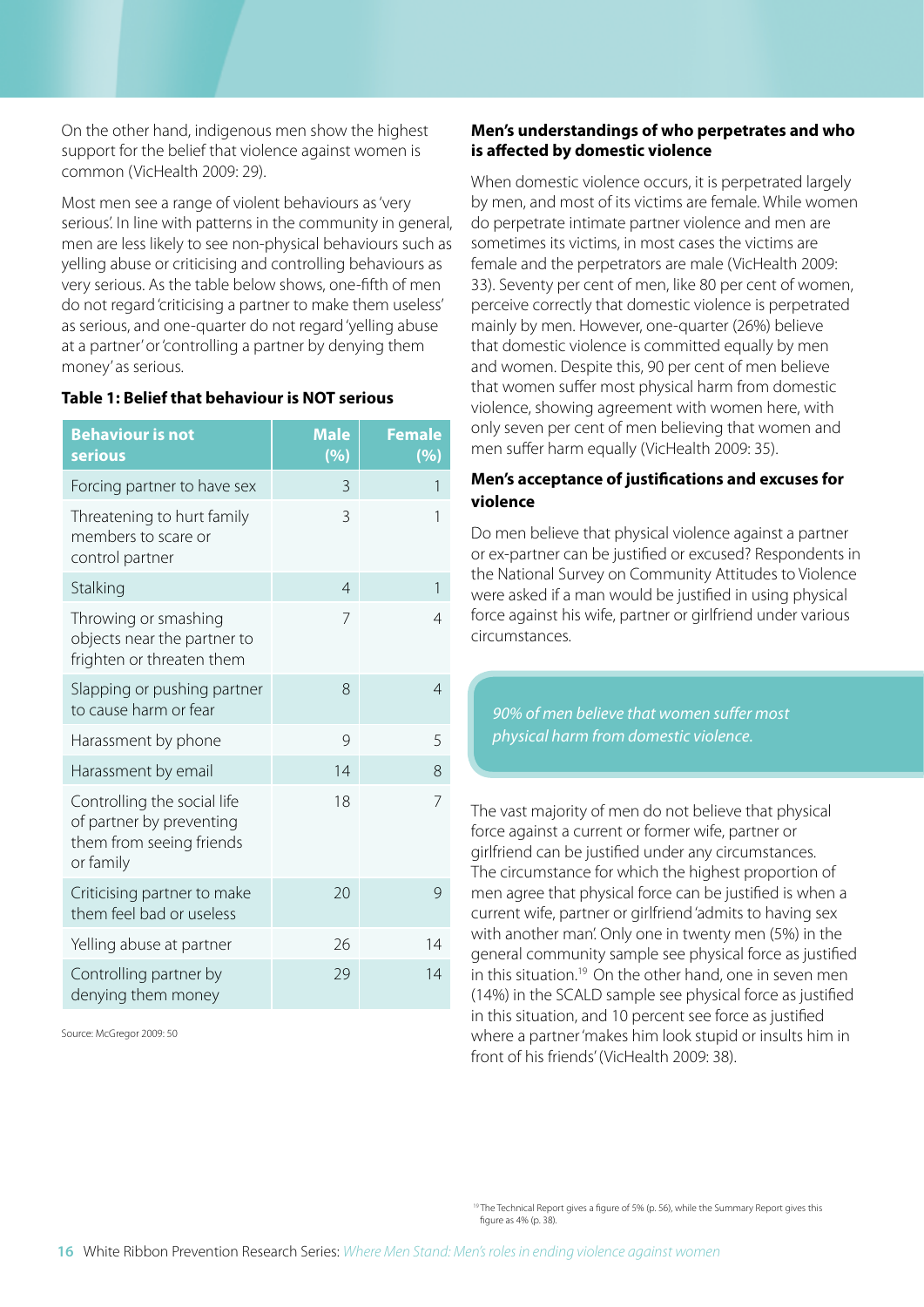Similarly, most men also believe that there are no circumstances under which physical force against a partner or ex-partner can be excused. However, men show a greater willingness to excuse domestic violence than to justify it explicitly. For example, a significant minority of men excuse domestic violence in terms of 'anger' and a 'loss of control', despite the evidence that neither is central to domestic violence (VicHealth 2009: 40). Over one-quarter of men are sympathetic to excuses too in terms of 'regret'. Such beliefs among men serve to diminish perpetrators' responsibility for domestic violence. This is even more apparent when it comes to sexual violence.

## Men who condone or ignore violence against women



are no better than men who are violent toward women.

### Stop a batterer. Support a victim. Save a life.

Call your local domestic violence program to learn more

-<br>Pennsylvania Coalition Against Domestic Violence - (800) 932-4632 - www.pcadv.org

Over one-third of men agree that 'Rape results from men being unable to control their need for sex'. The high level of support for this belief, one men share with women, reflects the pervasiveness of notions of male sexuality as an uncontrollable or barely controllable force. Substantial minorities of men also excuse perpetrators of sexual violence from responsibility by shifting blame to the effects of alcohol or drugs.

### **Table 2: Men's beliefs that domestic and sexual violence can be excused**

|                                                                                                                      | <b>Agree</b><br>(%) |
|----------------------------------------------------------------------------------------------------------------------|---------------------|
| <b>Domestic violence</b>                                                                                             |                     |
| Domestic violence can be excused if the<br>offender is heavily affected by alcohol                                   | 8                   |
| Domestic violence can be excused if the<br>victim is heavily affected by alcohol                                     | 9                   |
| Domestic violence can be excused if it<br>results from people getting so angry that<br>they temporarily lose control | 20                  |
| Domestic violence can be excused if,<br>afterwards, the violent person genuinely<br>regrets what they have done      | 27                  |
| Sexual assault                                                                                                       |                     |
| A man is less responsible for rape if he is<br>drunk or affected by drugs at the time                                | 7                   |
| Rape results from men being unable to<br>control their need for sex                                                  | 38                  |
|                                                                                                                      |                     |

Source: VicHealth 2009: 41

*The vast majority of men do not believe that physical force against a current or former wife, partner or girlfriend can be justified under any circumstances.*

Another dimension of violence-supportive beliefs concerns those which blame the victim, based on the idea that women somehow 'provoke' or 'deserve' the violence they experience. Very few men, about one in twenty, agree that women often 'ask' to be raped. More are prepared to believe that 'women often say "no" when they mean yes', perhaps reflecting common cultural stereotypes of women as 'playing hard to get' and acting as dishonest sexual gatekeepers. Even more men, albeit still a minority, think that female rape victims who are affected by alcohol or drugs are partly responsible for their victimisation.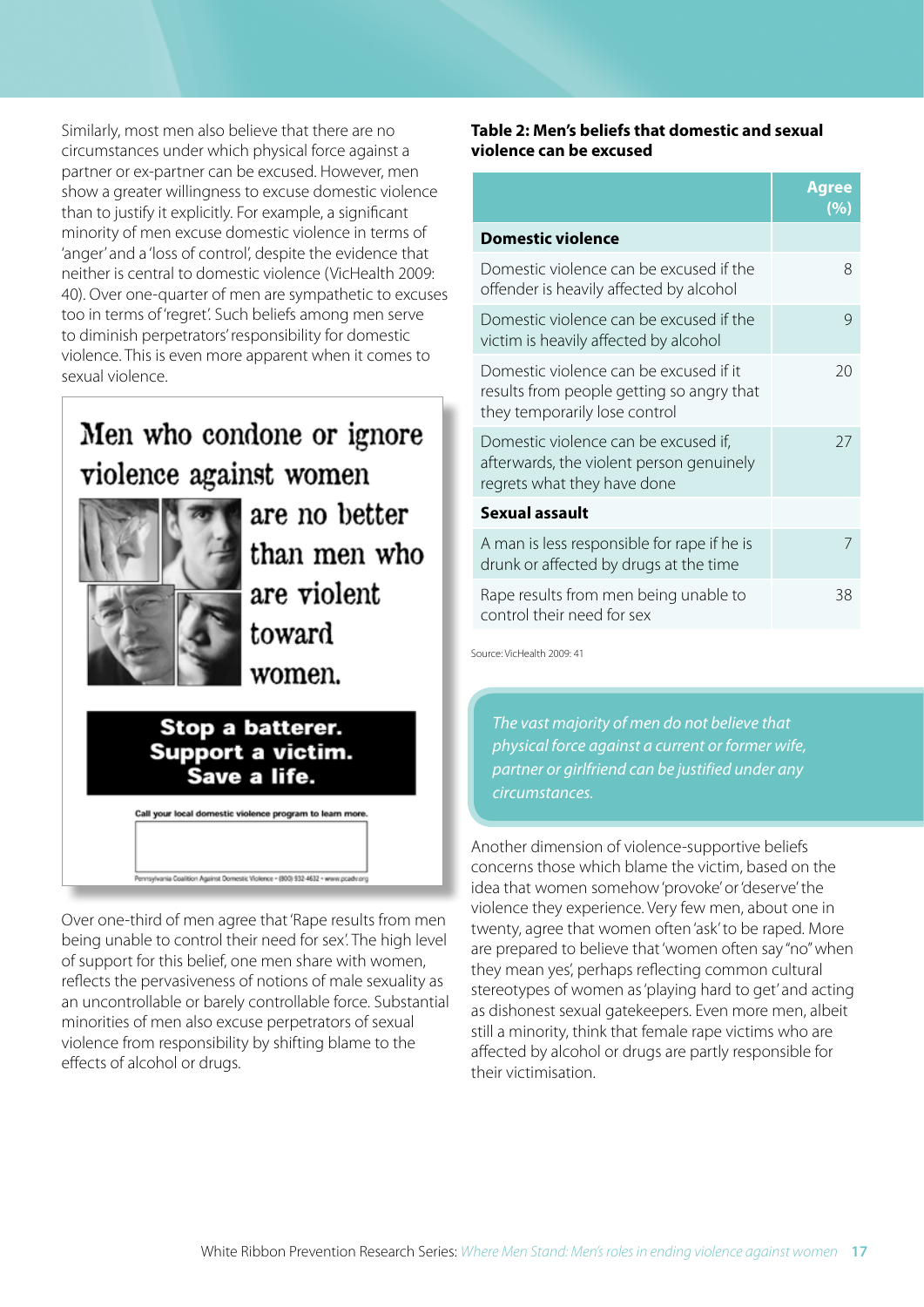#### **Table 3: Men's victim-blaming**

|                                                                                                      | Agree<br>(%) |
|------------------------------------------------------------------------------------------------------|--------------|
| Women who are raped often ask for it                                                                 |              |
| Women often say 'no' when they mean<br>yes                                                           | 13           |
| If a woman is raped while she is drunk<br>or affected by drugs she is at least partly<br>responsible |              |

Source: McGregor 2009: 68.

Men seem more willing to believe that women make false accusations of violence than to believe explicitly that violence against women can be justified. Most men (56%) agree that women rarely make false accusations of rape, but one-quarter disagree, suggesting that they think false accusations of rape are common.

Men's belief in women's dishonesty or malice is even stronger when it comes to family law contexts. It is depressing to report that more than half of all men agree that 'women going through custody battles often make up or exaggerate claims of domestic violence in order to improve their case'. Such beliefs in false accusations of violence are bluntly contradicted by the evidence. Most accusations of domestic violence and sexual assault, including those made in the context of family law proceedings, have been made in good faith and with evidence for their substantiation (VicHealth 2009: 43-45).

*Men's belief in women's dishonesty or malice is even stronger when it comes to family law contexts.*

Feminist and other efforts to name intimate partner violence as a public issue rather than a private matter have borne fruit. The vast majority of men, like women, recognise that domestic violence is a crime. Most, although a smaller majority, reject the idea that 'domestic violence is a private matter to be handled in the family', as Table 4 below shows. Similarly, few men believe that women who are sexually harassed 'should sort it out themselves rather than report it'.

However, both men and women have much poorer understandings of women's experiences of living in violent relationships and the factors which prevent women from leaving them. Over half of men, and close to half of women, agree that 'most women could leave a violent relationship if they really wanted to'. This reflects an ignorance of the barriers to women leaving violent relationships, including:

 the fears that victims share about matters such as offender retribution, feeling ill-equipped or illinformed about the legal process, fear of having their confidentiality breached or being approached by media, and a general lack of faith in the criminal justice or legal system to address their safety or the impact of what has occurred [… and] the risk of escalated violence to themselves or their children, homelessness, and economic hardship (VicHealth 2009: 46)

#### **Table 4: Beliefs about responses to violence against women**

|                                                                                                                                                                                         | <b>Males</b>        | <b>Females</b>      |
|-----------------------------------------------------------------------------------------------------------------------------------------------------------------------------------------|---------------------|---------------------|
|                                                                                                                                                                                         | <b>Agree</b><br>(%) | <b>Agree</b><br>(%) |
| Domestic violence is a<br>criminal offence                                                                                                                                              | $96*$               | 99                  |
| Domestic violence is<br>a private matter to be<br>handled in the family                                                                                                                 | $15*$               | 10                  |
| It's a women's duty to stay<br>in a violent relationship in<br>order to keep the family<br>together                                                                                     | 8                   | 5                   |
| Women who are sexually<br>harassed should sort it out<br>themselves rather than<br>report it                                                                                            | 12                  | 11                  |
| In domestic situations<br>where one partner is<br>physically violent towards<br>the other it is entirely<br>reasonable for the violent<br>person to be made to leave<br>the family home | $88*$               | 92                  |
| Most women could leave a<br>violent relationship if they<br>really wanted to                                                                                                            | $55*$               | 45                  |
| It's hard to understand<br>why women stay in violent<br>relationships                                                                                                                   | 82                  | 78                  |

\*Sex difference within sample significant to p<0.01 Source: McGregor 2009: 65.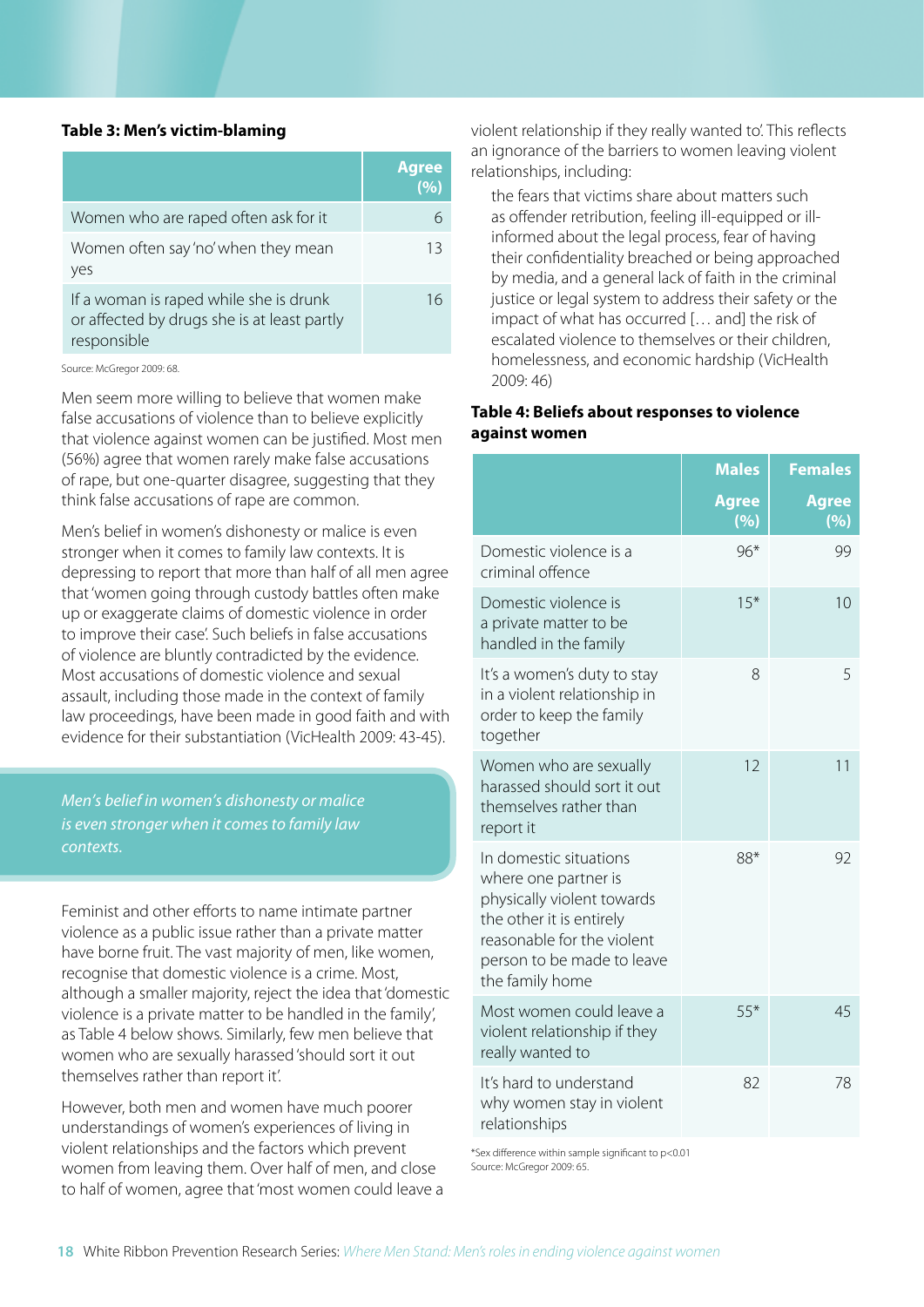A final aspect of men's attitudes towards violence against women concerns their willingness to intervene in situations of violence and their responses to victims and perpetrators. This is addressed in the section below on 'Men preventing violence against women'.

Having mapped men's attitudes towards violence against women, how do these compare with women's attitudes?

### **Men are more likely than women to hold violence-supportive attitudes.**

Men's attitudes towards and understandings of intimate partner violence are poorer than women's. VicHealth's recent survey, like a range of other studies, finds a gender gap in attitudes towards violence. Men tend to have narrower definitions of domestic violence than women, they attach a lesser degree of seriousness to most forms of domestic violence, and they are more likely to agree with violence-supportive statements.

One of the most consistent findings to emerge from studies of attitudes towards violence against women is the gender gap in attitudes. Sex is a consistent predictor of attitudes that support use of violence against women, according to both national and local Australian studies and the international literature. As Flood and Pease (2009: 127-8) summarise,

 A wide range of international studies find a gender gap in attitudes towards domestic violence, sexual assault, and other forms of violence against women. In general, men are more likely than women to agree with myths and beliefs supportive of violence against women, perceive a narrower range of behaviors as violent, blame and show less empathy for the victim, minimize the harms associated with physical and sexual assault, and see behaviors constituting violence against women as less serious, inappropriate, or damaging.

Gender differences in definitions and perceptions of violence are evident too with regard to particular forms of violence against women, such as sexual harassment, date rape, and wife assault. Moreover, cross-gender differences in attitudes in many countries are stronger than differences associated with other social divisions such as socioeconomic status or education (Flood and Pease 2009). In other words, the gap between men's and women's attitudes to violence is bigger than the gap between richer and poorer people's or between those with high and low levels of education.

VicHealth's 2009 survey documents a range of sex differences in attitudes. Compared to women, men:

- Have lower levels of recognition that domestic violence is a public issue and a criminal offence rather than a private matter;
- Are less likely to believe that non-physical forms of violence, such as repeated criticism, controlling the degree of social connection with family and friends and controlling finances, are 'always' forms of domestic violence;
- Are less likely to believe that the various forms of physical and non-physical violence are 'very serious';
- Show higher levels of support for excuses for domestic violence, such as if the violent person is later regretful about violence;
- Show greater support for victim-blaming beliefs such as the notion that 'women who are raped often ask for it';
- • Are less likely to intervene if a neighbour they don't know well or close friend or relative is being physically assaulted by her partner (VicHealth 2009: 56).

*There is a consistent gender gap in attitudes towards violence.*

An earlier and again substantial national survey, this time among younger Australians, shows a similar gender gap in violence-supportive attitudes. This 2001 survey involved 5,000 young people aged 12-20. It found that young males are less likely than young females to consider particular behaviours to be domestic violence, more likely to see them as normal conflict, less likely to rate a range of forms of violence as very serious, and more likely to agree with statements which excuse or justify violence (National Crime Prevention 2001: 58-70). The following table highlights the contrast in beliefs between boys and young men on the one hand and girls and young women on the other. Various smaller Australian studies corroborate these findings (Flood and Pease 2006: 20-21).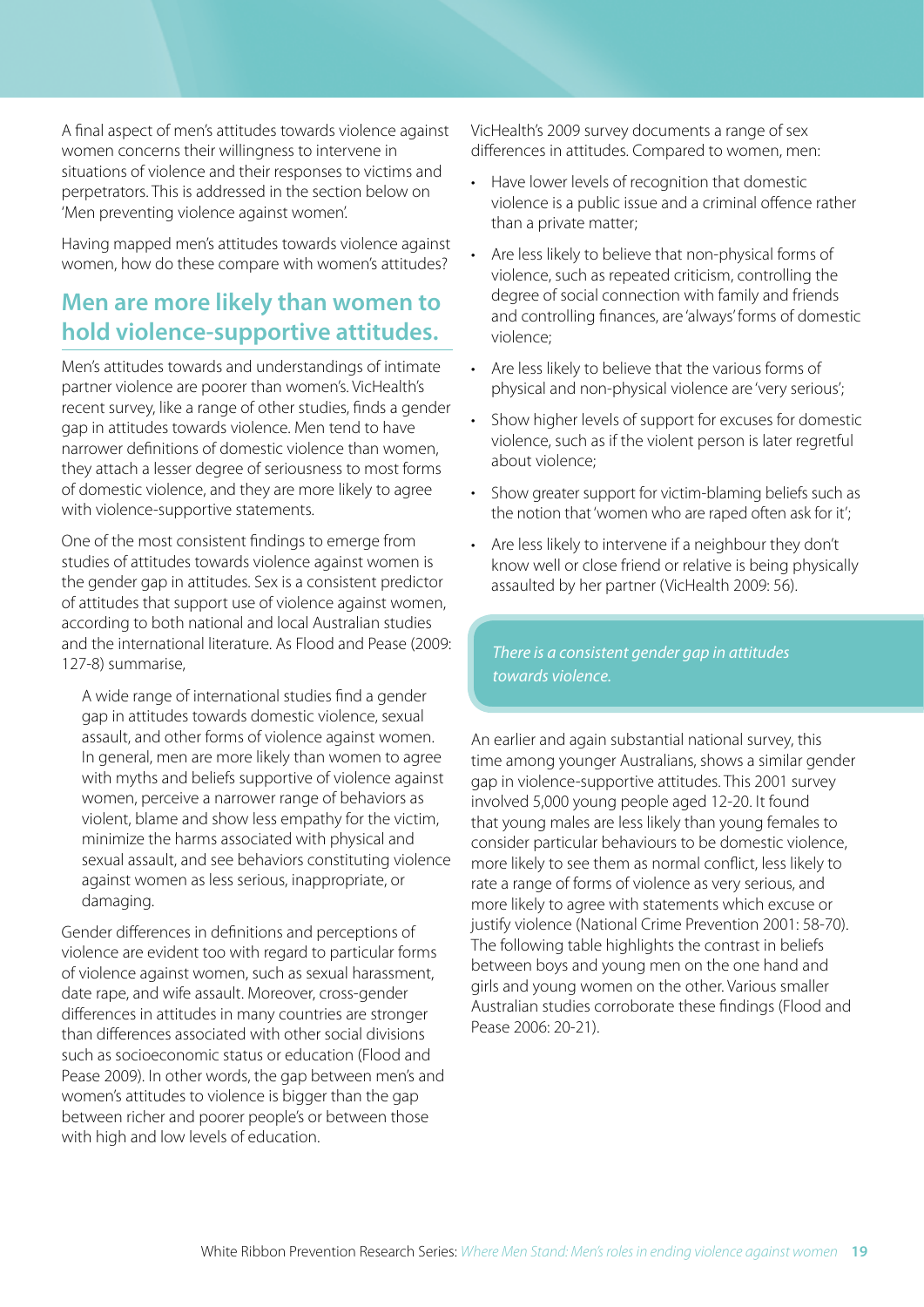#### **Table 5: Young males' and females' agreement with violence-supportive beliefs (National Crime Prevention survey 2001)**

|                                                                                                           | <b>Male</b><br>$(\overline{\%})$ | <b>Female</b><br>(%) |
|-----------------------------------------------------------------------------------------------------------|----------------------------------|----------------------|
| It's okay for a boy to make a<br>girl have sex with him if she<br>has flirted with him or led<br>him on.  | 14                               | 3                    |
| It is okay to put pressure on<br>a girl to have sex but not to<br>physically force her.                   | 15                               | $\overline{4}$       |
| Most physical violence<br>occurs in dating because a<br>partner provoked it                               | 32                               | 24                   |
| Guys who get the most<br>respect are those who will<br>fight when they need to.                           | 34                               | 24                   |
| If a guy hits a girl he loves<br>because he is jealous, it<br>shows how much he feels<br>for her.         | 14                               | 8                    |
| It's alright for a guy to hit his<br>girlfriend if she makes him<br>look stupid in front of his<br>mates. | 7                                | V                    |

Source: National Crime Prevention 2001: 64-65

Boys and young men were also more tolerant of *females*' violence against *males*. Close to one-third (31%) agreed that 'when a girl hits a guy it's not really a big deal', compared to 19% of females) (National Crime Prevention 2001: 65). This may reflect a more general tolerance for violence espoused by young males.

### **Men with more conservative attitudes towards gender have worse attitudes towards violence against women.**

It is not sex – whether one is male or female – but gender – gender identities and relations – that shapes men's and women's contrasting understandings of violence against women. There is a powerful association between attitudes towards violence against women and attitudes towards gender. The most consistent predictor of attitudes supporting the use of violence against women

is attitudes towards gender roles, that is, beliefs about appropriate roles for men and women, as a wide range of studies have documented (as cited in Flood and Pease 2006: 21-22; Flood and Pease 2009: 128).

Especially among men, traditional gender-role attitudes are associated with greater acceptance of violence against women. The relationship between allegiance to conservative gender norms and tolerance for violence has been documented among males in a wide variety of communities and countries, both Western and non-Western. The more that men have egalitarian gender attitudes, the better are their attitudes towards violence against women. Such men are more likely to see violence against women as unacceptable, to define a wider variety of acts as violence or abuse, to reject victim-blaming and to support the victim, and to hold accountable the person using violence (Flood and Pease 2006: 22).

*Especially among men, traditional gender-role attitudes are associated with greater acceptance of violence against women.*

Australian data bears out the relationship between attitudes towards violence against women and attitudes towards gender equality. VicHealth's 2009 survey finds that high support for gender equality and gender equity is the most powerful predictor of holding less violencesupportive attitudes (VicHealth 2009: 54).<sup>20</sup> Earlier Australian studies, among both adult men and young men, report similar findings (De Judicibus and McCabe 2001; National Crime Prevention 2001; Pavlou and Knowles 2001; VicHealth 2006).

Perceptions of violence against women are shaped by wider norms of gender and sexuality. Men are more likely to condone, excuse, or justify rape and domestic violence to the extent that they believe that men should be dominant in households and intimate relationships and have the right to enforce their dominance through physical aggression, men have uncontrollable sexual urges, women are deceptive and malicious, or men have rights of sexual access to their wives or girlfriends. Such beliefs have a long history in Western and other cultures, and have been enshrined in Western legal systems and social norms (Flood and Pease 2006: 23-24; Flood and Pease 2009: 128-129).

<sup>&</sup>lt;sup>20</sup> People's support for gender equality and gender equity was assessed on the basis of their responses to a series of attitudinal statements about women and their role in society. A high gender equity score represents support for the notions women should be afforded the same rights, roles and opportunities in society as men, while low scores indicate less support for women receiving equal treatment and equal access to resources (VicHealth 2009: 27, 68).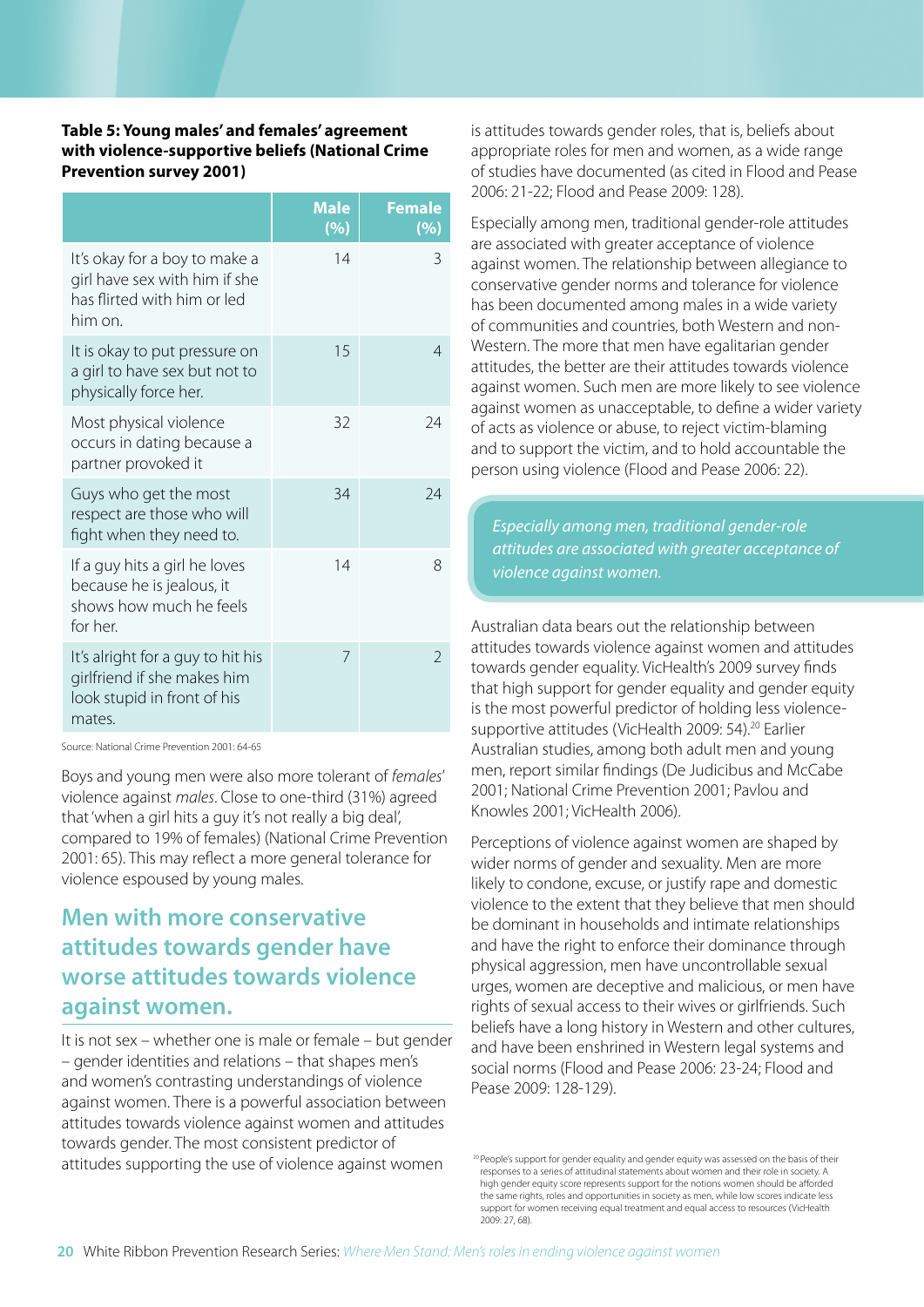Social norms which explicitly justify men's domestic violence against or sexual assault of women are relatively rare in Australia. At the same time, there are ways in which violence-supportive norms and relations are part and parcel of everyday sexual, intimate, and family relations. For example, three studies among youth in the US, New Zealand and Britain document that violence, and the precursors of violence, are woven into the romantic heterosexual relationships experienced by early adolescent boys and girls. For many boys and girls, sexual harassment is pervasive, male aggression is normalised, there is constant pressure among boys to behave in sexually aggressive ways, girls are routinely objectified, a sexual double standard polices girls' sexual and intimate involvements, and girls are compelled to accommodate male 'needs' and desires in negotiating their sexual relations (Hird and Jackson 2001; Tolman *et al*. 2003).



The 2009 VicHealth survey itself shows that the myths which feed particularly into sexual violence against women are still widely held among people in Australia;

• One-third (34%) believe that 'rape results from men being unable to control their need for sex';

- • One-quarter (26%) disagree that'women rarely make false claims of being raped';
- 13% agree that women 'often say no when they mean yes'; and
- One in six (16%) agree that a woman 'is partly responsible if she is raped when drunk or drugaffected'.

### **Men's attitudes are getting better.**

Overall, men's attitudes towards violence against women are changing and becoming less tolerant of violence. This reflects the general pattern of improvement in community attitudes towards violence against women. Results of the 2009 survey can be compared with the previous national survey of community attitudes towards violence against women, undertaken by the Office of the Status of Women in 1995.

There are various signs of improvement in men's attitudes towards and understandings of violence against women. Men's perceptions of what constitutes domestic violence have broadened significantly since 1995. Today most understand that domestic violence is constituted by both physical and non-physical forms of violence, and that it may include physical and sexual assault, threats of harm to family members, and psychological, verbal and economic abuse. Men are more likely than they were in 1995 to see intimate partner violence as serious and as a crime. Men are more likely to reject a series of violencesupportive myths.

Compared to 14 years ago, men and women are now more likely to:

- Agree that physical and sexual assault, and threats, are domestic violence;
- Recognise the spectrum of domestic violence behaviours as 'very serious';
- Agree that domestic violence is a crime;
- Agree that forced sex in an intimate relationship is a crime;
- Reject the myth that women 'ask' to be raped:
- Support public rather than private ways of dealing with violence and harassment;
- Report that they would intervene in some way in a situation of domestic violence.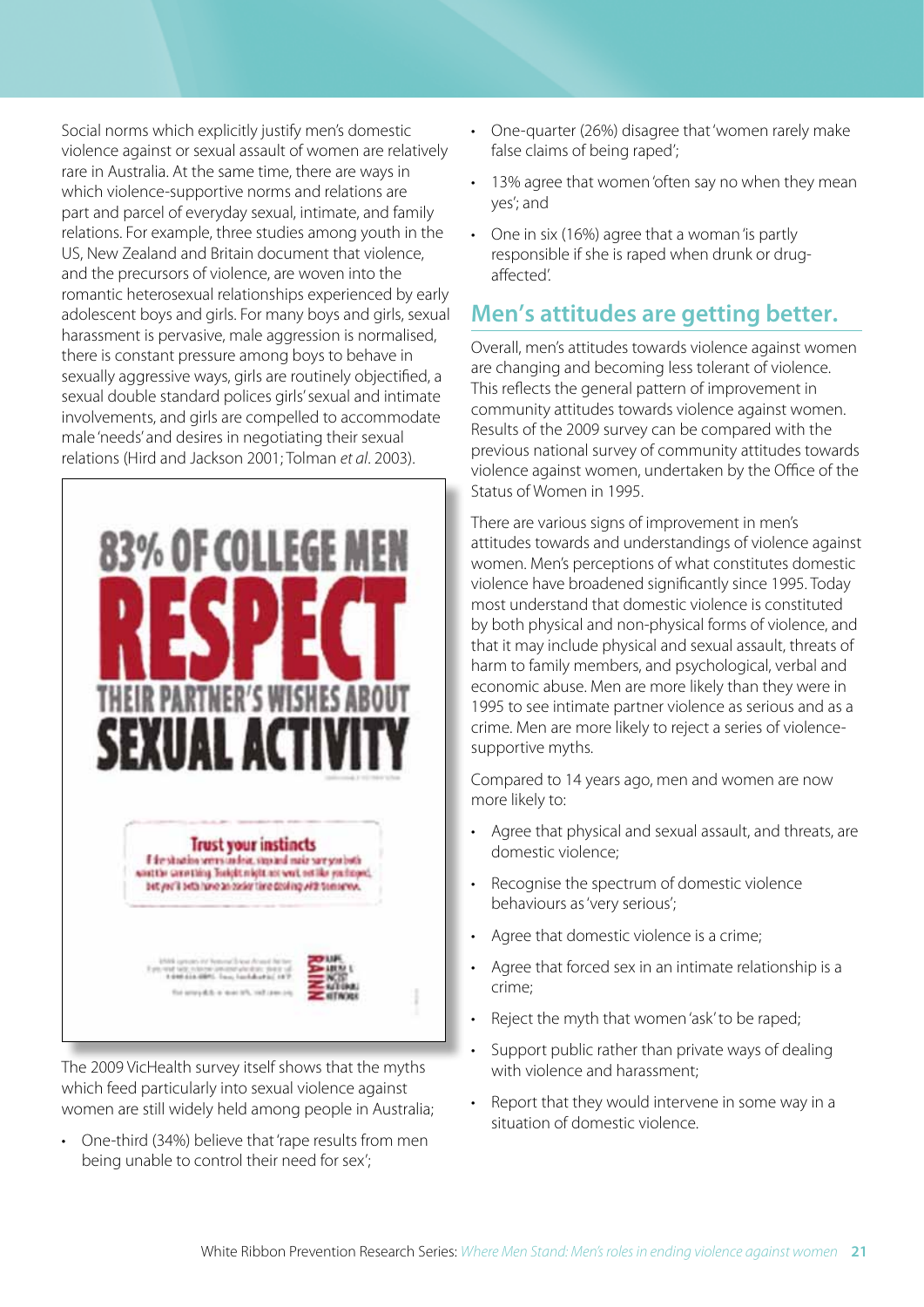However, not all the news is good. Attitudes that condone, justify or excuse violence against women persist among substantial numbers of men, as VicHealth's 2009 survey documents. It is even more troubling to report that there are some ways in which men's attitudes actually have *worsened*.

Men's attitudes have gone backwards in a number of ways;

- Men are two and a half times more likely than they were in 1995 to believe that domestic violence is perpetrated equally by both men and women.
	- Over one-quarter (26%) now believe this, compared to 10% in 1995, while the proportions believing that domestic violence is perpetrated mainly by men dropped from 84% to 70% (VicHealth 2009: 34).
- Fewer men believe that slapping and pushing a partner to cause harm or fear is a 'very serious' form of violence.

So far, this discussion has addressed the first two dimensions of men's relations to violence against women: men's actual use of violence, and their attitudes towards violence. The report turns now to the third, men's responses when violence occurs and their efforts to prevent this violence.

*There are some ways in which men's attitudes actually have worsened.*

What roles do men *actually* play in responding to, and indeed seeking to prevent, men's violence against women? How do men respond when they know that a woman is being assaulted or raped? And what are men doing to prevent such violence from occurring in the first place?

In the following, consideration is first given to efforts which take place *after* violence has already taken place or is already under way. The discussion then moves to efforts which can *prevent* violence from occurring in the first place.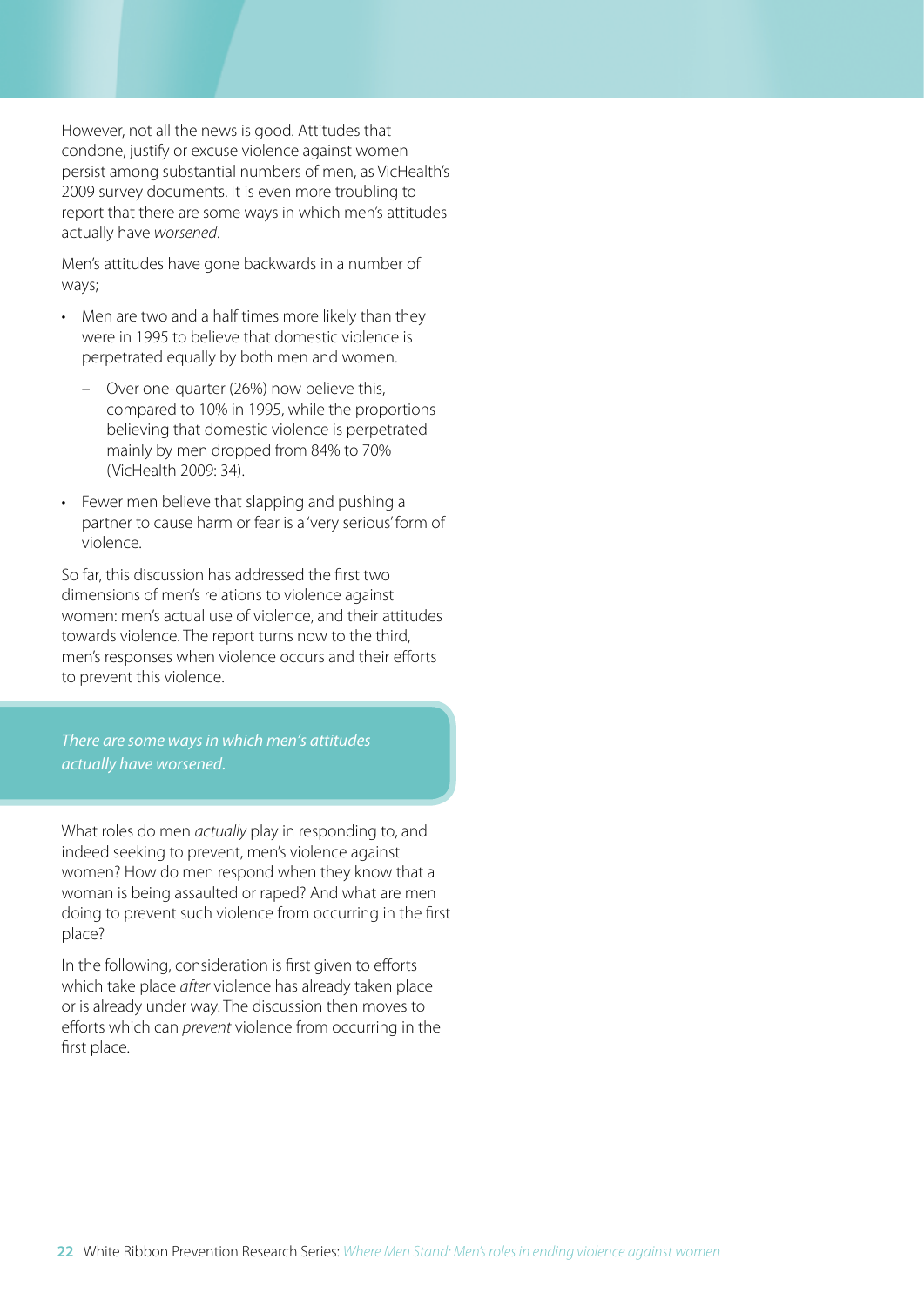### **Most men are willing to intervene in situations of domestic violence.**

One of the most obvious roles men can play in addressing men's violence against women is to intervene in incidents or situations of domestic violence when they occur, to offer support to victims, and to seek to change perpetrators' violent behaviour. VicHealth's 2009 survey provides data on men's preparedness to intervene in situations of domestic violence, and their knowledge of where to seek outside help.

Most men agree that they would intervene in some way in a domestic violence situation, as Table 6 below shows. Like women, men are more likely to intervene with greater familiarity with the victim. Men are most likely to intervene if a family member or friend is a victim of domestic violence, and less likely (although still very likely) to do so if the victim is a woman they do not know being assaulted in public. In fact, men are more willing than women to intervene in public situations where a woman is being assaulted. This may reflect men's greater sense of personal safety in public spaces, their greater endorsement of direct forms of intervention (see below), or their comfort and familiarity with confrontation and aggression in general.

#### **Table 6: Willingness to intervene in situations of domestic violence**

| <b>Agree they would</b><br>intervene                                                                                         | <b>Male</b><br>$\%$ | <b>Female</b><br>$\%$ | <b>Persons</b><br>$\%$ |
|------------------------------------------------------------------------------------------------------------------------------|---------------------|-----------------------|------------------------|
| If a woman that you<br>didn't know was<br>being physically<br>assaulted by her<br>partner in public                          | 83*                 | 78                    | 81                     |
| If a neighbour, that<br>you didn't know all<br>that well, was being<br>physically assaulted<br>by her partner?               | 86                  | 86                    | 86                     |
| If you became aware<br>that a family member<br>or close friend of<br>yours was currently<br>a victim of domestic<br>violence | 94*                 | 95                    | 95                     |

\*Sex difference within sample significant to p<0.01 Source: McGregor 2009: 81.

Research among young people finds that most boys, faced with a situation in which a girl was being sexually coerced by a boy, would support the girl. Two-hundred Year 8 and 9 students in Adelaide, with an average age of 13.5 years, were presented with a scenario in which a boy is forcing himself physically and in a sexual way upon an unwilling girl (Rigby and Johnson 2004).



*Most men agree that they would intervene in some way in a domestic violence situation.*

Most boys report that they would not support the boy's action, although it is troubling that more than one in eight (13%) report that they would. Boys were less likely than girls to object to the boy's action or tell a teacher, more likely to support the boy, and less likely overall to agree with stopping the coercive sexual harassment (Rigby and Johnson 2004: 13-14). Students' attitudes to victims emerged as a significant predictor of readiness to help the girl directly or indirectly, with poorer attitudes associated with a lesser willingness to help.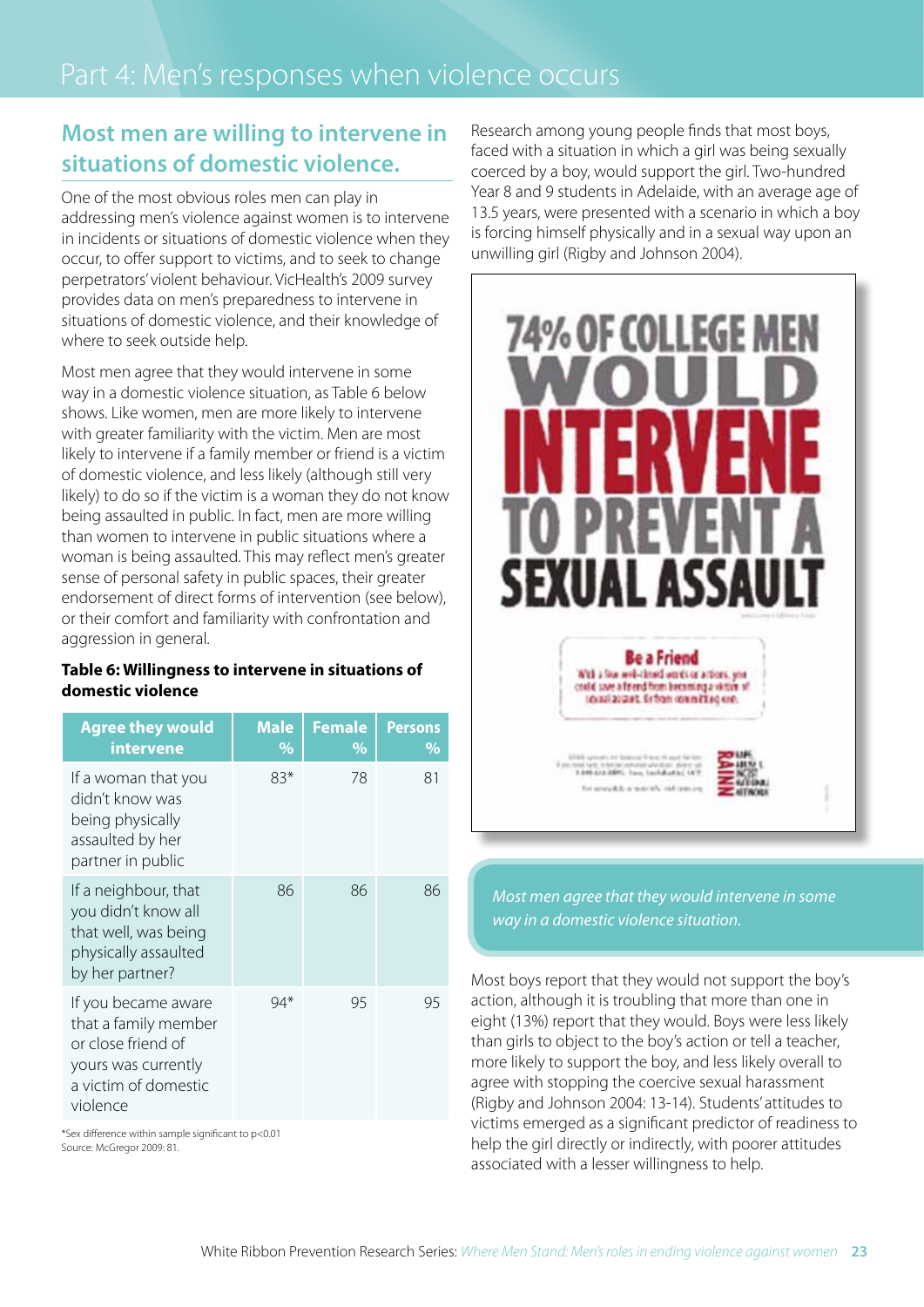#### **Table 7: Boys' and girls' projected responses as bystanders to sexual coercion (%)**

|                                           | <b>Boys</b> | Girls |
|-------------------------------------------|-------------|-------|
| Agree they would certainly<br>or probably |             |       |
| Object to the boy's action                | 45          | 61    |
| Ignore it                                 | 28          | 25    |
| Tell a teacher                            | 21          | 30    |
| Support the boy                           | 13          |       |

Source: Rigby and Johnson 2004: 14

Participants in the VicHealth survey were asked how they would intervene if a family member or close friend was a victim of domestic violence, and offered a series of options. Respondents could choose more than one option.

Men's proposed responses to situations of domestic violence are largely in step with expert advice. The two most frequent forms of intervention men endorse are (1) offering support and advice and talking to the victim; and (2) reporting the situation to police or authorities. However, men are less likely than women to endorse either of these, as well as such interventions as suggesting places to go for help, support or counselling, or offering shelter or refuge to the victim and getting her to leave.

On the other hand, men are more likely than women to report that they would 'step in between the parties' or'confront the perpetrator'. It is impossible to know what kind of intervention or confrontation men imagine here. On the one hand, men may be reporting that they would use creative strategies to interrupt the dynamics of violence, and would confront the perpetrator in constructive and non-violent ways. On the other hand, men may be proposing that they would use verbal or physical aggression to end the perpetrator's violence or even punish him for it.

Men tend to offer less helpful responses than women to female victims of intimate partner violence, according to other research. When they encounter friends, family members or others who are victims of violence, men's responses are more likely than women's to be characterised by anger and revenge-seeking, excessive advice-giving, trivialising, and victim-blaming (West and Wandrei 2002). This reflects a number of factors, including greater adherence to victim-blaming and lesser skills in nurturance. From research for example

among American college and university students, males are more likely than females to believe victim-blaming explanations of rape, while females are more likely to cite male hostility and male dominance (Cowan 2000), and males' explanations can inform less sympathetic responses to victims. Men's less helpful responses to victims also may reflect wider gender differences in emotional communication, empathy, and skills in providing nurturance and acceptance (West and Wandrei 2002: 982).

Men in general are not well informed about where to go for outside help to support someone regarding domestic violence. Over one-third (38 per cent) report that they would not know where to go for outside help, like 32 per cent of women. The youngest and oldest categories of men are the least likely to report that they would know where to seek help (McGregor 2009: 83).

The report now offers a 'stocktake' of men's involvement in efforts to prevent men's violence against women, its achievements and its limitations.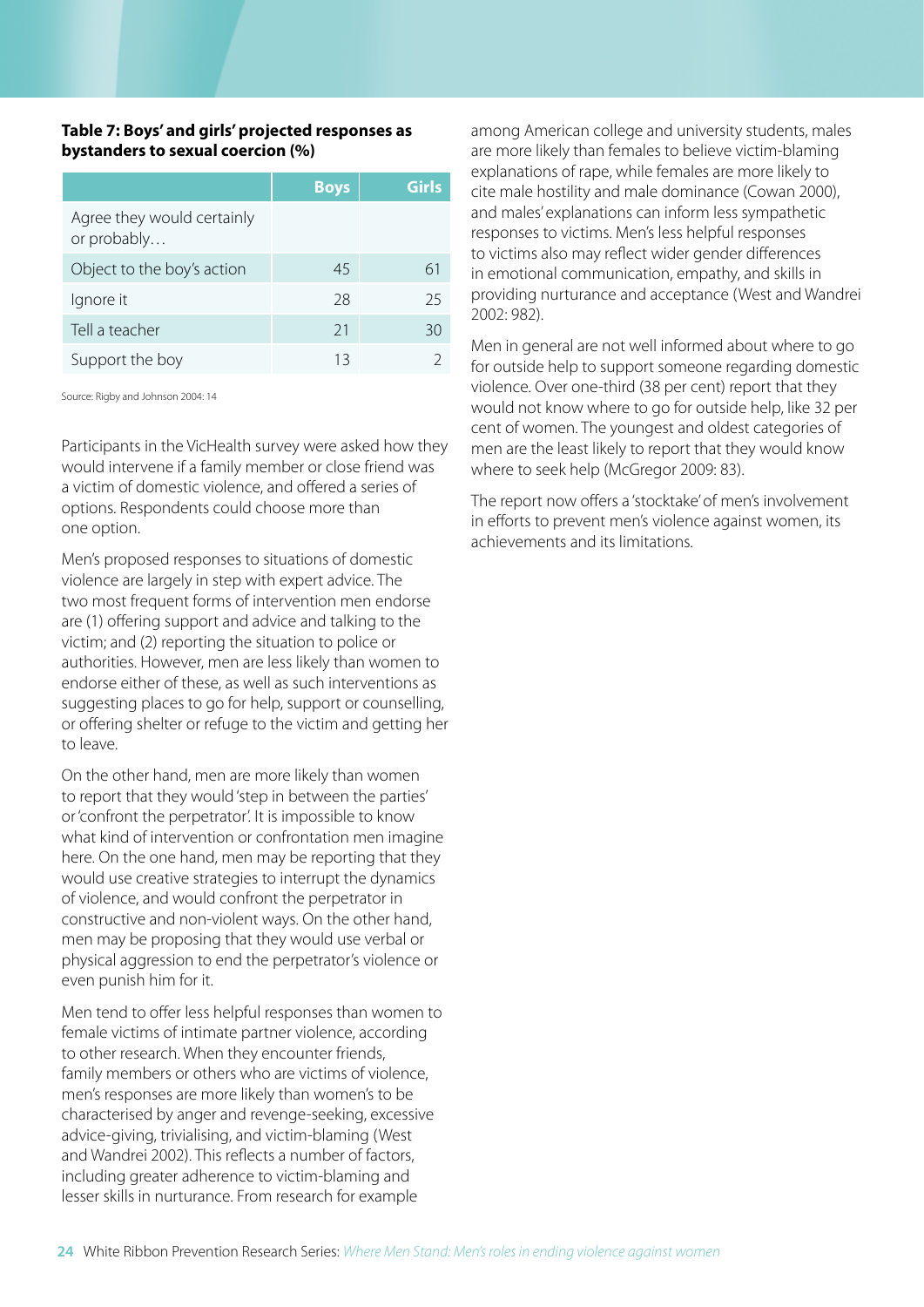To what extent are men actively taking part, or being engaged, in efforts to reduce and prevent violence against women?

This report begins with one of the simplest, and yet challenging, steps men can take in helping to prevent violence against women: raising the issue, and challenging others' violence-supportive attitudes.

### **Men find it hard to speak about the issue.**

Most men believe that violence against women is wrong. Yet many do not speak up. While most men see violence against women as unacceptable, at least privately, and most say they will intervene when a family member, friend, or other woman is being assaulted, few are prepared to raise the issue with others. In short, most men stay silent. They do not raise the issue of men's violence against women as one about which they and other men should be concerned. When mates, colleagues and others make violence-supportive comments, most men hold their tongues or laugh along. And they do not challenge violence-supportive dynamics and situations. What stops men from intervening is discussed below.

*When mates, colleagues and others make violence-supportive comments, most men hold their tongues or laugh along.*

A powerful example of men's inability or unwillingness to speak up about violence against women comes from a NSW campaign aimed at men."Violence Against Women — It's Against All the Rules"was a media and community education campaign targeted at men aged 21 to 29, run from 2000 to 2003 by the Violence Against Women Specialist Unit of the NSW Attorney General's Department. The campaign took the form of posters, booklets, and radio advertisements, using high profile sportsmen and sporting language to deliver the message to men that violence against women is unacceptable. While the campaign achieved high recognition among its target audience, it was unsuccessful in encouraging men to talk about violence against women. Ninety percent of men in the target group who had seen or heard something of the campaign reported that violence against women was not an issue they would talk about with their peers. Aboriginal men were the exception: they felt that violence against women is an issue that should

be discussed by men (Hubert 2003: 32-34). This reflects a growing conversation in indigenous communities about family violence and sexual abuse.

Among men, there are powerful barriers to raising the issue of violence against women, let alone to actually challenging violence-supportive comments or working to shift violence-supportive cultures. The inspirations for – and barriers to – men's involvement in preventing violence against women are discussed below.

### **Most men believe that they can help to end violence against women.**

Other than information on men's willingness to intervene in actual situations of domestic violence, there is no Australian data on men's readiness to take action to reduce or prevent violence against women. However, if Australian men are similar to those in the US, then a majority believe that they can help make a difference. US data suggest that most men believe that they can play a personal role in addressing domestic violence and sexual assault.

In a national US telephone survey of 1,020 men, commissioned by the Family Violence Prevention Fund, most of the men surveyed (57%) reported that they believed they can personally make a difference in ending sexual and domestic violence. Seventy-three percent (73%) of men think they can make at least some difference in promoting healthy, respectful, non-violent relationships among young people (Hart Research Associates, Inc. 2007: 2).

*Most men believe that they can play a personal role in addressing domestic violence and sexual assault.*

Men are willing to take time to get involved in a variety of efforts to address the problem of domestic violence and sexual assault and promote healthy, violence-free relationships. For example:

- • Seventy percent (70%) are willing to make time to talk to children about healthy, violence-free relationships (up from 55% in 2000).
- • Sixty-six percent (66%) would sign a pledge to promote respect for women and girls.
- • Sixty-five percent (65%) would sign a petition or contact elected officials to urge them to strengthen laws against domestic violence.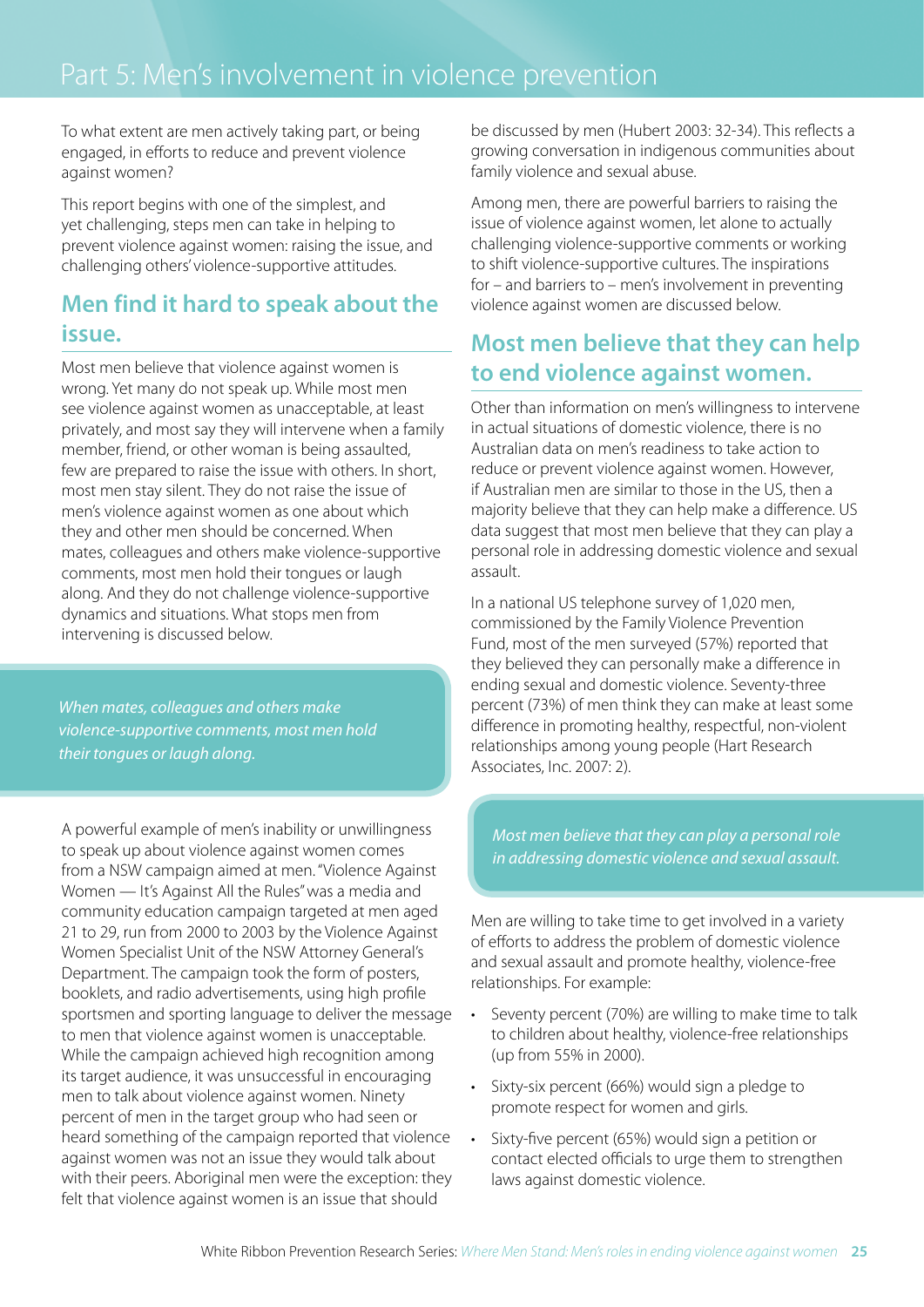This US research also found that many men already are taking action by talking to children (their own and others) about healthy, violence-free relationships:

- Sixty-eight percent (68%) of fathers have talked to their sons about the importance of healthy, violencefree relationships, and 63% of fathers have talked to their daughters.
- Fifty-five percent (55%) of all men have talked to boys who are not their sons; 47% have talked to girls who are not their daughters (Hart Research Associates, Inc. 2007: 2).

Most men report that they are willing to express their disapproval when individuals – either friends or celebrities – make jokes or comments which demean or exploit women. In the US poll, at least three in five men indicate that there is a good chance that they would say or do something to protest or withdraw support in situations where a favourite music artist releases a song or video that demeans or exploits women, a radio disc jockey or TV host makes a joke about rape or wifebeating, or a favourite movie actor is convicted of sexual assault or domestic violence. Slightly fewer, 70%, say that they would state their objections to a friend's joke that made light of domestic violence or sexual assault (Hart Research Associates, Inc. 2007: 9).

There is little or no data on the extent to which men *actually* take the steps they endorse to reduce or prevent violence against women. It is likely, however, that far smaller proportions of men actually show protest or disapproval in the face of violence-supportive comments and actions. Other research finds that rates of actual intervention in bullying for example are usually far lower than rates of self-reported intention or willingness to intervene (Rigby and Johnson 2004: 14-15).

### **A small number of men have joined the effort to end violence against women.**

#### **Men are mobilising, in groups, networks, and campaigns.**

Male involvement in violence prevention has momentum, energy, and some degree of political support. There are two aspects to men's involvement: first, men's direct involvement as advocates and activists, and second, violence prevention efforts which address men and boys as targets of education.

Around Australia, a small but significant number of men are taking an active and public role in efforts to end

violence against women. In fact, the numbers involved are greater than at any other time in Australia's history.

Male involvement in efforts to end violence against women has a short history in Australia. Men's antiviolence groups first formed in the late 1980s. They overlapped with men's anti-sexist groups, with such names as Men Against Patriarchy (MAP), Men Opposing Patriarchy (MOP), and the Men's Anti Gender Injustice Group (MAGIC). These grassroots men's groups were small and scattered. Men's involvement in collective efforts regarding violence against women intensified in the early 1990s, with the formation of Men Against Sexual Assault (MASA) groups in most capital cities. MASA groups held rallies under such banners as 'Men Can Stop Rape', conducted educational programs in schools and among men in workplaces, and held three annual national gatherings.21



The first White Ribbon Campaign in Australia was organised under Men Against Sexual Assault's auspices. The White Ribbon Campaign is the first large-scale male protest against violence in the world. It began in 1991 on the second anniversary of one man's massacre of 14 women in Montreal. Working with and inspired by women's groups, a handful of Canadian men began a White Ribbon campaign to urge men to speak out against violence against women.

<sup>21</sup> More detail on this early history can be found in the pages of the now-defunct profeminist men's magazine XY: Men, Sex, Politics.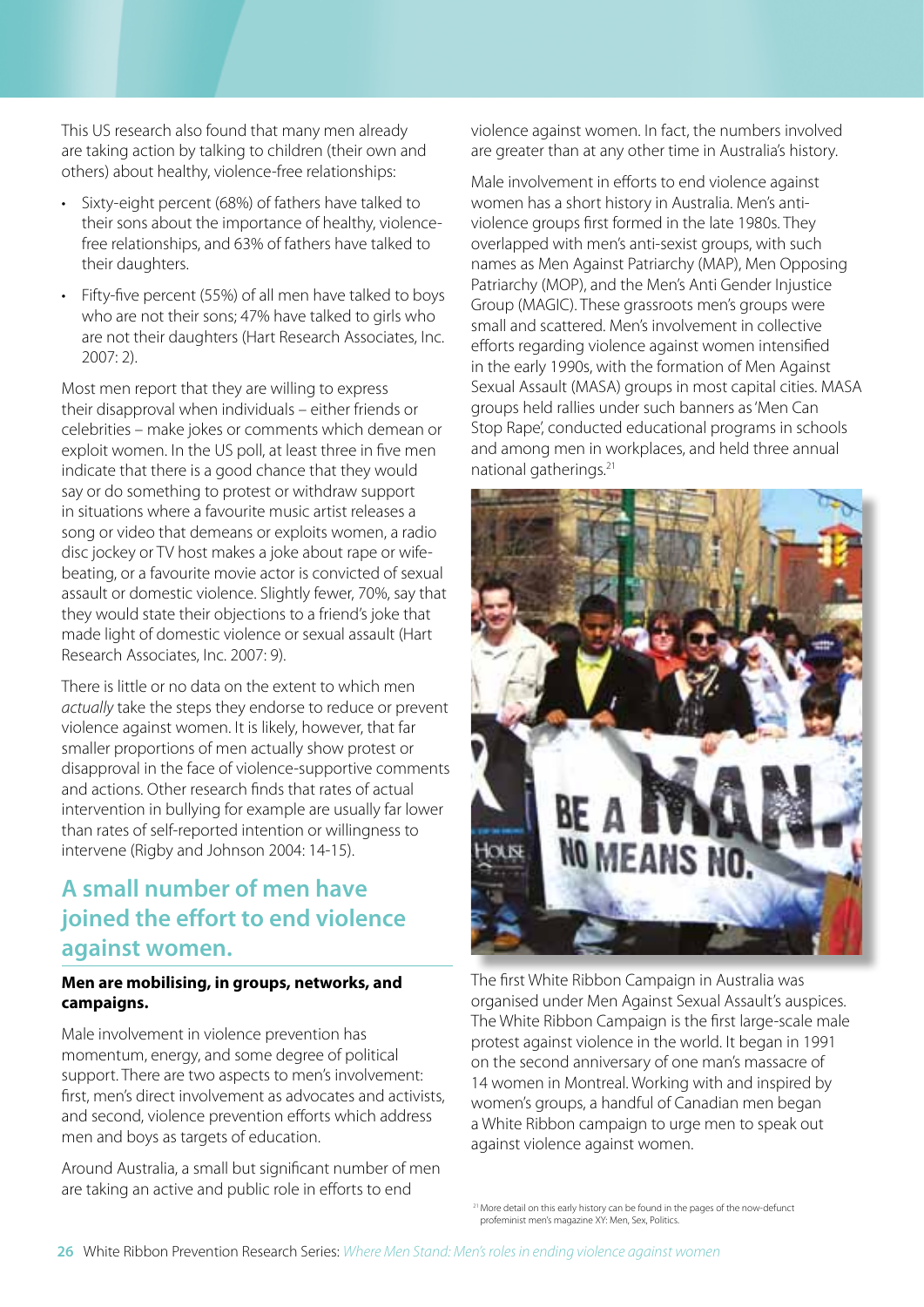They distributed 100,000 white ribbons to men across Canada, and promoted widespread community discussion about violence in personal relationships. The White Ribbon Campaign has now spread to the USA, Europe, Africa, Latin America, and Australia. The White Ribbon Campaign first arrived in Australia in 1992. Men Against Sexual Assault groups around the country took up the White Ribbon Campaign in 1992 and 1993, selling ribbons and holding rallies and marches.

At the height of this first wave of men's anti-violence activism, there were major White Ribbon events in various capital cities, small levels of state government funding in Brisbane, Canberra and elsewhere, and a level of national networking. In 1993 for example, Melbourne MASA's rally attracted 400-500 participants to a rally and march in the city centre. There were perhaps 40-60 men around the country involved in a substantial and regular way as organisers of MASA groups and activities. However, these men's anti-violence groups suffered the same fate as many volunteer-based, grassroots groups, losing members and momentum, such that MASA groups had all but ceased to exist by the mid-1990s.



The second wave of men's anti-violence activism really only began in earnest early this century. And this time, at least in the beginning, it was organised by women and women's organisations. The Office of the Status of Women ran small White Ribbon events in 2000, 2001 and 2002. In 2003, the Australian branch of the United Nations Development Fund for Women, UNIFEM, took up the campaign. Women in UNIFEM, working in collaboration with men, began coordinating a national White Ribbon Campaign. They formed a National Leadership Group, coordinated the large-scale production of white ribbons and the development of a range of print, radio and TV materials, and later formed the White Ribbon Foundation to raise funds to sustain the Campaign. Activities focus on and around November 25th, a day declared by the United Nations General Assembly as the International Day for the Elimination of Violence Against Women (IDEVAW).

*The contemporary White Ribbon Campaign in Australia represents the most substantial manifestation of men's involvement in preventing violence against women this country has seen.*

The contemporary White Ribbon Campaign in Australia represents the most substantial and significant manifestation of men's involvement in preventing violence against women this country has seen. It has achieved very substantial institutional presence and support, distributed over 200,000 ribbons in each of the last five years, and generated significant media coverage and community awareness. As a VicHealth report (2009: 61) notes,

 The campaign's reliance on publicly recognisable men to show leadership in addressing violence against women through becoming a White Ribbon Ambassador has successfully raised the profile of the issue and has influenced private corporations, business and governments to sponsor or support White Ribbon events.

Compared to its manifestation in the early 1990s, the contemporary White Ribbon Campaign involves far greater numbers of men (and women), has far greater reach in national media, embodies greater involvement by senior men who are leaders in their fields (whether business, policing, media, or elsewhere), and enjoys greater funding and institutional support. The White Ribbon Campaign also involves productive partnerships between women's organisations, in addition to UNIFEM, and a variety of men-focused networks and maledominated organisations. A range of other forms of advocacy and mobilisation among men complement the White Ribbon Campaign, including local events and marches.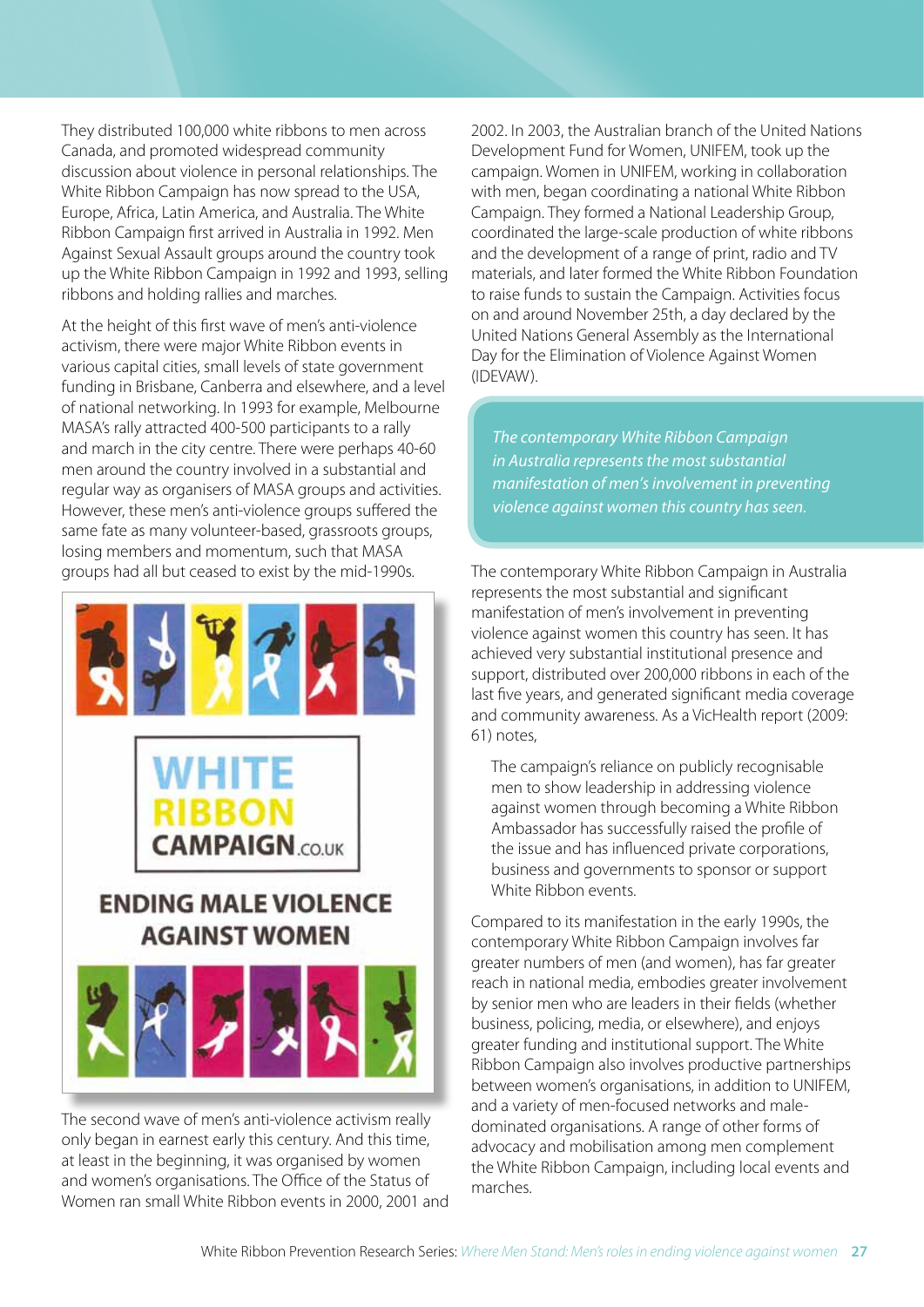

It is hard to know exactly how many men are directly involved, as advocates and activists, in ongoing efforts to prevent violence against women in Australia. Still, there is no doubt that there has been a groundswell of activity, both in the White Ribbon Campaign and in associated efforts. For example, over 1,200 men have signed up as Ambassadors for the White Ribbon Campaign.

The degree and nature of involvement among male participants varies. Among White Ribbon Ambassadors for example, some have made the prevention of violence against women a significant part of their working week throughout the year, while others' involvement is confined largely to the days on and around November 25th, while still others' is largely tokenistic. Some men involved in violence prevention work have engaged in thorough efforts to build gender-equitable and respectful relations in their own lives, while others have practised less critical reflection and self-transformation.

*There is a significant backlash against efforts to name and prevent men's violence against women.*

While these are encouraging signs, others are more sobering: the small numbers of men involved in violence prevention, the numbers of men involved in backlashes *against* such efforts, and the lack of community awareness of the White Ribbon Campaign. First, violence prevention work with men and boys remains small and

scattered, although its momentum and sophistication are growing. While the number of men actively involved in efforts such as the White Ribbon Campaign certainly has increased, it remains small. In addition, violence prevention efforts among men are under-developed at key levels of prevention, as discussed below.

Second, there is a significant backlash against efforts to name and prevent men's violence against women, pioneered by anti-feminist 'men's rights' and 'fathers' rights' groups (Flood 2004, 2010). These groups do not have the institutional presence (e.g. in the form of a national network) or the political support shown for example by the White Ribbon Campaign. However, they are energetic campaigners against the White Ribbon Campaign and other efforts focused on men's violence against women, and their efforts are likely to have had some effect on both community perceptions and policy frameworks.

Third, while the White Ribbon Day campaign is the most widespread community-based public education campaign in Australia, less than one percent of men and women report having seen media coverage about it recently (VicHealth 2009: 50) – in fact, only 22 of over 10,000 people (McGregor 2009: 160). In contrast, over 20 per cent of both men and women report having seen the social marketing campaign "Violence Against Women: Australia Says No", the most high-profile contemporary example of such strategies (McGregor 2009: 80).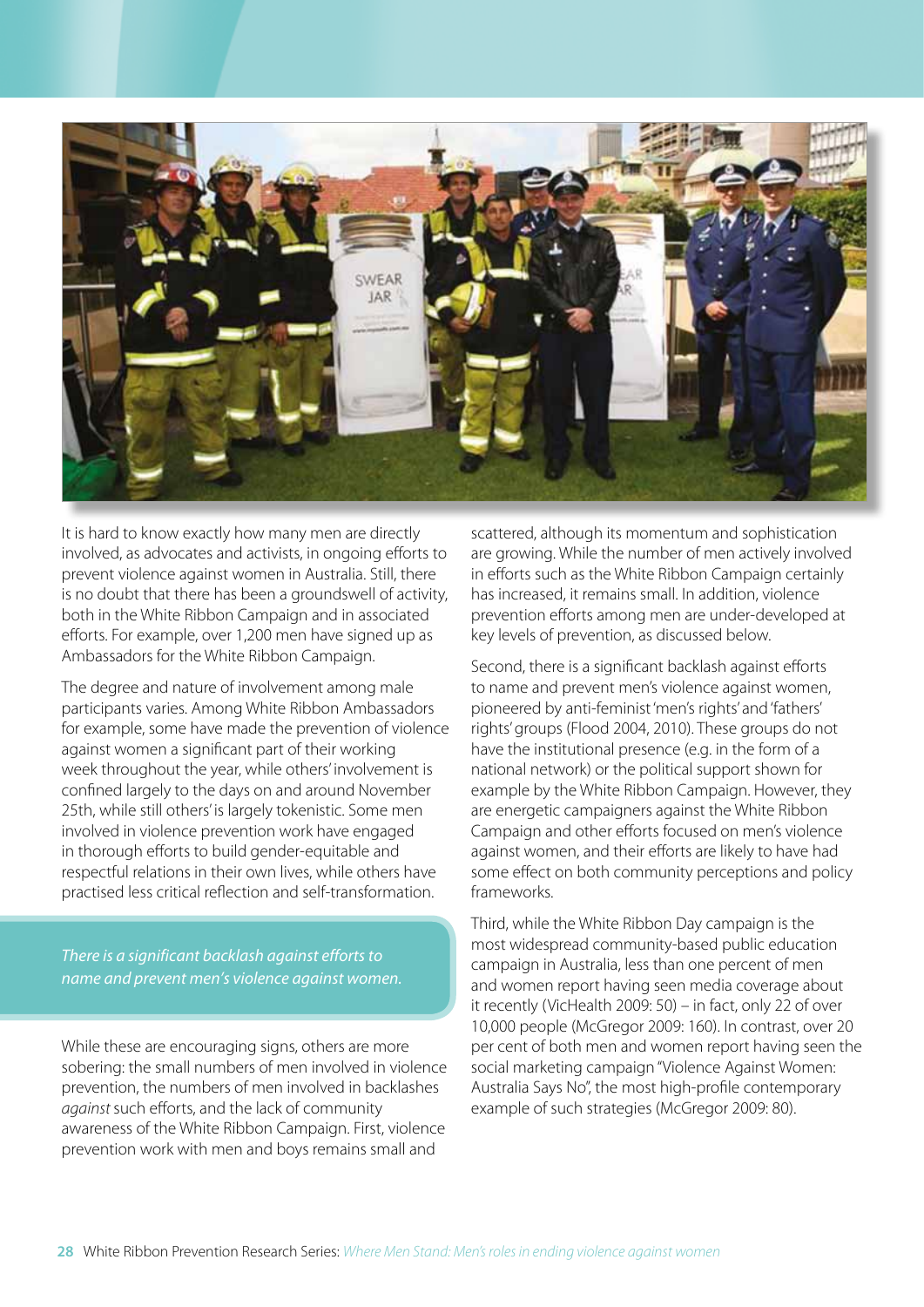### **Men are increasingly the targets of education and other forms of intervention.**

Alongside men's direct participation in advocacy to end violence against women, men and boys increasingly are being addressed as the targets of education and other preventative strategies.

This too represents a significant achievement. It represents a shift in the violence prevention field, such that it is increasingly taken for granted that prevention efforts must include strategies addressed to men and boys. This shift is reflected in both the range of prevention efforts in the community sector which now focus on men and boys and the endorsement of men's involvement in state and Federal government agendas.

There is a now a bewildering variety of initiatives aiming to engage or address men and boys in order to prevent violence against women. To make sense of them, the 'spectrum of prevention' provides an invaluable framework. The spectrum of prevention, summarised below, offers a simple framework for understanding and organising prevention initiatives (Davis *et al*. 2006: 7). Used in work aimed at preventing men's violence against women, it also embodies the recognition that this violence is the outcome of a complex interplay of individual, relationship, community, institutional, and societal factors and that violence prevention too must work at these multiple levels.



#### **Table 8: The Spectrum of Prevention**

| <b>Level of</b><br><b>Spectrum</b>                        | <b>Definition</b>                                                                                        |
|-----------------------------------------------------------|----------------------------------------------------------------------------------------------------------|
| 1. Strengthening<br>Individual<br>Knowledge<br>and Skills | Enhancing an individual's<br>capability of preventing violence<br>and promoting safety                   |
| 2. Promoting<br>Community<br>Education                    | Reaching groups of people with<br>information and resources to<br>prevent violence and promote<br>safety |
| 3. Educating<br>Providers                                 | Informing providers who will<br>transmit skills and knowledge to<br>others and model positive norms      |
| 4. Fostering<br>Coalitions and<br><b>Networks</b>         | Bringing together groups and<br>individuals for broader goals and<br>greater impact                      |
| 5. Changing<br>Organizational<br>Practices                | Adopting regulations and shaping<br>norms to prevent violence and<br>improve safety                      |
| 6. Influencing<br>Policies and<br>Legislation             | Enacting laws and policies that<br>support healthy community<br>norms and a violence-free society        |

The spectrum of prevention describes violence prevention in terms of six levels of intervention. An overview has been provided elsewhere of strategies involving men in prevention at each of the levels (Flood in-press). Briefly, however, it is worth noting that efforts engaging men and boys in the prevention of violence against women are most well developed in Australia at the second level, community education.

Community education may include face-to-face educational groups and programs, communication and social marketing, local educational strategies such as 'social norms' and 'bystander' approaches, and other media strategies (Flood in-press). However, it is the first of these, particularly schools-based violence prevention education, which is most well established in Australia. A recent review of violence prevention education in schools documents that a wide variety of 'respectful relationships' or 'healthy relationships' programs are under way (Flood *et al*. 2009). These often address boys and young men in schools, both by themselves and in mixedsex programs.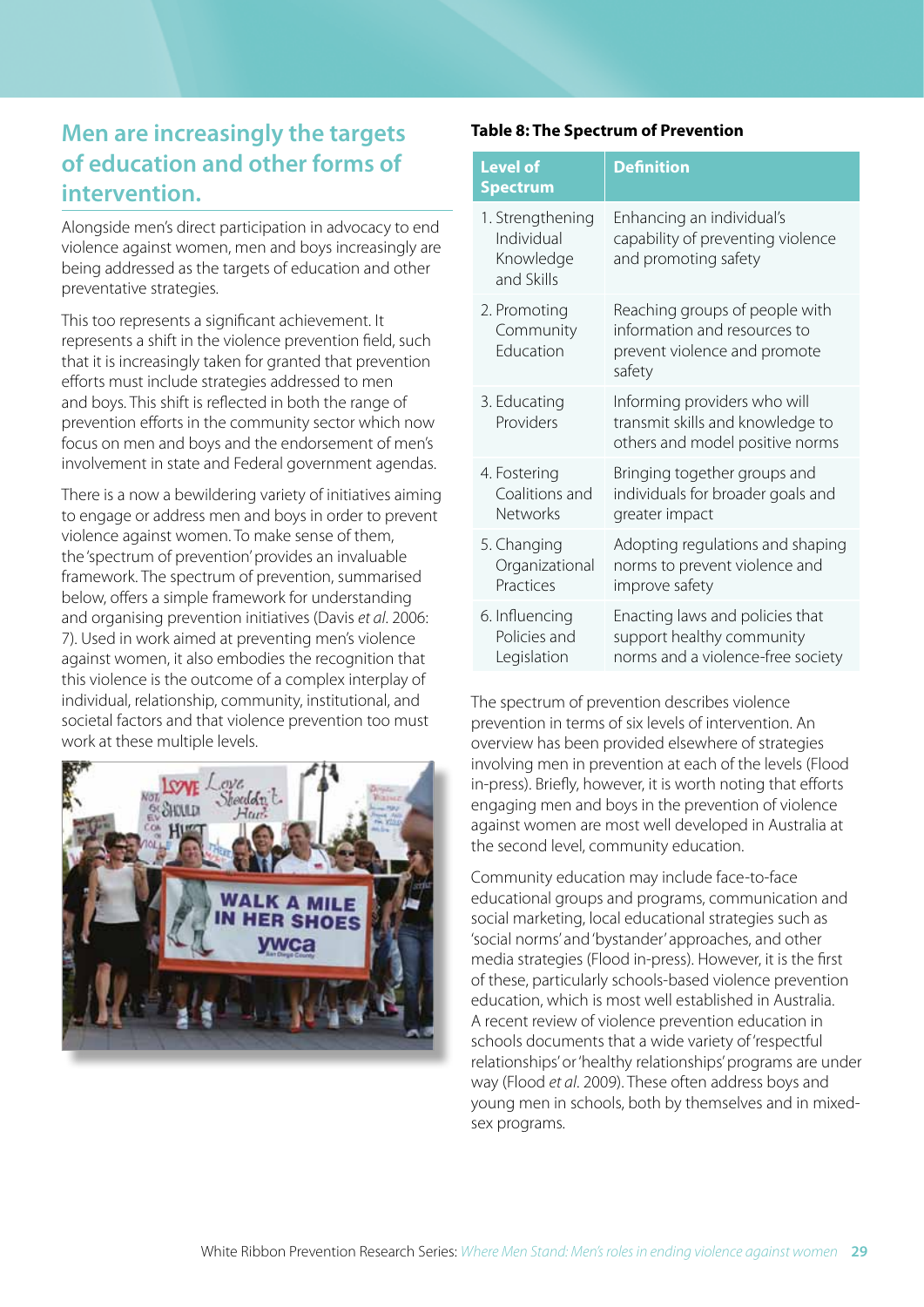At the third level of the spectrum of prevention, education among providers and other professionals has a strong rationale. It may shift professionals'everyday involvements in sustaining, or undermining, the norms and relations through which violence against women is maintained. Workplace strategies often involve working with *men*, given that police, law, and medical institutions typically are dominated by men. However, very little primary prevention work has been conducted with men in workplaces in gender-sensitive ways, although there are some promising international instances of such work among sports coaches and police (Flood in-press).

*Very little primary prevention work has been conducted with men in workplaces in gendersensitive ways.*

At the fourth level of the spectrum of prevention, fostering coalitions and networks, the most prominent Australian example is the White Ribbon Campaign. There is a strong argument for engaging, strengthening, and mobilising communities in order to prevent violence against women. While a variety of initiatives are under way around the world, engaging male community leaders and mobilising men in campaigns and networks, very few have been evaluated (Flood in-press).

At the fifth level, changing organisational practices, two prominent examples in Australia which are addressed largely to men involve two of the country's largest sporting codes, the Australian Football League (AFL) and the National Rugby League (NRL).

Following a series of allegations of sexual assault perpetrated by AFL players in 2004, the AFL adopted a "Respect and Responsibility" strategy, formulated and managed in collaboration with violence prevention agencies. The strategy represents a model of systematic organisational change, including the introduction of model anti-sexual harassment and anti-sexual discrimination procedures across the AFL and its Clubs, the development of organisational policies and procedures to ensure a safe, supportive and inclusive environment for women, changes to AFL rules relating to problematic or violent conduct, the education of players and other Club officials, dissemination of model policies and procedures at community club level, and a public education program (AFL 2005). In 2008, AFL Victoria extended this with the program "Fair Game –Respect Matters". This is intended to foster cultural

change throughout the sporting code, in encouraging community clubs to assess their own cultures and inviting players, coaches and supporters to improve their attitudes and behaviours towards women. In rugby league too, education programs addressing violence against women now are being rolled out to players in the rookie camps and the national youth competition. In both codes, players themselves are being recruited and trained to educate their peers.

Still at this fifth level, other promising examples of violence prevention which focus on or largely involve male audiences include interventions intended to:

- Involve (male) faith leaders and faith communities in prevention;
- Strengthen the organisational capacity of maledominated workplaces in a trucking company to develop and implement policies and programs aimed at promoting respectful relationships between men and women;
- Integrate violence prevention into the activities and policies of local Councils.

At the sixth level of the spectrum of prevention, regarding policies and legislation, a shift towards an emphasis on involving men in preventing violence against women again is visible. The report turns to this now.

### **Men's involvement in violence prevention is on the public agenda.**

While there is a groundswell of violence prevention activity directed at men and boys, there is also significant political support for such work. Male involvement in violence prevention is on the policy agenda. This is most visible in relation to respectful relationships education in schools, but also receives wider emphasis. A series of recent plans of action at both Federal and state levels offer both general endorsements of the need to involve men and boys in the prevention of violence against women and girls and specific recommendations regarding engaging men and boys in such settings as schools, sports and workplaces and through such strategies as education and social marketing. Relevant plans and frameworks include, in chronological order:

- • The *National Framework for Sexual Assault Prevention* (Office of the Status of Women 2004);
- • VicHealth's prevention framework *Preventing Violence Before It Occurs* (2007);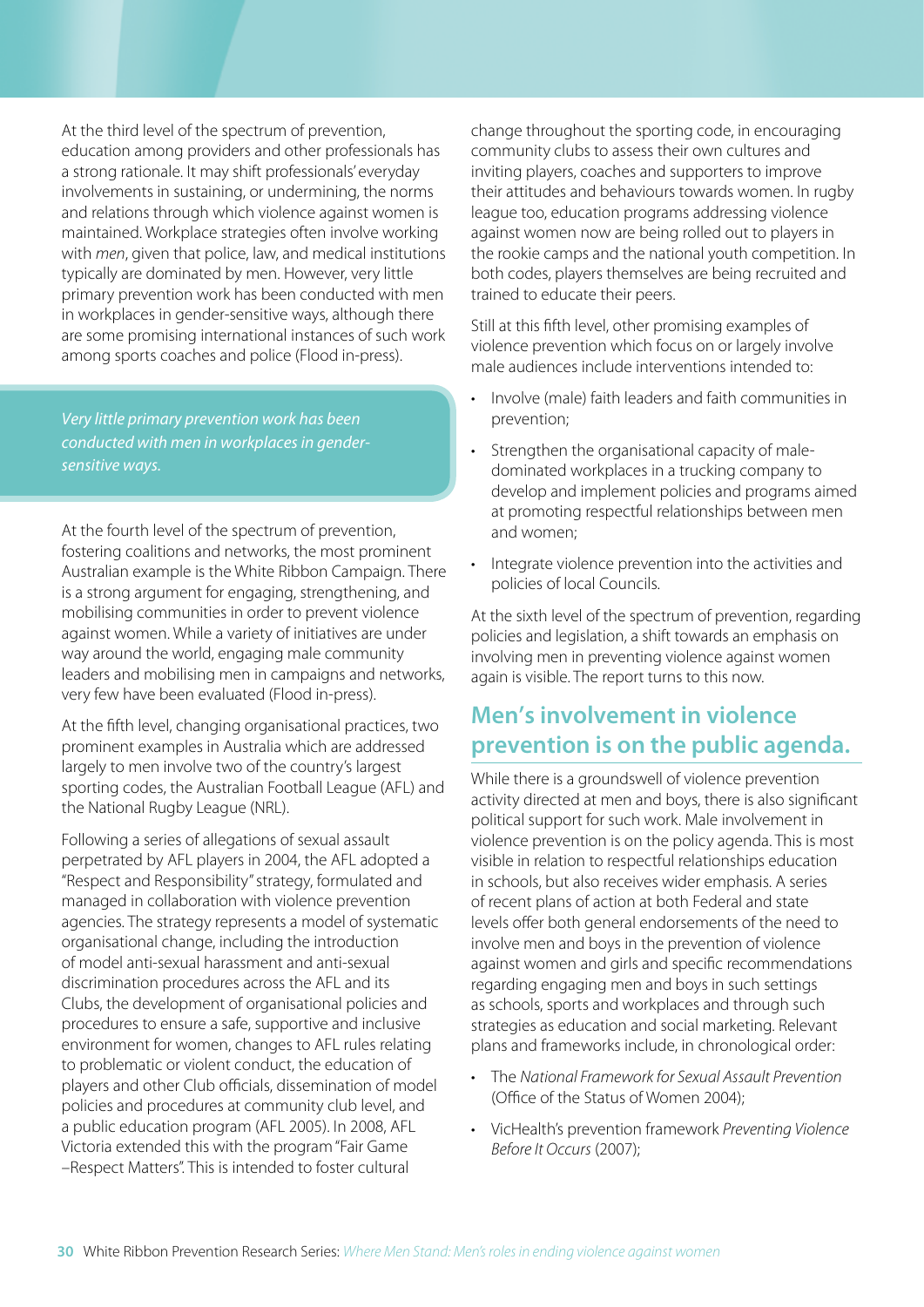- • *Time For Action: The National Council's Plan for Australia to Reduce Violence against Women and their Children 2009–2021* (2009);
- • *A Right to Respect: Victoria's Plan to Prevent Violence against Women 2010–2020* (2009);

One early expression of this endorsement was the Office of the Status of Women's *National Framework for Sexual Assault Prevention* (2004: 9), which identifies the value of promoting positive identities and understandings among boys as they develop their gender identities. VicHealth's (2007) framework for the primary prevention of violence against women offers a well-developed and influential agenda for violence prevention, including a more systematic approach to engaging men and boys in prevention. The framework emphasises that male dominance and masculine gender norms are key determinants of men's violence against women. It identifies men and boys as an important population group for intervention, and discusses a variety of settings in which to engage them. The background document which informs VicHealth's framework offers more detail regarding these (Flood 2007).

*Time for Action*, a national plan for the reduction and prevention of violence against women and their children, was released by the National Council to Reduce Violence against Women and their Children in 2009. The plan identifies the promotion of non-violent and positive behaviours among men as one of five key strategies to achieve the first of its six desired outcomes, 'Communities are safe and free from violence'(National Council 2009: 49, 51).

Since 2009, two state plans and a Federal government plan for violence prevention have been released in quick succession. Emphasising that men are 'partners in prevention', the Victorian Government's plan states that:

Non-violent men have a positive role to play in ending violence against women, and shaping the attitudes and behaviours of children and other men, including peers, colleagues and friends. Non-violent men from marginalised groups can act as champions for the prevention of violence against women in particular cultures or contexts. (Office of Women's Policy 2009: 19-20)

In contrast, the NSW Government's domestic and family violence action plan, *Stop the Violence End the Silence* (June 2010), does not offer any explicit endorsement of men's positive roles in violence prevention, although it does endorse strategies which will by their nature engage males, including respectful relationships education in schools and programs in which football

players give the message that violence against women is unacceptable (NSW Department of Premier and Cabinet 2010: 34-35). The Western Australian and Queensland Government state plans are similar.

The Federal Government's *National Plan to Reduce Violence Against Women and their Children*, released in August 2010, echoes much of the vision and strategies of the proposed national plan released a year before, *Time for Action*. In its second national outcome, 'Relationships are respectful', the National Plan outlines the intention to 'promote positive male attitudes and behaviours'. While the actual strategies associated with this goal are not well developed, they include support for the White Ribbon Campaign to expand to regional and rural areas. In another expression of high-level support for this campaign, the then Prime-Minister Kevin Rudd spoke at its White Tie Dinner in 2008 (Rudd 2008).

*There is an international mandate for engaging men and boys in policy and programming dedicated to building gender equality.*

More widely, there is an international mandate for engaging men and boys in policy and programming dedicated to building gender equality and social justice. National governments and international agencies have affirmed the need to involve men in work addressing gender equality, violence, sexual and reproductive health, parenting, HIV/AIDS, and a host of other issues (Flood *et al.* 2010: 12-13).

### **Violence prevention efforts among men do work.**

Violence prevention efforts among men and boys can make a difference. Done well, they can shift the attitudes among boys and men that lead to physical and sexual violence. They can even shift behaviours, reducing males' actual perpetration of violence.

Evaluations of violence prevention too often are either absent or lacking. Most primary prevention efforts, intended to prevent violence against women before it occurs, have not been evaluated, including those engaging men in prevention (Flood 2005-2006). Where impact evaluations *have* been done, often they are limited in methodological terms (Flood in-press). 22

<sup>&</sup>lt;sup>22</sup> Impact evaluations often are poorly designed, limited to retrospective reports of participants' satisfaction, or only assess proxy variables associated with violence against women rather than this violence itself. In most cases, post-intervention assessments are made only immediately after the program or only weeks later and there is no longer-term follow-up. Evaluations often assess only attitudes, not behaviours or social and sexual relations, and do not address the intervention's impact on actual perpetration or victimisation. Evaluations rarely examine the mediators of changes in attitudes, behaviours or other factors, that is, of the causal processes through which the program achieves change (Flood in-press).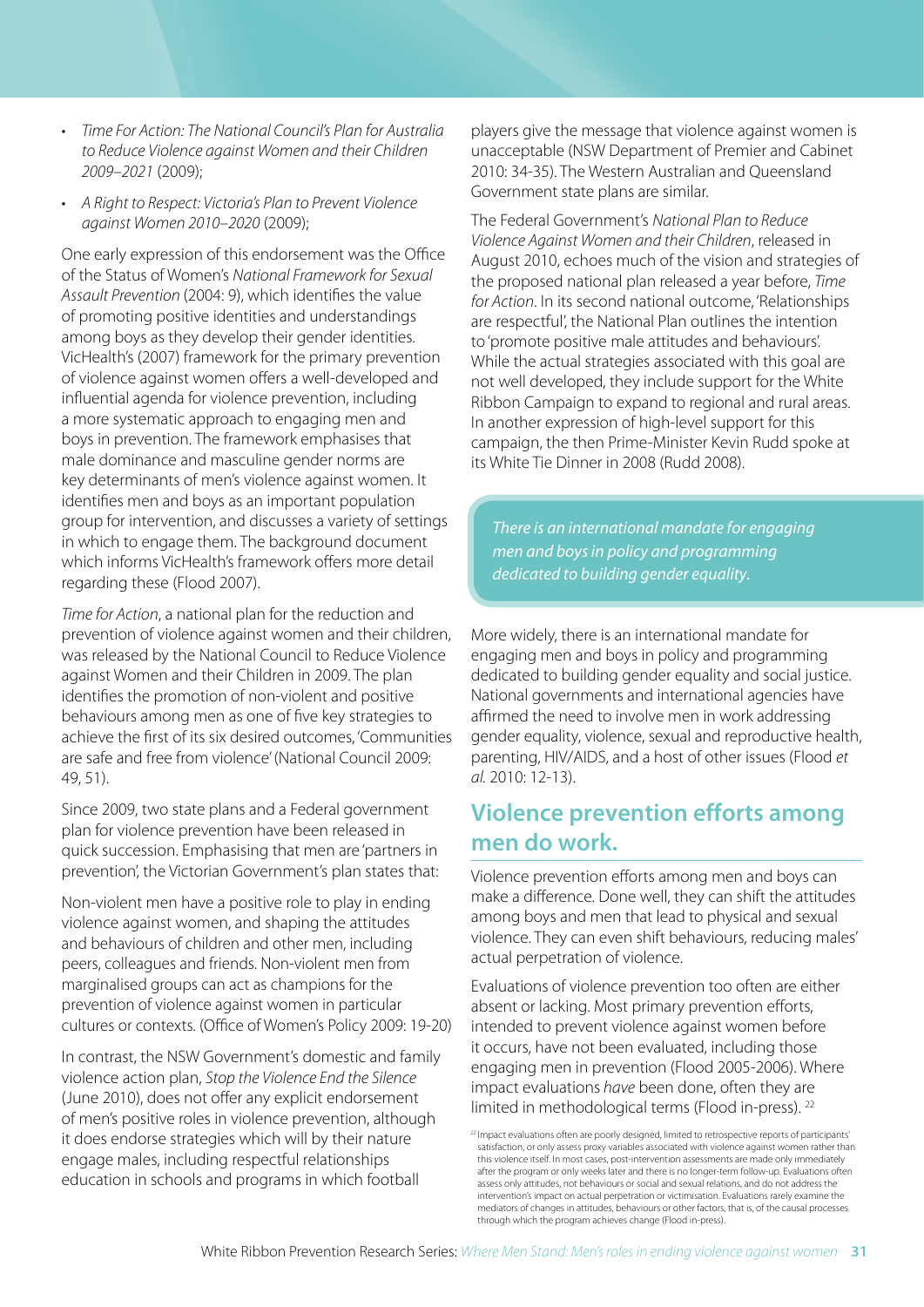However, there is a growing evidence base for the effectiveness of violence prevention strategies among men and boys. There is an increasing body of evidence that well-designed interventions can make a difference to males' violence-related attitudes and behaviours<sup>23</sup>

A recent international review by the WHO, titled *Engaging Men and Boys in Changing Gender-Based Inequity in Health* (2007), documents 57 interventions with evaluations. The review covered interventions engaging men and addressing violence, health, and other domains. It reports that well-designed programs *do* show evidence of leading to change in behaviour and attitudes (WHO 2007: 4). Programs which are gender-transformative – which seek to transform gender roles and promote more gender-equitable relationships between men and women – had a higher level of effectiveness, as did programs which were integrated within community outreach, mobilization and mass-media campaigns and thus reached beyond individuals to their social contexts (WHO 2007: 3-4; 11). A follow-up review documents 12 further programs or interventions promoting gender equality and positive masculinities. Most were effective, with gender-transformative programs more effective than others (IPPF 2010).

In engaging men and boys in violence prevention, the largest body of evidence for effectiveness concerns education programs delivered in schools and universities. This partly reflects the fact that such programs are a common form of violence prevention. In other words, the level of evidence supporting their use reflects both their widespread adoption and their genuine effectiveness. Another strategy, social marketing or media campaigning, also has a sizeable body of evidence. There are other strategies which have strong rationales for use in violence prevention among men and boys, such as community development and community mobilisation, which have been implemented only rarely and evaluated even less often. At the same time, their powerful rationale makes them critical elements in future violence prevention efforts.

*There is an increasing body of evidence that welldesigned interventions can shift men's and boys' violence-related attitudes and behaviours.*

What are some examples of violence prevention efforts among men and boys which have been shown to make a positive difference?



*Community education:* A wide range of evaluations of violence prevention education, delivered in schools and universities in particular, document that they can have positive effects on participants' attitudes towards and participation in intimate partner violence. For example, male school and university students who have attended rape education sessions show less adherence to rape myths, express less rape-supportive attitudes, and/or report greater victim empathy than those in control groups. Some programs have reduced men's reported likelihood to rape, while some have reduced men's actual perpetration of sexual aggression (Flood in-press). To give some examples;

- In Brazil and Mexico, young men exposed to weekly educational workshops and a social marketing campaign showed improved attitudes towards violence against women and other issues (Pulerwitz *et al*. 2006);
- In India, young men in the intervention sites showed declines in their support for gender-inequitable norms and in self-reported violence against a partner relative to a comparison group (Verma *et al.* 2008);
- In South Africa, men who participated in workshops run by the Men As Partners project were less likely than non-participants to believe that it is acceptable to beat their wives or rape sex workers (White *et al.* 2003: 22);
- In the Democratic Republic of Congo, in a program engaging male community leaders in the prevention of rape as a weapon of war, participants showed improvement in both attitudes and behaviours, with this confirmed by women's groups (IPPF 2010: 70-71).
- In the US, among adult men in a multi-module education program, five months after the program, while some men had 'rebounded', others continued to show improvement on attitudinal and behavioural measures (Heppner *et al.* 1999).

<sup>23</sup> Some of the following is drawn from Flood (in-press).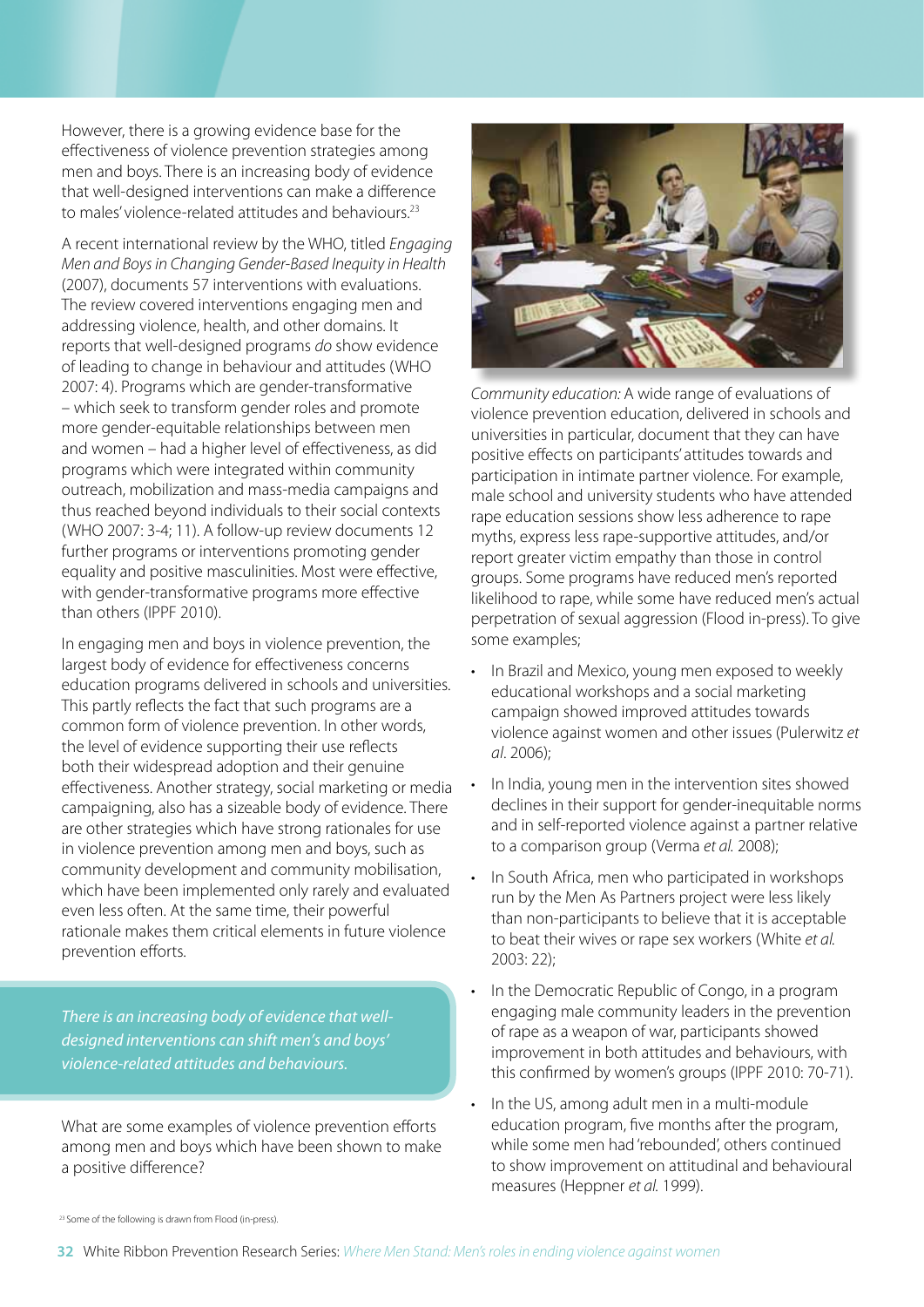Not all evaluation results are positive. Existing evaluations show that not all educational interventions are effective, the magnitude of change in attitudes often is small, changes often 'rebound' to pre-intervention levels one or two months after the intervention and some even become worse, and improvements in men's violencesupportive attitudes do not necessarily lead to reductions in their perpetration of violence.

Nevertheless, it is possible to produce lasting change in attitudes and behaviours. For example, evaluations of the Safe Dates program among American adolescents (which included a ten-session school curriculum, a theatre production performed by peers, and a poster contest) found that four years after the program, adolescents who had received the program continued to report less physical and sexual dating violence perpetration and victimisation than those who had not (Foshee *et al.* 2004).

*Communication and social marketing:* There is evidence that social marketing campaigns can produce positive change in the attitudes and behaviours associated with men's perpetration of violence against women (Donovan and Vlais 2005). For example;

- Men Can Stop Rape's "My strength is not for hurting" campaign uses media materials, in tandem with schools-based Men of Strength (MOST) Clubs for young men and other strategies, to build norms of sexual consent, respect, and non-violence. An evaluation of the Californian campaign documents that students exposed to the campaign had slightly more respectful and equitable attitudes, while schools with MOST Clubs had more favourable social climates (Kim and White 2008).
- In Nicaragua, a mass media campaign among heterosexual men aged 20-39 generated increased support for the ideas that men can prevent genderbased violence and that men's violence affects community development (Solórzano *et al.* 2000).



Two further communication-based strategies include 'social norms' and 'bystander intervention' approaches. 'Social norms' campaigns seek to close the gap between men's perceptions of other men's agreement with violence-supportive and sexist norms and the actual extent of this agreement. 'Bystander intervention' approaches seek to foster a sense of community responsibility for violence prevention. Again, such strategies can be effective among men:

- After a recent social norms initiative on a US university campus, college males reduced their overestimation of other males' sexist beliefs and comfort with sexism, although the intervention had less impact among acquainted than unacquainted males (Kilmartin *et al.* 2008).
- Experimental evaluations among US undergraduates show that approaching men (and women) as potential bystanders or witnesses to behaviors related to sexual violence can improve attitudes, knowledge and behaviour (Banyard *et al.* 2007).

This report returns now to men's active involvement in efforts to prevent men's violence against women. What inspires men to become involved in this work? And what prevents men from taking action?

### **Inspirations for, and barriers to, men's involvements in violence prevention**

How do men come to be involved as advocates and activists in violence prevention work? There is a small body of research among men involved in anti-violence and gender equality advocacy. It suggests that there are some common themes among men with long-term dedications to such efforts: exposure to or personal experiences with issues of sexual or domestic violence; support and encouragement from peers, role models and specifically female mentors; and social justice ideals or other politically progressive commitments (Casey and Smith 2010: 956)

Recent research from the US highlights the factors which shape men's initial entry into and involvement in violence prevention work. Casey and Smith (2010) interviewed 27 men who had recently began involvement in an organisation or event dedicated to ending sexual or domestic violence. Most were involved either in employment/volunteer work in a domestic or sexual violence-related program or government agency or in a campus-based anti-violence group or effort. This research found that three factors are critical in shaping men's initial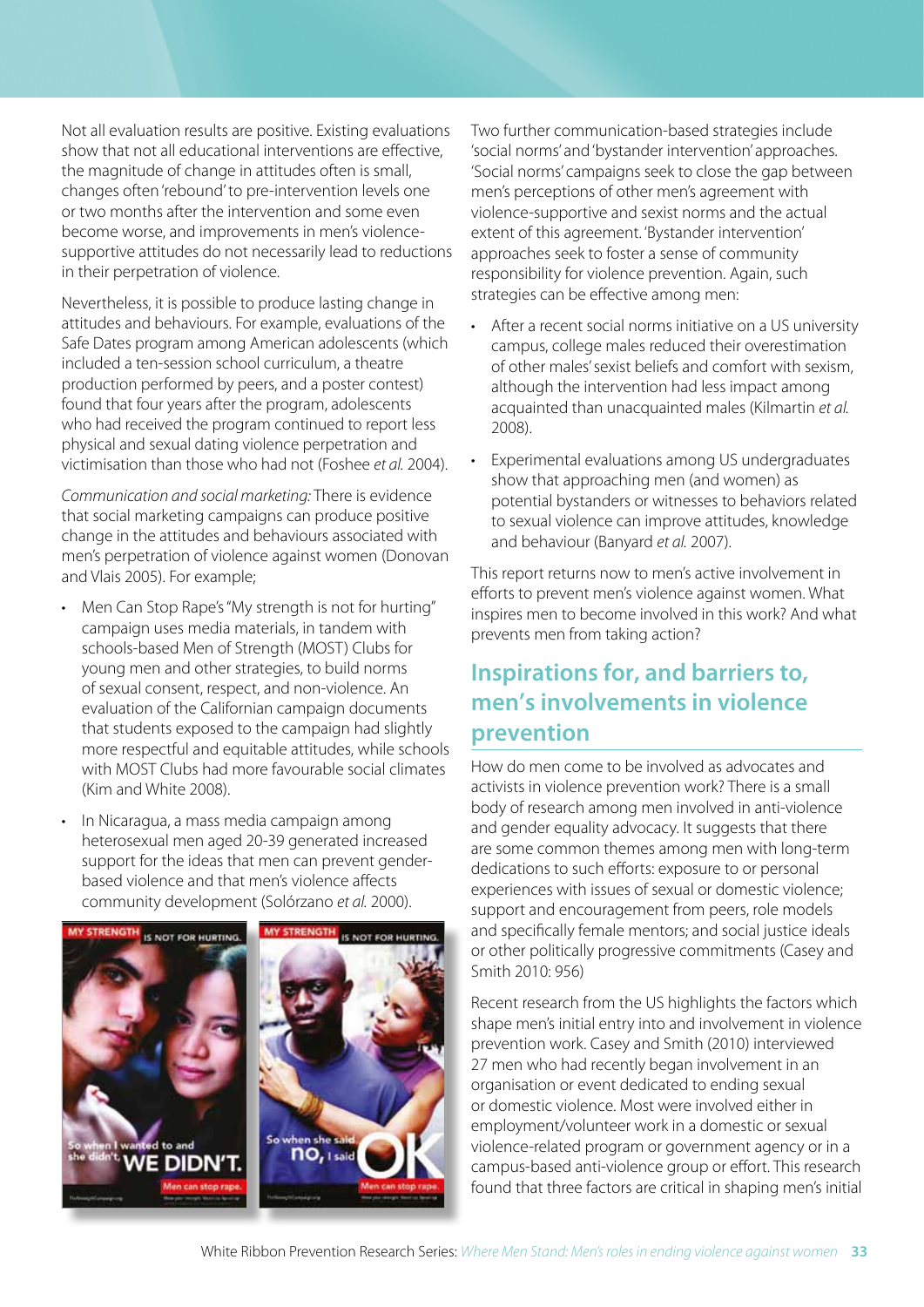entries into anti-violence work: (1) personal, 'sensitising' experiences which raise men's awareness of violence or gender inequalities; (2) invitations for involvement; and (3) making sense of these experiences in ways which are motivating.

#### **Sensitising experiences**

First, many men have some kind of 'sensitising' experience which makes the issue of men's violence against women more real or pressing. Common experiences include the following:

- Hearing women's disclosures of violence;
- Closeness and loyalties to particular women;
- Political and ethical commitments to justice, equality, and related ideals;
- Exposure to feminist ideas;
- • Non-traditional peers and relatives;
- • Violent victimisation.

One of the most common sensitising experiences is hearing from women about the violence they have suffered. Among the men in Casey and Smith's (2010) study, many had heard a disclosure of domestic or sexual violence from a close female friend, family member, or partner, or witnessed violence in childhood (Casey and Smith 2010). Similarly, Canadian young men who joined in gender equity work had been inspired in part by seeing or learning of the effects of violence or abuse on female family members (Coulter 2003: 137-140).

*One of the most common sensitising experiences is hearing from women about the violence they have suffered.*

Other sensitising experiences also are influential. Some men come to anti-violence involvements because their closeness to a particular woman in their lives — a mother, a partner, a friend, a sister — has forged an intimate understanding of the injustices suffered by women and the need for men to take action (Stoltenberg 1990: 11-12). Some men have a pre-existing commitment to social justice, gender equality, or a related set of principles or values (Casey and Smith 2010). Canadian young men involved in anti-sexist activism also had been inspired by intellectual engagement with feminist ideas and teachers and a sense that gender equity is 'right' or

'fair' (Coulter 2003: 137-140). Some men are exposed to materials about violence against women, for example in a prevention education program, or have been moved or troubled by stories of victims/survivors (Casey and Smith 2010). Research in Brazil also finds evidence for the influence of non-traditional peers. Some young men questioned prevailing gender injustices because of relationships with a relative, family friend or other person who modeled non-traditional gender roles, membership of an alternative peer group with more gender-equitable norms, and their own self-reflection (Barker 2001: 96). Some men become involved through dealing with their own experience of sexual violence or sexual abuse from other men and sometime women, perhaps as children or teenagers (Stoltenberg 1990: 11-12).

#### **Opportunities for involvement**

A tangible opportunity to participate in an anti-violence group, job, or other involvement also seems influential. In Casey and Smith's research, this happened through formal invitations, having friends or community members involved in anti-violence work, searching for groups which can 'make a difference', or taking up paid or voluntary work (Casey and Smith 2010: 960-1).

#### **Making meaning**

However, whether or not initial sensitising events and involvements lead to ongoing involvements in antiviolence work also is shaped by the meanings men give to these initial experiences. Casey and Smith's research among US men found three main themes in the meanings men gave. Some men gave these meanings to their initial sensitising experiences, while for others these meanings arose out of their involvement in anti-violence work, and most men identified more than one (Casey and Smith 2010: 961).

Some men involved in violence prevention work describe themselves as *compelled to action*. They now feel that they no longer have a choice to do nothing, that doing nothing contributes to the problem, that they can make a difference, and that they have strengths and skills which can help (Casey and Smith 2010: 961-2).

Some men describe a *changing worldview*, a profound shift in their own thinking. They now see violence as relevant to their own lives and to the women they care for. They now connect violence against women to other issues of social justice or equality. And they reassess how they have responded to violence in the past (Casey and Smith 2010: 963-5).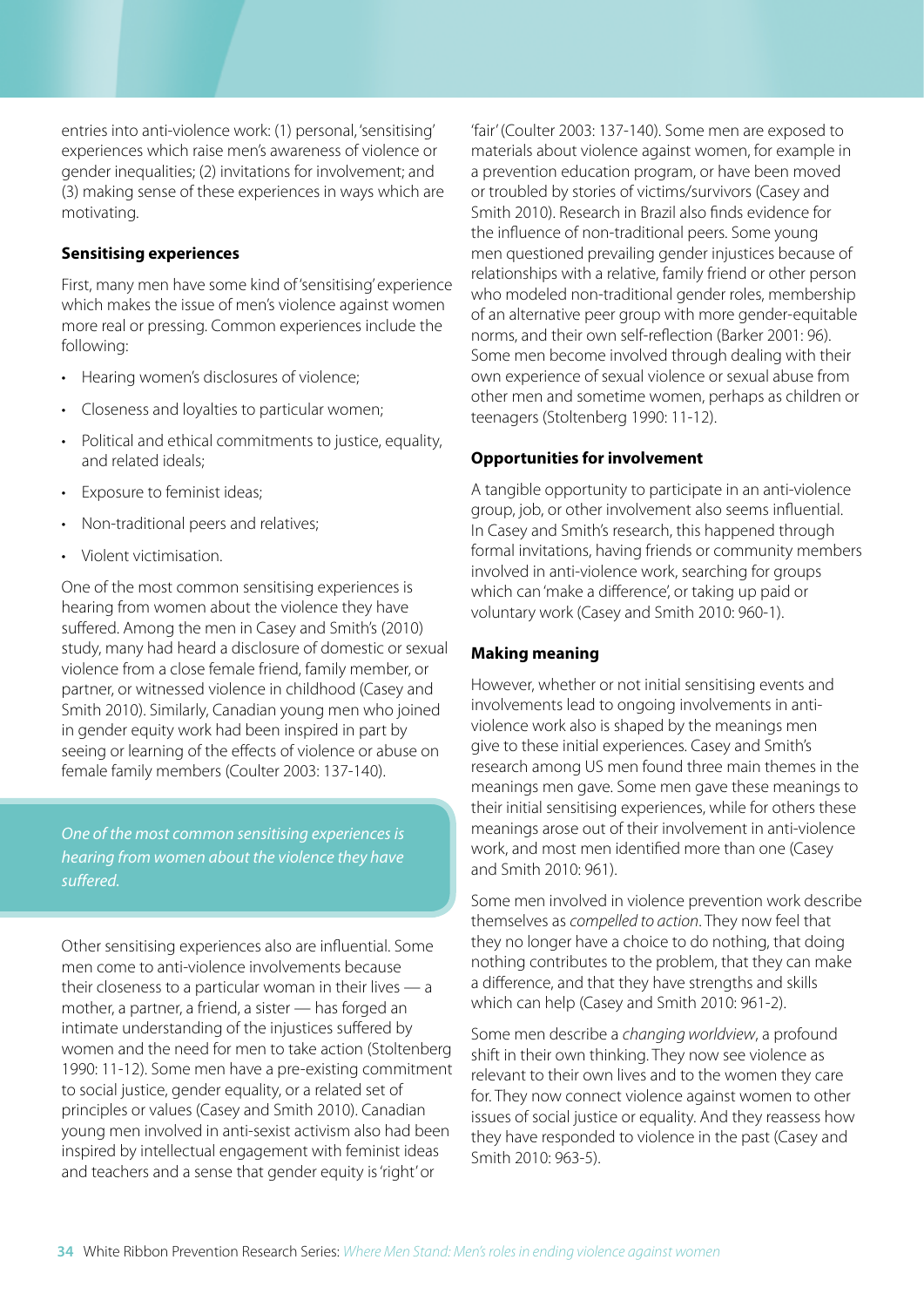Finally, and still from the US research, some men now see anti-violence work as a way to *join with others*. Involvement allows them to build connections with others, particularly other men, and to foster community and mutual support. And it allows them to have friendships with other men and 'do masculinity' in ways different from 'traditional' approaches (Casey and Smith 2010: 965-6).

Having described some of the inspirations for men's involvement in preventing violence against women, what are the barriers?

#### **Barriers to taking action**

What prevents men from taking action to reduce or prevent men's violence against women? Here, we focus on the barriers to ordinary men's participation in everyday actions which interrupt or challenge violence and violence-supportive behaviours, rather than men's participation in collective advocacy or activism.

There are a wide range of small steps men can take to help prevent violence against women. Various lists of 'what men should do' invite men to: intervene when violence or abuse is occurring or likely, challenge violence-supportive and sexist comments and jokes, talk to other men about violence against women, look critically at their own violence and sexism, and so on.24

To the extent that men take such action to reduce or prevent men's violence against women, they can be described as *active* or *pro-social bystanders*. In violence prevention and elsewhere there is growing attention to 'bystanders' – individuals who observe an act of violence, discrimination, or other problematic behaviour but are not its direct perpetrator or victim (Powell 2010: 6). Bystanders may fail to act or intervene, or may take action. Active or pro-social bystanders may take action to:

- 1) Stop the perpetration of a specific incident of violence;
- 2) Reduce the risk of violence escalating, and prevent the physical, psychological and social harms that may result;
- 3) Strengthen the conditions that work against violence occurring (Powell 2010: 6-7).

Most attention to bystanders has focused on their action or inaction at the time of specific violent incidents. However, an emphasis on the *primary* prevention of men's violence against women redirects our attention to the third category of action above. It invites a focus on

the roles men can play, not just in responding directly to victims and perpetrators, but in challenging the attitudes and norms, behaviours, and inequalities which feed into violence against women.

*Some men describe themselves as compelled to action. They no longer have a choice to do nothing, they can make a difference, and they have strengths and skills which can help.*

What barriers are there to individual men taking steps to reduce or prevent men's violence against women? As this report already has documented, most men do not use the bluntest forms of violence against women, most regard violence against women as unacceptable, and at least from US data, most are willing to take action to reduce or prevent violence against women. At the same time, it is likely that only a minority take any kind of action to help reduce or prevent violence.

#### **Support for sexist and violence-supportive attitudes and norms**

One key factor is support for sexist and violencesupportive attitudes and norms. The same factors which shape some men's *use* of violence against women, and other men's *tolerance* for violence against women, also shape men's lack of involvement in efforts to address this violence. To state the obvious, to the extent that an individual man sees domestic or sexual violence as rare, trivial, excusable, or even justified, he is unlikely to participate in efforts to reduce and prevent such violence.

Remember too that violence-supportive norms may be subtle and invisible. They are buttressed by common norms of gender in which male aggression and female vulnerability is taken for granted. Many men insist vehemently that they condemn domestic violence and rape, and yet they subscribe to beliefs which allow domestic violence or rape to continue: some women ask to be raped, men have uncontrollable sex drives, some women provoke violence against them, victims could leave if they really wanted to, women often make false accusations of violence, and so on.

24 A collection of such lists can be found here: http://www.xyonline.net/content/what-men-cando-stop-sexism-and-male-violence. Also see this material on 'taking action as a bystander': http://toolkit.endabuse.org/GetToWork/WhatMenAndBoys/TakingAction/document\_view.html.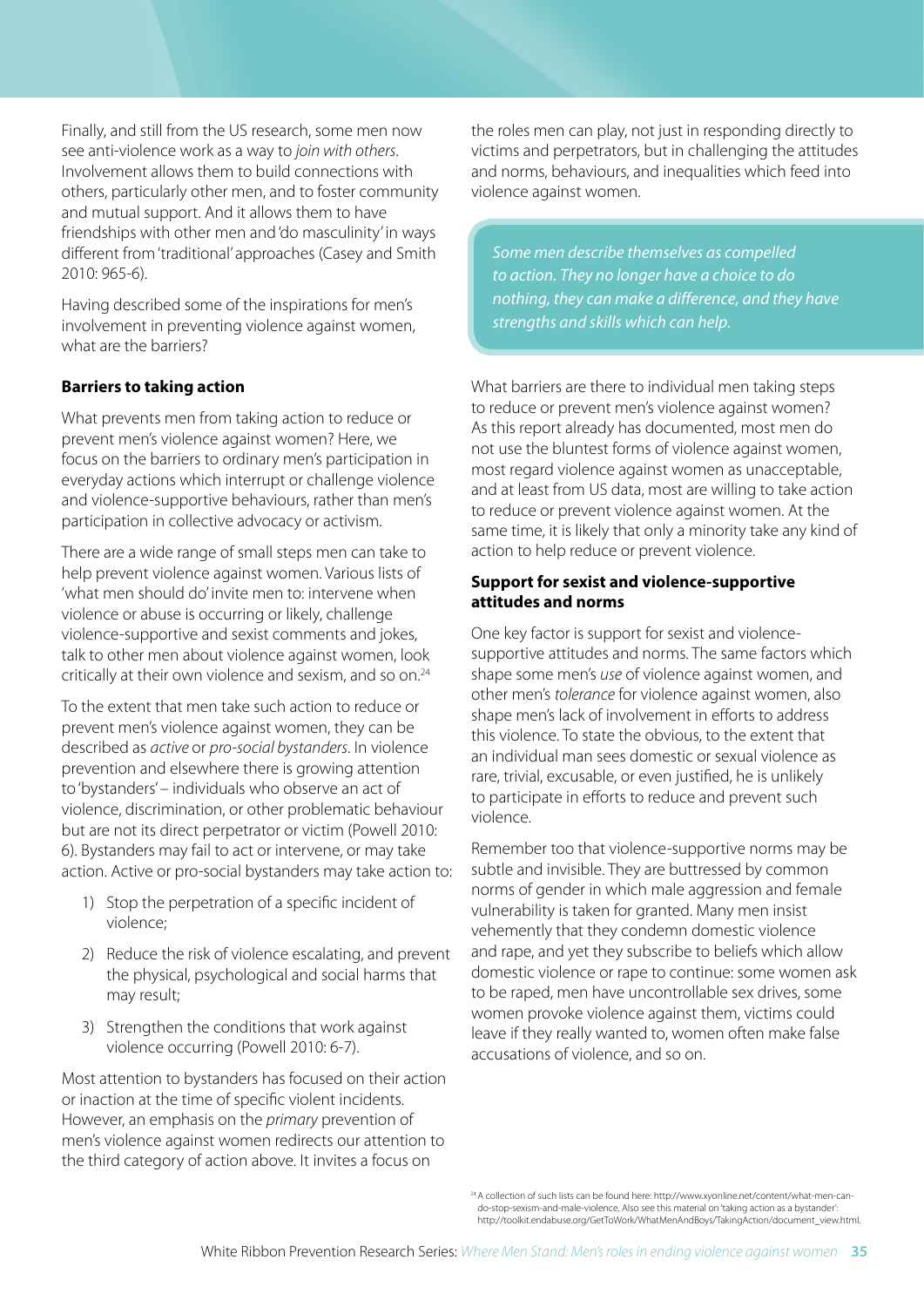#### **Overestimation of** *other* **men's comfort with violence and their unwillingness to intervene**

Another influential factor is that men routinely overestimate the extent to which their peers agree with violence and sexism. Men overestimate each others' comfort with sexist, coercive and derogatory comments about and behaviour towards women (Fabiano *et al.* 2004: 106; Kilmartin *et al.* 2008; Stein and Jerrold 2007: 82).

'Social norms' theory suggests that people often are negatively influenced by misperceptions of how other members of their social group act and think. In making decisions about behaviour, individuals take into account what 'most people' appear to be doing (Kilmartin *et al.* 2008: 264). Men's misperceptions of other men's tolerance for violence and sexism can feed into 'pluralistic ignorance'or'false consensus'. In the first, men may go along with violence-supportive behaviours because they believe mistakenly that they are in the minority in opposing them. Men and boys keep their true feelings to ourselves and do not act on them, becoming passive observers of other men's problem behaviors. In the second, men who use violent and violence-supportive behaviours continue to do so because they believe falsely that they are in the majority. They incorrectly interpret other men's silence as approval, thus feeling emboldened to express and act violently towards women (Berkowitz 2002).

*Many men insist vehemently that they condemn domestic violence and rape, and yet they subscribe to beliefs which allow domestic violence or rape to continue.*

Men also underestimate other men's willingness to intervene in violence against women. In a study among students at a Washington university, Fabiano *et al.* (2004: 109) found that the only significant predictor of men's willingness to intervene in behaviours that could lead to sexual assault was their perception of *other* men's willingness to intervene. The less that men believed that other men would intervene, the less likely they were to be willing to intervene themselves. In another study among male first-year university students living on campus, most were willing to act to prevent rape, but most also believed that their friends had more rapesupportive attitudes and behaviours than their own and were less willing to prevent rape (Stein and Jerrold 2007: 82-83). Thus, men's perceptions of social norms exert a

strong influence on their own consideration of sexual assault and their willingness to intervene.

#### **Fears of others' reactions to intervention**

One reason why men do not intervene when violence or abuse is occurring or challenge violence-supportive comments is that they are afraid of what may happen if they do. Men fear various things: violence, stigma and homophobia, and social discomfort.

Particularly when faced with actual incidents of violence, men may fear a violent response by the perpetrator. This is understandable, as men using violence against a female partner often react angrily and aggressively when this is challenged. Indeed, victims themselves may not welcome men's interventions (Coulter 2003: 141-2).



Men also may fear that their masculinity will be called into question. For example, in a US study, college men aged 18 and 19 were presented with three vignettes regarding violence, two of which involved men's violence against women. The young men emphasised that one key reason they would not intervene in a potential rape was their fear of being perceived as weak and unmasculine (Carlson 2008: 14). Stereotypes about 'real men' can stop men from questioning attitudes and behaviours that harm women and limit men.

Men's inaction is shaped also by homophobia. Some heterosexual men do not speak up or step in because of fears that they will be perceived as gay. Fear of and hostility towards homosexuality, and particularly gay men, is a powerful influence on boys' and men's identities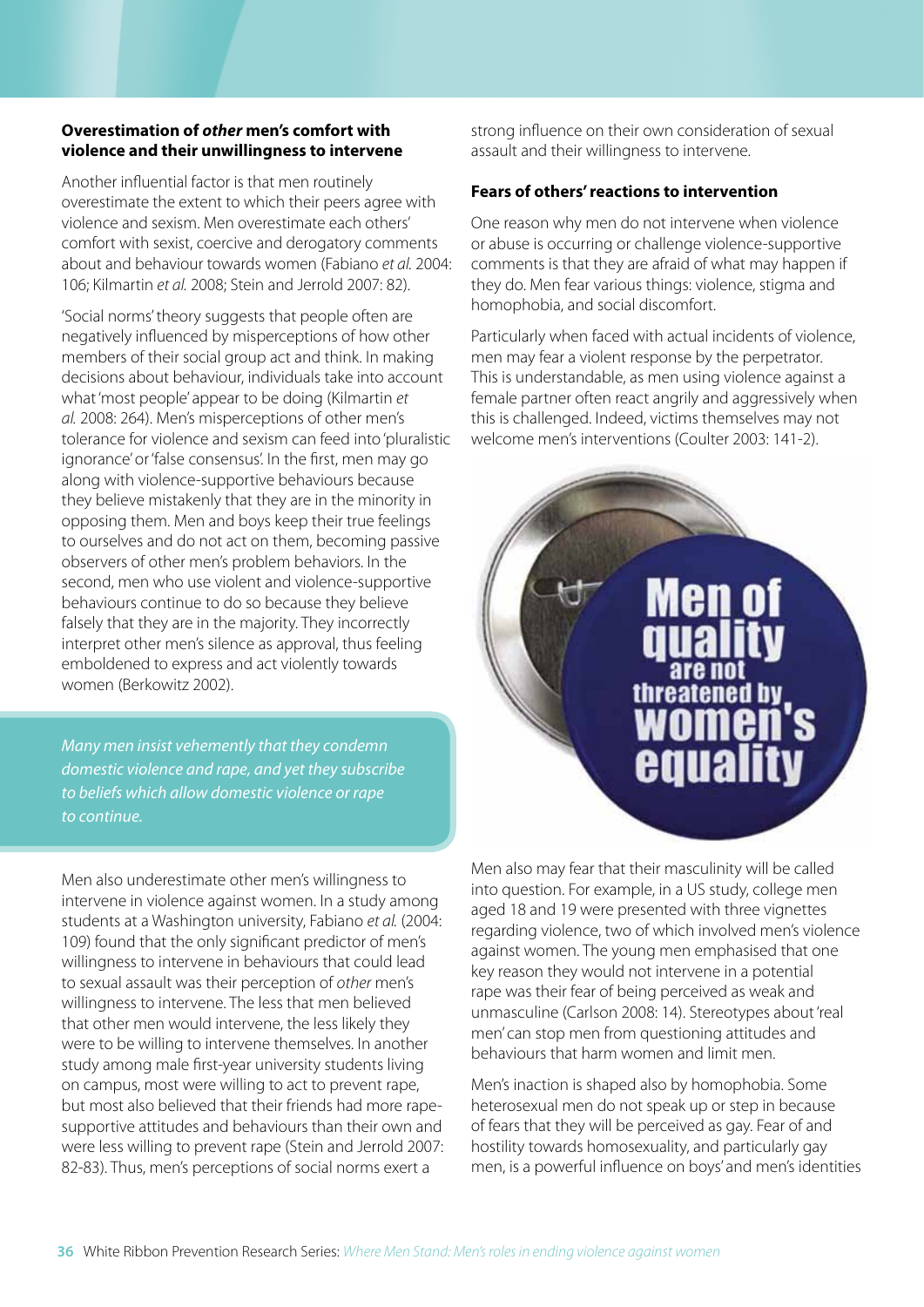and relations. Masculinity often is defined against or in opposition to homosexuality, as well as femininity. Homophobic slurs and harassment are routine means for boys and men to police each others' performance of appropriately gendered behaviour (Flood 2003; Flood and Hamilton 2008). In short, homophobia is the dragon at the gates of an alternative masculinity. Homophobia encourages boys and men to exaggerate traditional norms of masculinity, including sexist and violent behaviour (Kimmel 1994: 132-133).

Homophobia is implicated also in men's inaction in the face of other men's violence and abuse. More generally, men and boys who engage in violence prevention may be ridiculed or harassed for lack of conformity to dominant masculine norms (Crooks *et al.* 2007: 231).

Men also may fear the negative social reactions they will face in questioning or challenging peers. When a man hears a mate tell a joke about rape or sees a male friend being cruel and abusive towards his girlfriend, he may stay silent because speaking up is 'breaking the rules' of social interaction. He risks being seen as weird, a wowser, or a party pooper. Thus, individuals may avoid pro-social action because of their investment in managing others' impressions of them or their desire to preserve friendly relations (Powell 2010: 17). Indeed, taking private steps (such as confronting a co-worker) may be harder than public steps (such as going to a rally), particularly as the former involves personally countering ingrained norms of social interaction (Crooks *et al.* 2007: 222).

#### **Negative reactions to violence prevention efforts**

Some men's inaction in the face of violent or violencesupportive behaviours is shaped by negative perceptions of violence prevention efforts themselves. Some men perceive anti-violence campaigns as 'anti-male', and for many this reflects a wider perception of feminism as hostile to and blaming of men.

Many men feel blamed and defensive about the issue of men's violence against women (Berkowitz 2004a). This means that many also react with hostility and defensiveness in response to violence prevention efforts, even those which emphasise the positive roles men can play in ending violence against women. For example, men have responded negatively to anti-rape workshops on university campuses by saying that "This is male bashing", and to media campaigns in Australia by emphasising that men are the invisible victims of violence (Flood 2005-06).

Such responses are misplaced, given that violence prevention campaigns addressing men are based on a recognition that most men are not violent and a hope and optimism for both women's and men's lives. Campaigns focused on men's violence against women also acknowledge that men too are the victims of violence, and that ending violence to girls and women and ending violence to boys and men are part of the same struggle — to create a world based on equality, justice and non-violence.

*Men also may fear that their masculinity will be called into question.*

Men's discomfort with violence prevention efforts focused on men's violence against women is informed by negative stereotypes of feminism. It was feminist activism that placed violence against women on community and policy agendas. Indeed, men's violence against women has been a central focus of women's political activism and feminist organising for many years, for example going back 300 years in both the US and England, to 'first wave' feminism and before (Maynard and Winn 1997: 175). Feminist perspectives continue to inform contemporary efforts to address violence against women (Flood *et al.* 2009: 33-35). Like many women, many men support basic ideals of gender equality and yet reject the labels 'feminist' or 'profeminist'. Men's discomfort about or hostility towards feminism is fuelled by many of the same factors as women's. Some have been persuaded by media stereotypes of feminism as anti-male or as about being a victim (Trioli 1996: 50; Hogeland 1994: 18), or the equation of feminism and lesbianism. Men's hostility towards feminism is fuelled above all by feminism's challenge to sexism and male power and the unease and defensiveness this can generate. More generally, many men see violence against women as exclusively a women's issue, one in which men have no place. Such notions produce 'cultural inoculation', in which men are immune to programs designed to engage them (Crooks *et al.* 2007: 228).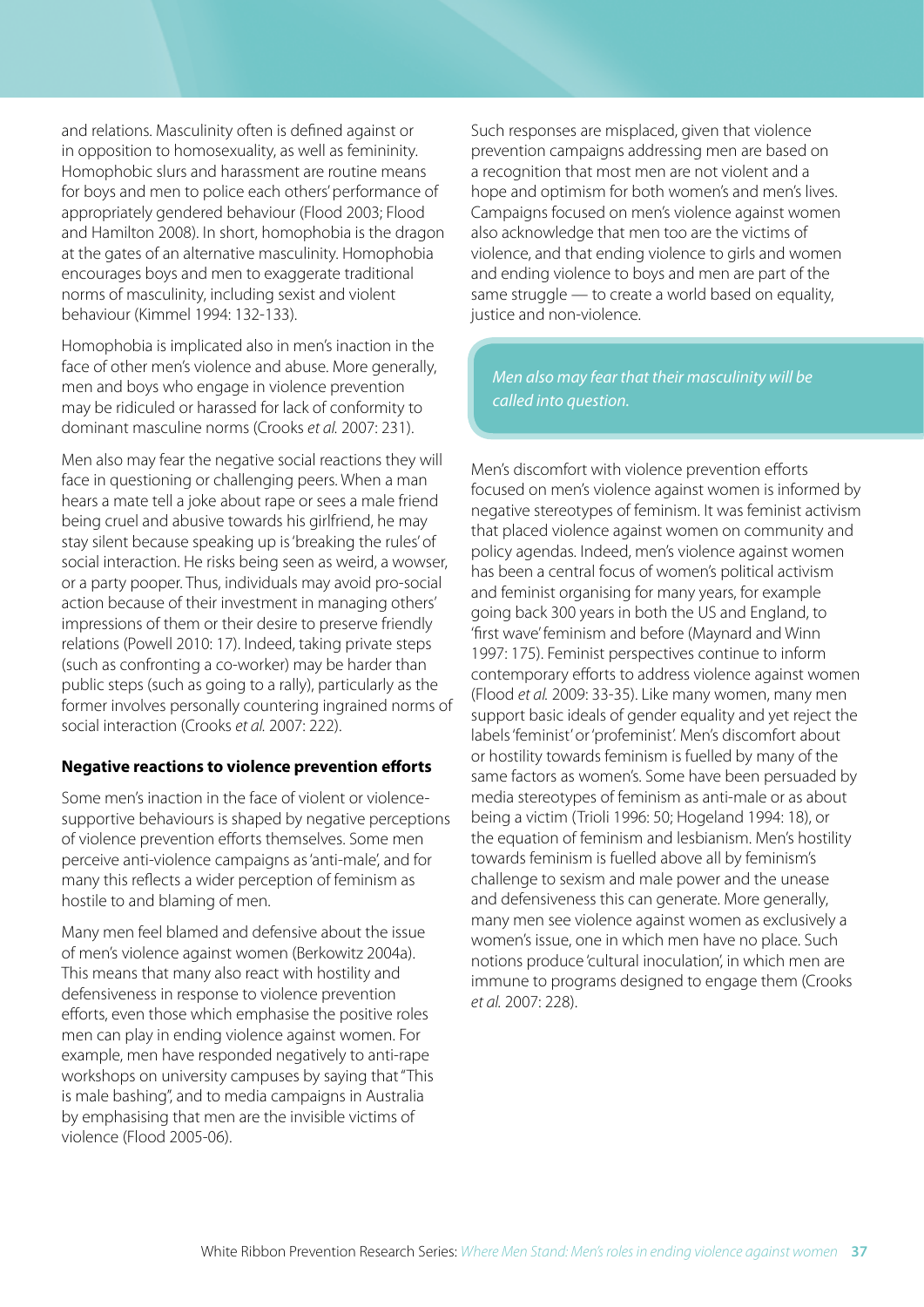#### **Lack of knowledge of or skills in intervention**

There are other, more general factors which shape men's capacity to take action to end violence against women. The capacity to intervene depends on having knowledge of how to intervene, skills in intervening, and the perceived self-efficacy to act. Some men are stopped from speaking up or stepping in because, while they feel uncomfortable or angry about other men's behaviours, they do not what to say or do. Some lack skills in raising issues of violence against women, challenging violencesupportive comments, or preventing the escalation of situations involving high risks of victimisation. And some men do not feel that they have the courage or determination to take the actions they know or appropriate, or they feel that such actions will be ineffective.

*Men's reasons for lack of involvement include a fear of not being welcome, helplessness, and defensiveness.*

#### **Lack of opportunity or invitation**

Given the evidence above that one factor prompting men's involvement in anti-violence work is receiving a tangible opportunity or invitation to participate, it is not surprising that the lack of such opportunities shapes men's lack of involvement. A US national survey of 1,000 men in 2000 explored the reasons why men do not become involved in violence prevention (Garin 2000). This found that:

- One in five men (21%) reported that they did not actively support community efforts to stop violence against women because no one had asked them to get involved;
- • 16% indicated that they did not have time;
- 13% said that they did not know how to help;
- 13% of men reported that their reluctance to get involved stemmed from the perception that they had been vilified and were seen as part of the problem, rather than approached as an important part of the solution;
- 11% indicated that they did not get involved because domestic violence is a private matter and they were uncomfortable getting involved.

This suggests that men's reasons for lack of involvement include a fear of not being welcome, lack of prioritisation, helplessness, and defensiveness (Crooks *et al.* 2007: 219). As Crooks *et al.* (2007: 219) note, "Some men want to be involved but are unsure of how to operationalize their motivation. Others have doubts about their role or ownership but are not adamant in refusing to participate."

*Men's commitments to the movement against violence against women have grown in a rich soil of deeply felt personal experiences, intimacies and loyalties, and ethical and political commitments.*

Men's commitments to the movement against violence against women have grown in a rich soil of deeply felt personal experiences, particular relationships and intimacies and loyalties, and ethical and political commitments. Men's involvements have been nurtured by tangible opportunities to participate, and sustained by a sense of a mandate for action, a deeper understanding of the issues, and the support of peers and a community. At the same time, there are also powerful barriers to everyday men taking steps to help reduce and prevent violence against women.

Each of these barriers to intervention has solutions. If men overestimate other men's acceptance of violence and sexism, then expose this using social norms campaigns to shift peer beliefs. If men don't know how to get from vague good intentions to a more substantial personal involvement in preventing violence against women, then give them small steps and specific actions, designed to build their awareness of violence and gender inequalities, rather than assuming that they'll walk through the door having already completed a thorough personal reconstruction (Crooks *et al.* 2007: 223-4). If men fear reactions to their positive interventions as bystanders, build their skills in bystander intervention. Offer men a language for articulating their involvement in preventing violence against women, one which negates homophobia and anti-feminist stereotyping. Provide positive reinforcement for men's engagement in violence prevention, including such intrinsic rewards as the benefits of participating in groups and friendship circles with positive identities (Crooks *et al.* 2007: 234). These are just some of the strategies that can help forge men's positive and lasting involvements in reducing and preventing men's violence against women.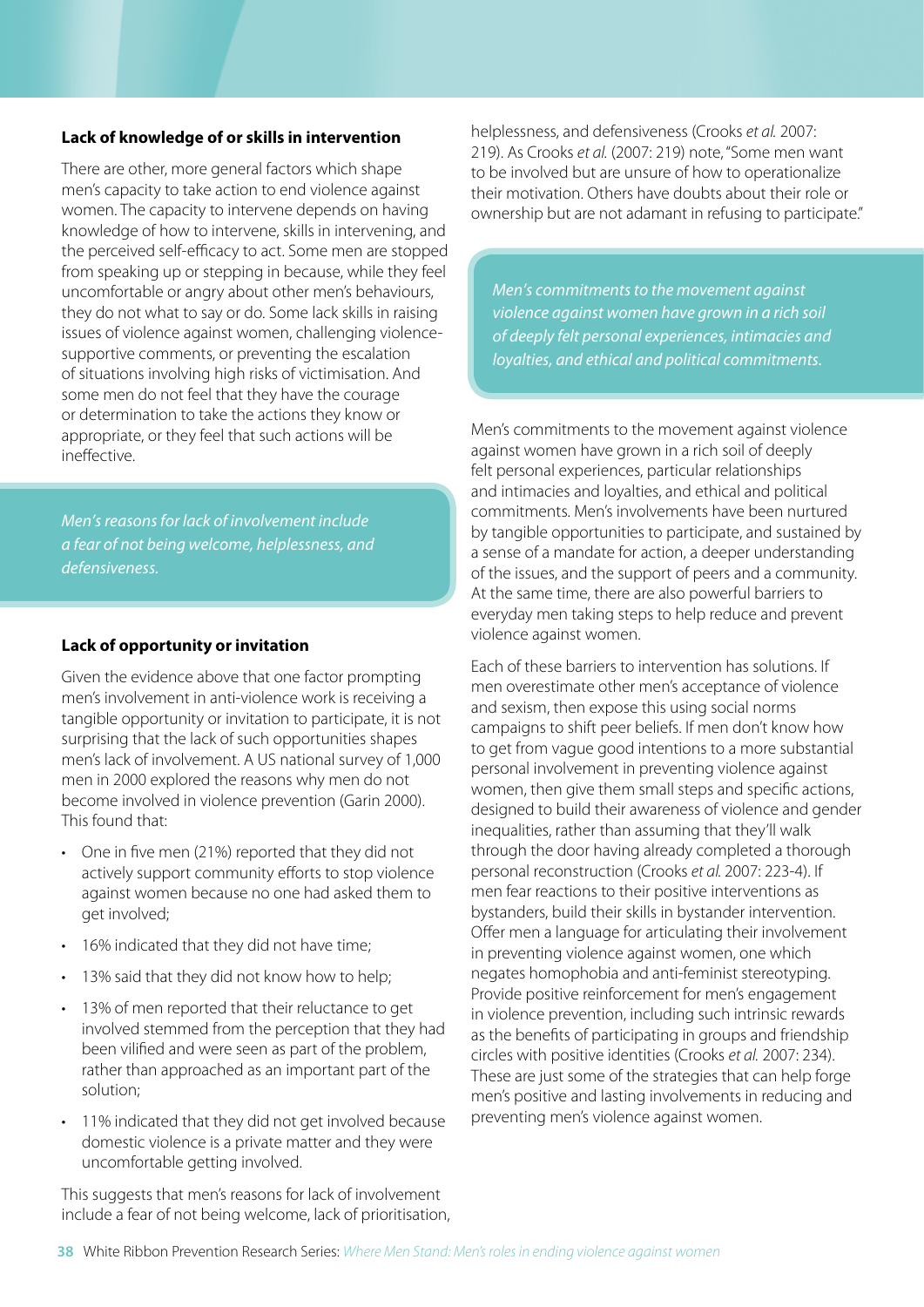### Conclusion

Men have a crucial role to play in preventing the physical and sexual violence that so many women suffer, and men have much to gain from doing so. If we are to end this violence, men themselves will need to take part in this project. A minority of men use violence against women. And too many men condone this violence, ignoring, trivialising, or even laughing about it.

Most males are uncomfortable with violence against women and with the attitudes and behaviours of those men who commit it. Yet many do not act on or express their beliefs, in part because they believe falsely that other men do not feel the same way. A silent majority of men disapproves of violence, but does little to prevent it (Allen 2010: 7-8). And, as this report has documented, significant pockets of men continue to excuse or justify violence against women.

The silence, or worse, the encouragement of male bystanders allows men's violence against women to continue. While some men are *perpetrators* of violence against women, other men are *perpetuators*. In passively accepting other men's abusive behaviour, they perpetuate violence, allowing it to continue (Pease 2008: 13).

*A silent majority of men disapproves of violence, but does little to prevent it.*

Men can play vital roles in helping to reduce and prevent men's violence against women. The majority of men do not commit violence against women. Yet few of these non-violent men are actively involved in violence prevention. To stop violence against women, men of goodwill must do more than merely refrain from violence themselves (Allen 2010: 66-67).

We must 'raise the bar' among men. We must raise the bar for what it means to be a 'decent bloke', one of the 'good guys'. Avoiding violence oneself is a good start, but it is not enough. In the first instance, avoiding violence means avoiding *all* forms of coercive and abusive behaviour and striving for equitable and respectful relationships, rather than merely refraining from the bluntest forms of physical or sexual violence. Moreover, if men are serious about contributing to a world in which women are safe from the threat of violence, they must do more. Men must challenge the violence of other men, and work to undermine the social and cultural supports for violence against women in their communities.

Preventing men's violence against women will require sustained and systematic efforts at the levels of families and relationships, communities, institutions, and societies. Men must be engaged in this work: as participants in education programs, as community leaders, as professionals and providers, and as advocates and activists working in alliance with women.

*We must raise the bar for what it means to be a 'decent bloke'.*

Work with men has demonstrated significant potential in shifting the attitudes and behaviours associated with violence against women. There is some evidence that program and policy interventions can bring about positive change among men, although rigorous evaluation of the impact of violence prevention efforts among men and boys often is absent or limited. There is an increasingly rich collection of guides and manuals for engaging and working with men and boys. And there is growing momentum in the groups and networks of men, and women, working to end violence against women.

However, most violence prevention work with men and boys has been local in scale and limited in scope. To be effective at the societal level – to transform violence against women and girls and the pervasive gender inequalities with which it is associated – work with men and boys will need to be scaled up. To truly transform gender inequalities, we must go beyond scattered, smallscale interventions and efforts (no matter how effective), towards systematic, large-scale, and coordinated efforts.

We will only make progress in preventing violence against women if we can change the attitudes, identities, and relations among some men which sustain violence. To stop the physical and sexual assault of women and girls, we must erode the cultural and collective supports for violence found among many men and boys and replace them with norms of consent, sexual respect and gender equality, and we must foster just and respectful gender relations in relationships, families, and communities. While some men are part of the problem, all men are part of the solution.

<sup>25</sup> Some of the following was first written in Flood (in-press).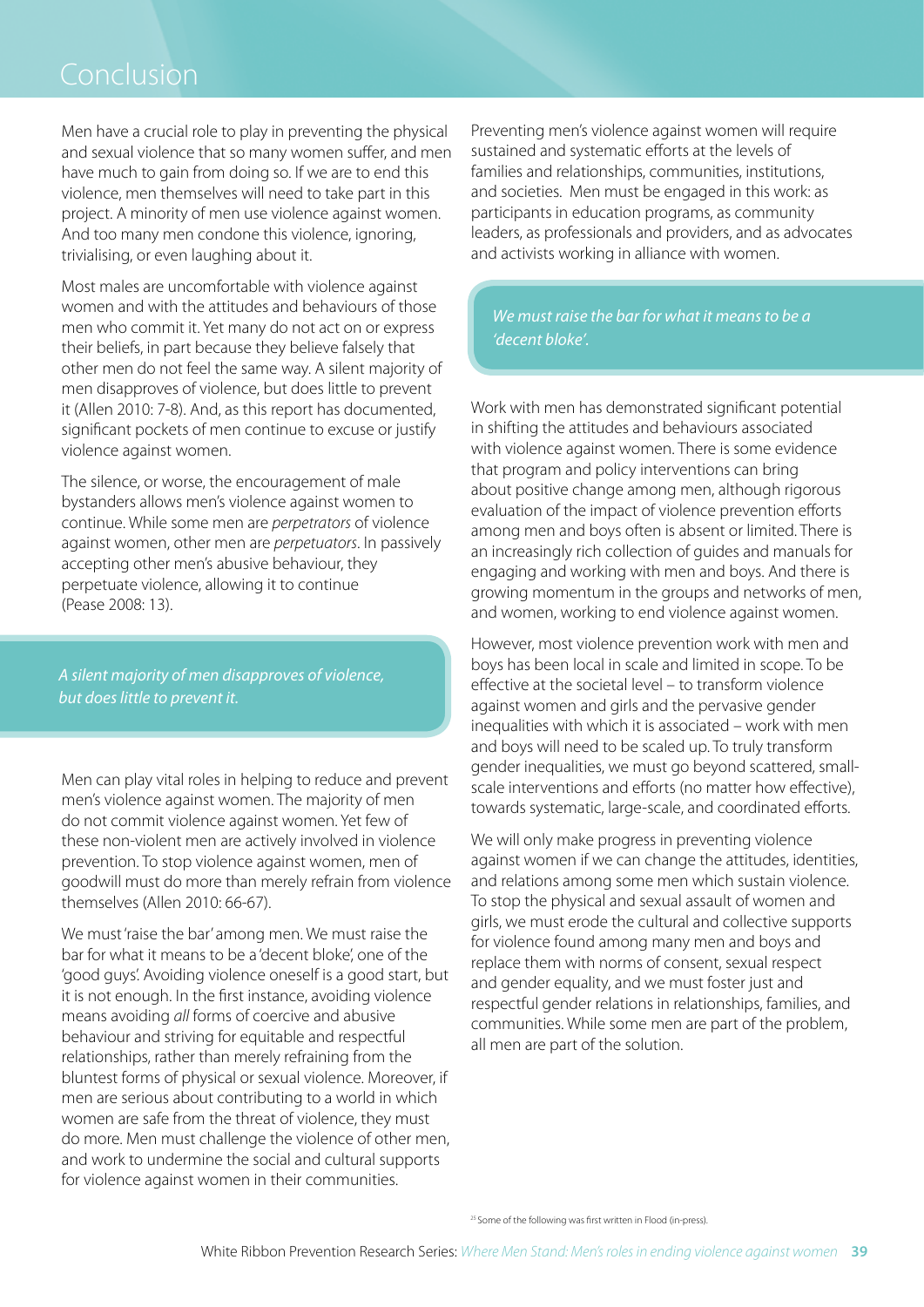### **Appendix 1: Key online resources on men's roles in stopping violence against women**

#### **(1) Readings and Resources**

XYonline, a major website on men and gender, includes key articles on men's work in helping to stop violence against women, here: http://www.xyonline.net/category/ article-content/violence.

The site also includes key resources on working with men, including guides and manuals, here: http://www. xyonline.net/category/article-content/resources

### **(2) Web sites**

XYonline also includes a substantial collection of links to other websites on men and masculinities, here: http:// www.xyonline.net/links

This includes links on men's anti-violence work, here:

http://www.xyonline.net/links#a2

Australian websites on violence against women: http:// www.xyonline.net/links#ViolenceAustralia

International websites on violence against women: http://www.xyonline.net/links#a12

#### **(3) Academic references**

The Men's Bibliography is a comprehensive bibliography of writing on men, masculinities, gender, and sexualities, listing over 20,000 books and articles. It is free at: http:// mensbiblio.xyonline.net/.

The bibliography includes a substantial section on men's anti-violence work, here:

http://mensbiblio.xyonline.net/violence2. html#Antiviolenceactivism

The bibliography also includes a substantial section on violence prevention, here:

http://mensbiblio.xyonline.net/violence3. html#Violenceprevention

### **Appendix 2: Self-reported use of violence by young males against a girlfriend**

The following table reports on data from an Australian survey of 5,000 young people aged 12-20. It details young males' self-reported use of violence or abuse against a girlfriend, among young males who have ever had a 'dating' relationship.

| <b>Behaviour</b>                                          | <b>No</b> | <b>Yes</b>     | Once/<br><b>Twice</b> | <b>More</b><br><b>Often</b> |
|-----------------------------------------------------------|-----------|----------------|-----------------------|-----------------------------|
| Yelled loudly at<br>her                                   | 49        | 33             | 24                    | 8                           |
| Put her down /<br>humiliated her                          | 62        | 19             | 16                    | 3                           |
| Threatened to<br>hit her or throw<br>something at her     | 74        | 7              | 6                     | $\overline{2}$              |
| Threw/smashed/<br>hit/kicked<br>something                 | 72        | 9              | 6                     | 4                           |
| Threw something<br>at her                                 | 77        | $\overline{4}$ | 3                     | 1                           |
| Pushed, grabbed<br>or shoved her                          | 72        | 9              | 7                     | $\overline{2}$              |
| Slapped her                                               | 76        | 5              | $\overline{4}$        | $\overline{2}$              |
| Kicked, bit or hit<br>her                                 | 78        | $\overline{4}$ | $\overline{2}$        | $\overline{2}$              |
| Hit or tried to<br>hit her with<br>something              | 79        | 3              | $\overline{2}$        | 1                           |
| Beat her up                                               | 80        | $\overline{2}$ | 1                     | 1                           |
| Threatened her<br>with a knife or<br>qun                  | 80        | $\overline{2}$ | 1                     | 1                           |
| Used a knife or<br>fired a gun                            | 80        | $\mathbf{1}$   | $\mathbf{1}$          |                             |
| Tried to control<br>her physically e.g.<br>by holding etc | 73        | 8              | 6                     | V                           |
| Tried to force her<br>to have sex                         | 78        | 3              | $\overline{2}$        | 1                           |
| Physically forced<br>her to have sex                      | 80        | 2              | 2                     | 1                           |

Source: National Crime Prevention 2001: 115.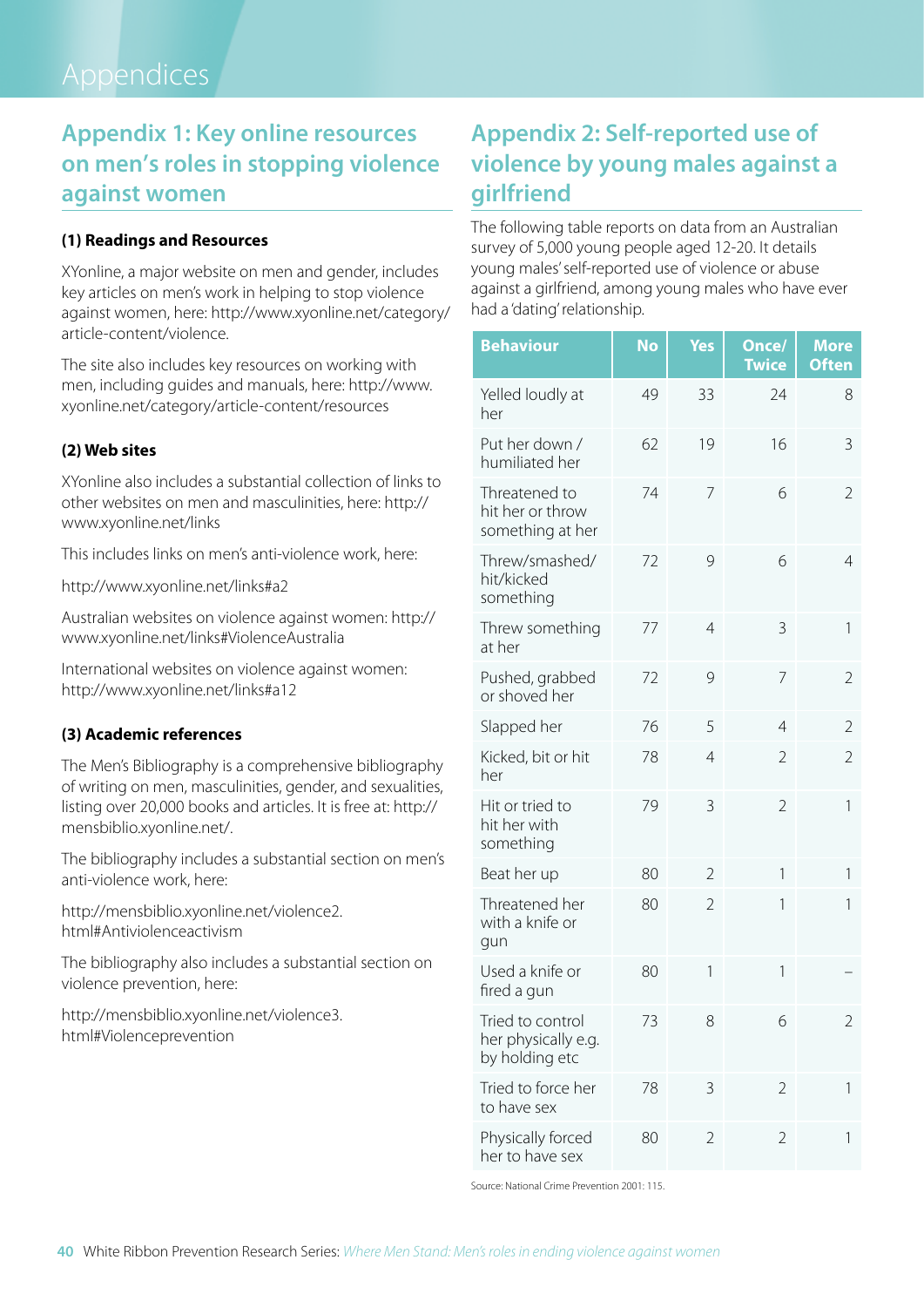### **Expediences** References

Abbey, A., T. Zawacki, P.O. Buck, A.M. Clinton, and P. McAuslan (2004) Sexual Assault and Alcohol Consumption: What do we know about their relationship and what types of research are still needed? *Aggression and Violent Behavior*, 9(3): 271-303.

ABS (2006) *Personal Safety Survey Australia*. Canberra: Australian Bureau of Statistics (Cat. 4906.0).

Access Economics (2004) *The Cost of Domestic Violence to the Australian Economy*. Canberra: Office of the Status of Women, Australian Government.

Adams-Curtis, L. E., and G. B. Forbes (2004) College Women's Experiences of Sexual Coercion: A Review of Cultural, Perpetrator, Victim, and Situational Variables. *Trauma, Violence, & Abuse*, 5(2): 91-122.

AFL (Australian Football League) (2005) Respect and Responsibility. Melbourne: Australian Football League, November.

Allen, C.T. (2010) Engaging Men in Violence Prevention: Empirically Examining Theoretical Barriers and Catalysts. PhD thesis, College of Arts & Sciences, University of South Carolina.

Bannon, I., and M.C. Correia (eds.) (2006) *The Other Half of Gender: Men's issues in development*. Washington DC: The World Bank.

Banyard, V.L., M.M. Moynihan, and E.G. Plante (2007) Sexual Violence Prevention Through Bystander Education: An experimental evaluation. *Journal of Community Psychology*, 35(4): 463-481.

Barker, G. (2001) 'Cool Your Head, Man': Preventing gender-based violence in Favelas. *Development*, 44(3): 94-98.

Berkowitz, A.D. (2001) Critical Elements of Sexual Assault Prevention and Risk Reduction Programs. Chapter 3 in C. Kilmartin: *Sexual Assault in Context: Teaching College Men About Gender*. Holmes Beach, FL: Learning Publications.

Berkowitz, A.D. (2002) Fostering Men's Responsibility for Preventing Sexual Assault. In *Preventing Violence in Relationships*. Ed. P. Schewe. Washington, DC, American Psychological Association.

Berkowitz, A.D. (2004a) Working With Men to Prevent Violence Against Women: An Overview. (Part One) National Resource Centre on Domestic Violence: VAWnet Applied Research Forum, October.

Berkowitz, A.D. (2004b) Working With Men to Prevent Violence Against Women: Program modalities and formats. (Part Two) National Resource Centre on Domestic Violence: VAWnet Applied Research Forum, October.

Carlson, M. (2008) I'd rather go along and be considered a man: Masculinity and bystander intervention. *The Journal of Men's Studies*, 16(1): 3-17.

Casey, E., and T. Smith (2010)"How Can I Not?": Men's Pathways to Involvement in Anti-Violence Against Women Work. *Violence Against Women*, 16(8): 953-73.

CDC (Centers for Disease Control and Prevention) (2004) *Sexual Violence Prevention: Beginning the dialogue.* Atlanta, GA: Centers for Disease Control and Prevention.

Chamberlain, L. (2008) *A Prevention Primer for Domestic Violence: Terminology, Tools, and the Public Health Approach*. VAWnet: The National Online Resource Center on Violence Against Women (March).

Chant, S., and M. Guttman (2000) *Mainstreaming Men Into Gender and Development*. Working Paper. Oxford: Oxfam GB.

Coulter, R.P. (2003) Boys Doing Good: Young men and gender equity. *Educational Review*, 55(2): 135-145.

Cowan, G. (2000) Beliefs About the Causes of Four Types of Rape. *Sex Roles*, 42(9/1).

Davis, R., L.F. Parks, and L. Cohen (2006) *Sexual Violence and the Spectrum of Prevention: Towards a community solution*. Enola, PA: National Sexual Violence Resource Center.

De Judicibus, M., and M.P. McCabe (2001) Blaming the Target of Sexual Harassment: Impact of gender role, sexist attitudes, and work role. *Sex Roles*, 44(7/8): 401-417.

Dobash, R.P., and R.E. Dobash (2004) Women's Violence to Men in Intimate Relationships: Working on a Puzzle. *British Journal of Criminology*, 44(3): 324-349.

Donovan, R. J., and R. Vlais (2005) *VicHealth Review of Communication Components of Social Marketing / Public Education Campaigns Focused on Violence Against Women*. Melbourne: Victorian Health Promotion Foundation.

EngenderHealth (2008a) E*ngaging Boys and Men in Gender Transformation: The Group Education Manual*. EngenderHealth/The ACQUIRE Project and Instituto Promundo.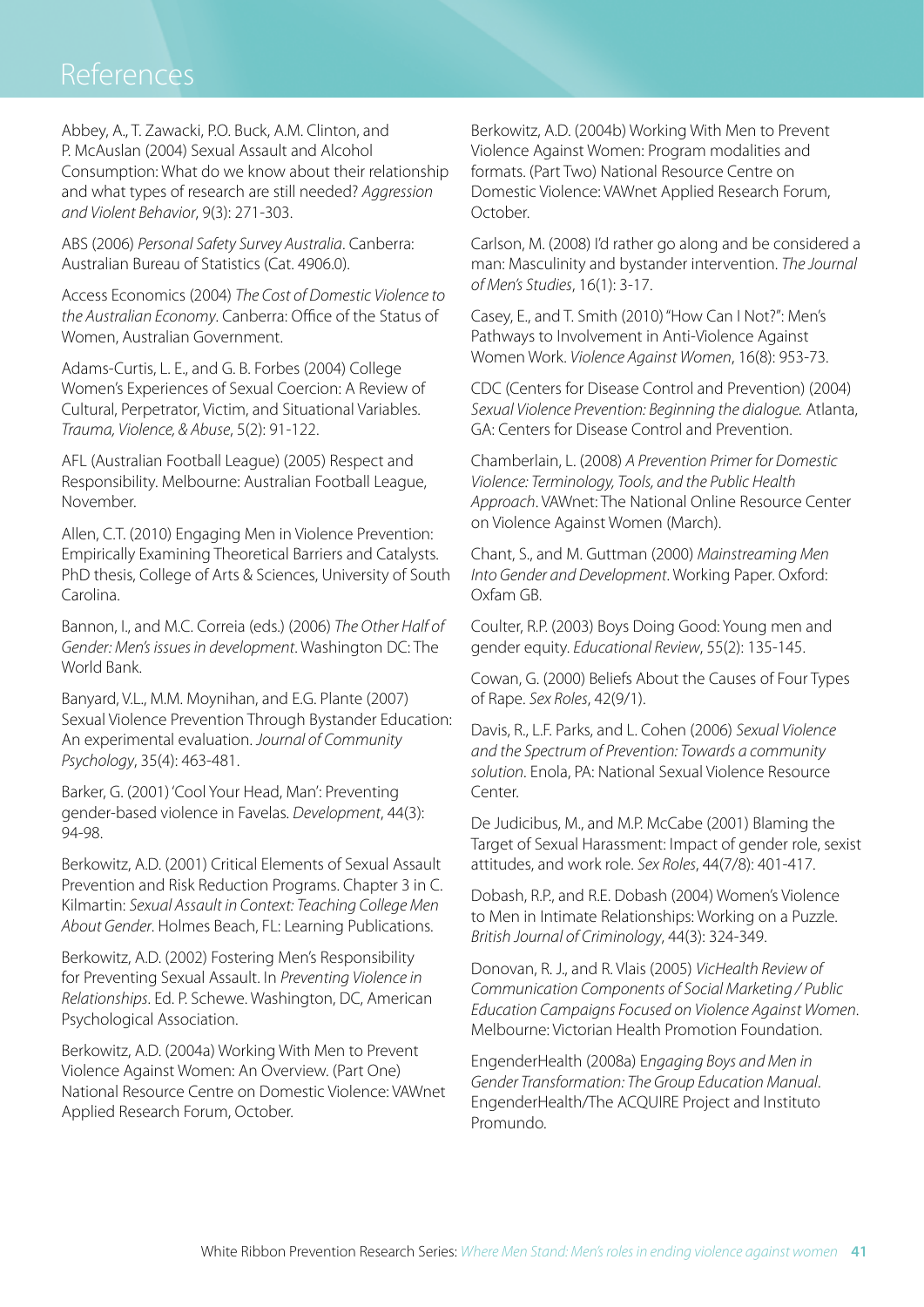EngenderHealth (2008b) *Engaging Men at the Community Levell*. EngenderHealth/The ACQUIRE Project and Instituto Promundo.

Esplen, E. (2006) Engaging Men in Gender Equality: Positive Strategies and Approaches. Overview and Annotated Bibliography, October. Brighton, UK: BRIDGE, Institute of Development Studies, University of Sussex.

Fabiano, P., W. Perkins, A. Berkowitz, J. Linkenbach, and C. Stark (2004) Engaging men as Social Justice Allies in Ending Violence Against Women: Evidence for a Social Norms Approach. *Journal of American College Health*, 52(3): 105-112.

Federal Government (2010) *National Plan to Reduce Violence against Women and their Children*. Canberra: Commonwealth of Australia.

Flood, M. (2003) Gender, Homophobia and Heterosexism. Anti-Homophobia Interagency Roundtable: Gender Construction and Its Impact on Homophobia. 27 August, Sydney.

Flood, M. (2004) Backlash: Angry men's movements. In S. E. Rossi. (ed.), *The battle and backlash rage on: Why feminism cannot be obsolete* (pp. 261-278). Philadelphia, PA: Xlibris Press.

Flood, M. (2005) Men's Collective Struggles for Gender Justice: The Case of Anti-Violence Activism. In *The Handbook of Studies on Men and Masculinities*. Eds M. Kimmel, J. Hearn, and R.W. Connell. Thousand Oaks, CA: Sage (pp. 458-466).

Flood, M. (2005-2006) Changing Men: Best practice in sexual violence education. *Women Against Violence*, 18: 26-36.

Flood, M. (2006) Violence Against Women and Men in Australia: What the Personal Safety Survey can and can't tell us about domestic violence. *Domestic Violence and Incest Resource Centre Newsletter*, Summer: 3-10.

Flood, M. (2007) Background document for *Preventing Violence Before It Occurs: A framework and background paper to guide the primary prevention of violence against women in Victoria*. Melbourne: Victorian Health Promotion Foundation.

Flood, M. (2008) A response to Bob Pease's *Engaging Men in Men's Violence Prevention*. Paper to Forum, "Men's role in preventing men's violence against women." Australian Domestic and Family Violence Clearinghouse and Australian Centre for the Study of Sexual Assault, Melbourne, November 20.

Flood, M. (2009) Let's Stop Violence Before It Starts: Using primary prevention strategies to engage men, mobilise communities, and change the world. Workshop notes, New Zealand, Sept. 28 – Oct 2.

Flood, M. (2010) 'Fathers' Rights' and the Defense of Paternal Authority in Australia. *Violence Against Women*, 16(3): 328-347.

Flood, M. (in press) Involving Men in Efforts to End Violence Against Women. *Men and Masculinities* (in-press, accepted October 2009).

Flood, M., L. Fergus, and M. Heenan (2009) *Respectful Relationships Education: Violence prevention and respectful relationships education in Victorian secondary schools.* Melbourne: Department of Education and Early Childhood Development, State of Victoria.

Flood, M., and C. Hamilton (2008) Mapping Homophobia in Australia. In *Homophobia: An Australian History*. Ed. S. Robinson. Federation Press.

Flood, M., D. Peacock, O. Stern, G. Barker, and A. Greig (2010) *World Health Organization Men and Gender Policy Brief: Policy approaches to involving men and boys in achieving gender equality and health equity*. Johannesburg: Sonke Gender Justice Network.

Flood, M., and B. Pease (2006) *The Factors Influencing Community Attitudes in Relation to Violence Against Women: A Critical Review of the Literature*. Melbourne: Victorian Health Promotion Foundation.

Flood, M., and B. Pease (2009) Factors Influencing Attitudes to Violence Against Women. *Trauma, Violence and Abuse*, 10(2): 124-142.

Foshee, V., K.E. Bauman, X.B. Arriaga, R.W. Helms, G.G. Koch, and G.F. Linder (1998) An Evaluation of Safe Dates, an Adolescent Dating Violence Prevention Program. *American Journal of Public Health*, 88: 45-50.

Foshee, V., K.E. Bauman, S.T. Ennett, G.F. Linder, T. Benefield, and C. Suchindran (2004) Assessing the Long-Term Effects of the Safe Dates Program and a Booster in Preventing and Reducing Adolescent Dating Violence Victimization and Perpetration. *American Journal of Public Health*, 94(4): 619-624.

Funk, R.E. (2006) *Reaching Men: Strategies for Preventing Sexist Attitudes, Behaviors, and Violence*. Indianopolis, IN: Jist Publishing.

Garin, G. D. (2000) *Report No. #5702c*. Washington, DC: Peter D. Hart Research Associates, Inc.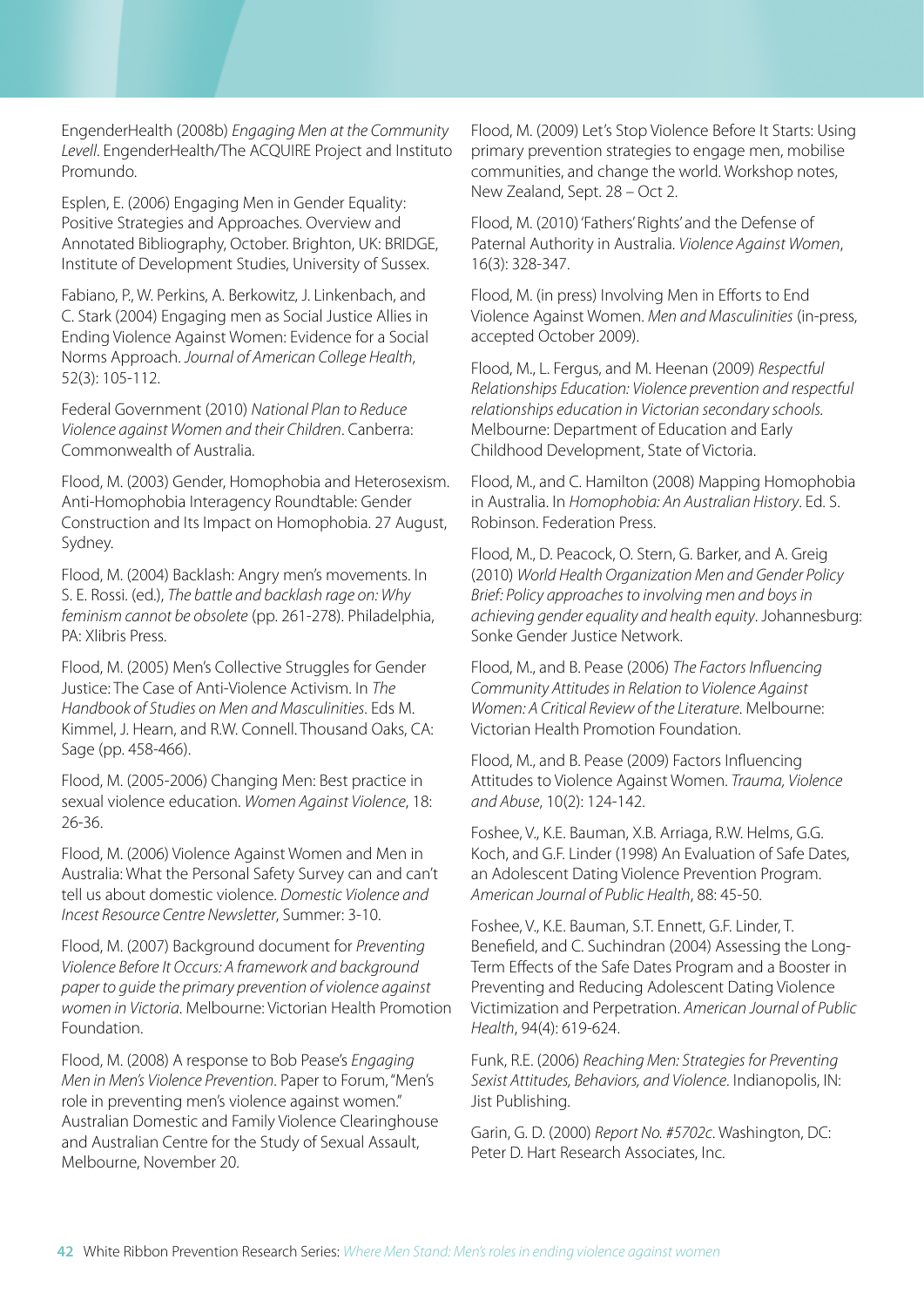Greig, A., and D. Peacock (2005) *Men as Partners Programme: Promising Practices Guide*. EngenderHealth (Draft only).

Hart Research Associates, Inc. (2007) *Father's Day Poll*. Retrieved November 9, 2010, from http://aboutus.vzw. com/communityservice/FathersDayPoll.pdf.

Harvey, A., C. Garcia-Moreno, and A. Butchart (2007) *Primary Prevention of Intimate-partner Violence and Sexual Violence*. Background paper for WHO Expert Meeting, May 2–3, 2007.

Headey, B., D. Scott, and D. de Vaus (1999) Domestic violence in Australia: Are men and women equally violent? *Australian Social Monitor*, 2(3): 57-62.

Heise, L.L. (1998) Violence Against Women: An integrated, ecological framework. *Violence Against Women*, 4(3): 262- 283.

Heise, L.L. (2006) Determinants of Intimate Partner Violence: Exploring variation in individual and population level risk. Upgrading Document, PhD in progress (Unpublished).

Heppner, M.J., H.A. Neville, K. Smith, D.M. Kivlighan, and B.S. Gershuny (1999) Examining Immediate and Long-term Efficacy of Rape Prevention Programming with Racially Diverse College Men. *Journal of Counseling Psychology*, 46(1): 16-26.

Hird, M.J., and S. Jackson (2001) Where 'Angels' and 'Wusses' Fear to Tread: Sexual coercion in adolescent dating relationships. *Journal of Sociology*, 37(1): 27-43.

Hogeland, L.M. (1994) Fear of Feminism: Why Young Women Get the Willies. Ms, November/December: 18-21.

Hubert, C. (2003) Violence Against Women: It's Against All the Rules — *Evaluation of the NSW Statewide Campaign to Reduce Violence Against Women*. Sydney: Violence Against Women Specialist Unit, NSW Attorney General's Department.

Instituto Promundo (2002) *Working with Young Men Manual Series*. Rio de Janeiro, Brazil: Instituto Promundo.

IPPF (2010) *Men are Changing: Case study evidence on work with men and boys to promote gender equality and positive masculinities*. London: International Planned Parenthood Federation.

Johnson, M.P. (1995) Patriarchal Terrorism and Common Couple Violence: Two forms of violence against women. *Journal of Marriage and the Family*, 57(2): 283-294.

Johnson, M.P. (2010) Langhinrichsen-Rolling's Confirmation of the Feminist Analysis of Intimate Partner Violence: Comment on"Controversies Involving Gender and Intimate Partner Violence in the United States". *Sex Roles*, 62: 212-219.

Kilmartin, C., T. Smith, A. Green, H. Heinzen, M. Kuchler, and D. Kolar (2008) A Real Time Social Norms Intervention to Reduce Male Sexism. *Sex Roles*, 59(3): 264-273.

Kim, A. N., and M.L. White (2008) Evaluation of California's MyStrength Campaign and MOST Clubs: Summary of Preliminary Findings on Attitudes and School Climate. California Department of Public Health, Epidemiology and Prevention for Injury Control Branch.

Kimmel, M.S. (1994) Masculinity as Homophobia. In H. Brod and M. Kaufman, (eds). *Theorizing Masculinities*. London: Sage.

Koss, M.P., C.A. Gidycz, and N. Wisniewski (1987) The Scope of Rape: Incidence and prevalence of sexual aggression and victimization in a national sample of higher education students. *Journal of Consulting and Clinical Psychology*, 55(2): 162-170.

Landsberg, M. (2000) Canadian Feminists' Uneasy Alliance with Men Challenging Violence. *Voice Male* Spring (Men's Resource Centre of Western Massachusetts).

Maynard, M., and J. Winn (1997) Women, Violence and Male Power. In *Introducing Women's Studies: Feminist Theory and Practice*. (2nd edition) Eds D. Richardson and V. Robinson. London: Macmillan

McGregor, K. (2009) *2009 National Community Attitudes to Violence Against Women Survey: A full technical report*. Canberra: Australian Institute of Criminology.

Mouzos, J., and T. Makkai (2004) *Women's Experiences of Male Violence: Findings from the Australian Component of the International Violence Against Women Survey (IVAWS)*. Canberra: Australian Institute of Criminology, Research and Public Policy Series, No. 56.

Murnen, S.K., C. Wright, and G. Kaluzny (2002) If"Boys Will Be Boys," Then Girls Will Be Victims? A Meta-Analytic Review of the Research That Relates Masculine Ideology to Sexual Aggression. *Sex Roles*, 46(11-12): 359-375.

National Crime Prevention (2001) *Young People & Domestic Violence: National research on young people's attitudes and experiences of domestic violence*. Canberra: Crime Prevention Branch, Commonwealth Attorney-General's Department.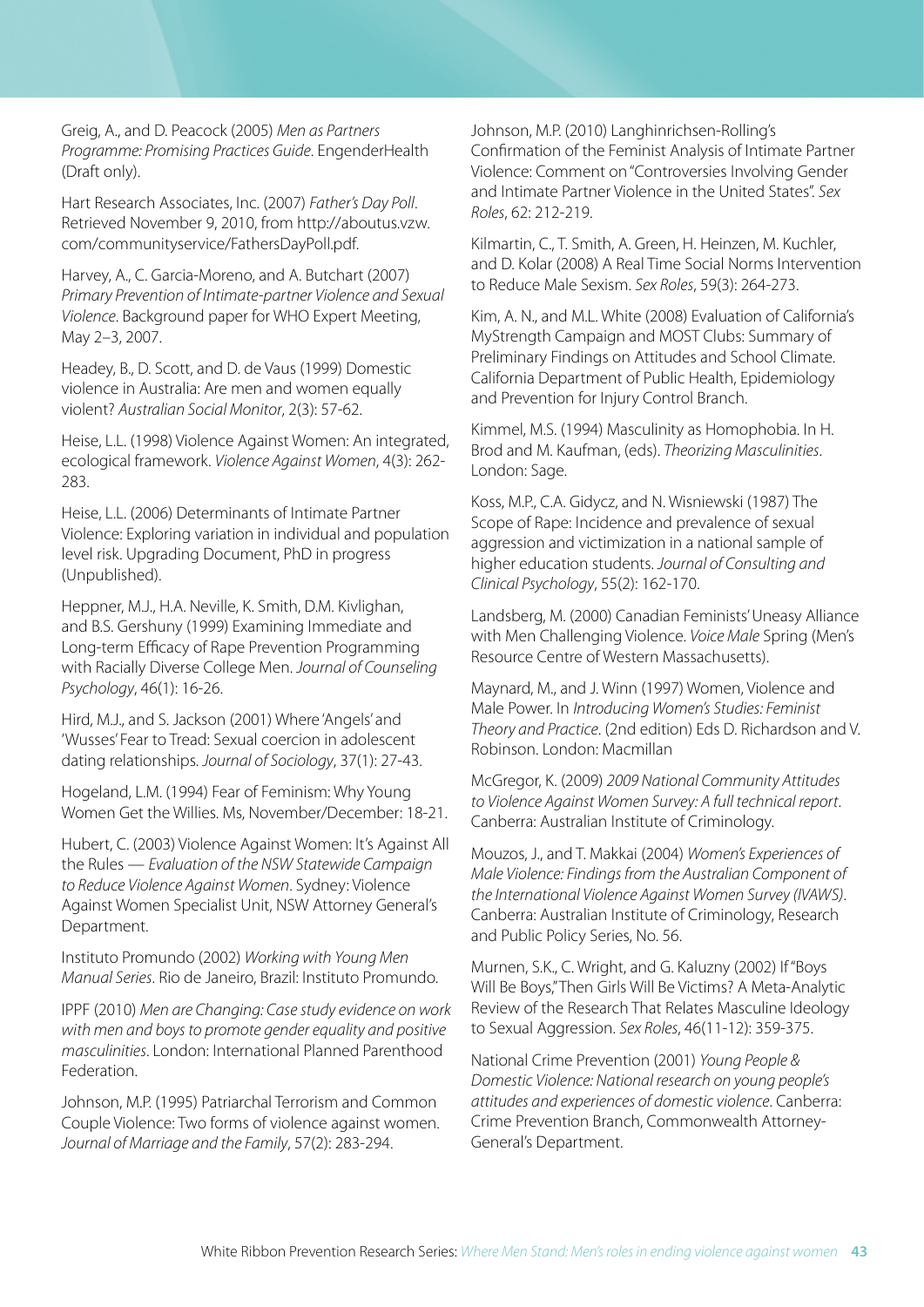NSW Department of Premier and Cabinet (2010) *Stop the Violence End the Silence: NSW Domestic and Family Violence Action Plan*. Sydney: Office for Women's Policy.

Office of the Status of Women (1995) *Community Attitudes to Violence Against Women*. Canberra: Department of the Prime Minister and Cabinet.

Office of Women's Policy (2009) *A Right to Respect: Victoria's Plan to Prevent Violence against Women 2010– 2020*. Melbourne: Office of Women's Policy, Department of Planning and Community Development.

Pavlou, M., and A. Knowles (2001) Domestic Violence: Attributions, recommended punishments and reporting behaviour related to provocation by the victim. *Psychiatry, Psychology and Law*, 8(1): 76-85.

Pease, B. (2008) Engaging Men in Men's Violence Prevention: Exploring the tensions, dilemmas and possibilities. *Australian Domestic & Family Violence Clearinghouse Issues Paper*, No. 17, August.

Powell, A. (2010) Review of Bystander Approaches in Support of Preventing Violence Against Women. La Trobe University (unpublished draft).

Pulerwitz, J., G. Barker, M. Segundo, and M. Nascimento (2006) Promoting More Gender-equitable Norms and Behaviors Among Young Men as an HIV/AIDS Prevention Strategy. Horizons Final Report. Washington, DC: Population Council.

Rigby, K., and B. Johnson (2004) Students as Bystanders to Sexual Coercion: How would they react and why? *Youth Studies Australia*, 23(2): 11-16.

Rogers, E.M. (2002) Diffusion of Preventive Innovations. *Addictive Behaviors*, 27, 989-993.

Rudd, K. (2008) Respecting Women and Leading Men. Proceedings of the White Ribbon Foundation White Tie Dinner, Prime Minister of Australia, 17 September. Source: http://www.pm.gov.au/media/speech/2008/ speech\_0478.cfm

Ruxton, S. (ed.) (2004) *Gender Equality and Men: Learning from practice*. Oxford: Oxfam GB.

Schumacher, J., S. Feldbau-Kohn, A.M. Smith Slep, and R.E. Heyman. (2001). Risk Factors for Male-to-Female Partner Physical Abuse. *Aggression and Violent Behavior*, 6(2-3): 281-352.

Solórzano I., Abaunza H., and C. Molina (2000) *Evaluación de impacto de la campaña contra las mujeres un desastre que los hombres si podemos evitar [Impact evaluation of the campaign "violence against women: a disaster we can prevent as men"]*. Managua, CANTERA.

Stark, E. (2010) Do violent acts equal abuse? Resolving the gender parity/asymmetry dilemma. *Sex Roles*, 62: 201–211.

Stein, J.L., and L. Jerrold. (2007) Peer educators and close friends as predictors of male college students' willingness to prevent rape. *Journal of College Student Development*, 48(1): 75-89.

Stith, S.M., D.B. Smith, C.E. Penn, D.B. Ward, and D. Tritt (2004) Intimate partner physical abuse perpetration and victimization risk factors: A meta-analytic review. *Aggression and Violent Behavior*, 10(1): 65-98.

Stoltenberg, J. (1990) *Refusing to Be a Man: Essays on Sex and Justice*. CA & Suffolk: Fontana/Collins.

Straus, M.A. (2008) Dominance and symmetry in partner violence by male and female university students in 32 nations. *Children and Youth Services Review*, 30: 252-275.

Sugarman, D.B., and S.L. Frankel (1996) Patriarchal ideology and wife assault: A meta-analytic review. *Journal of Family Violence*, 11(1): 13-40.

Texas Council on Family Violence (2010) *Guide to Engaging Men and Boys in Preventing Violence Against Women and Girls*. Men's Nonviolence Project

Tolman, D.L., R. Spencer, M. Rosen-Reynoso, and M.V. Porche (2003) Sowing the Seeds of Violence in Heterosexual Relationships: Early adolescents narrate compulsory heterosexuality. *Journal of Social Issues*, 59(1): 159-178.

Trioli, V. (1996) *Generation f: Sex, power & the young feminist*. Port Melbourne: Minerva.

UNIFEM (2010) Virtual Knowledge Centre to End Violence Against Women and Girls. Section: Men & Boys. URL: http://www.endvawnow.org/?men-boys.

Verma, R., J. Pulerwitz, V.S. Mahendra, S. Khandekar, A.K. Singh, S.S. Das, S. Mehra, A. Nura, and G. Barker (2008) *Promoting Gender Equity as a Strategy to Reduce HIV Risk and Gender-based Violence Among Young Men in India*. Horizons Final Report. Washington, DC: Population Council.

VicHealth (2004) *The Health Costs of Violence: Measuring the burden of disease caused by intimate partner violence. A summary of findings*. Melbourne: Victorian Health Promotion Foundation (VicHealth).

VicHealth (2006) *Two Steps Forward, One Step Back: Community attitudes to violence against women*. Melbourne: Victorian Health Promotion Foundation (VicHealth).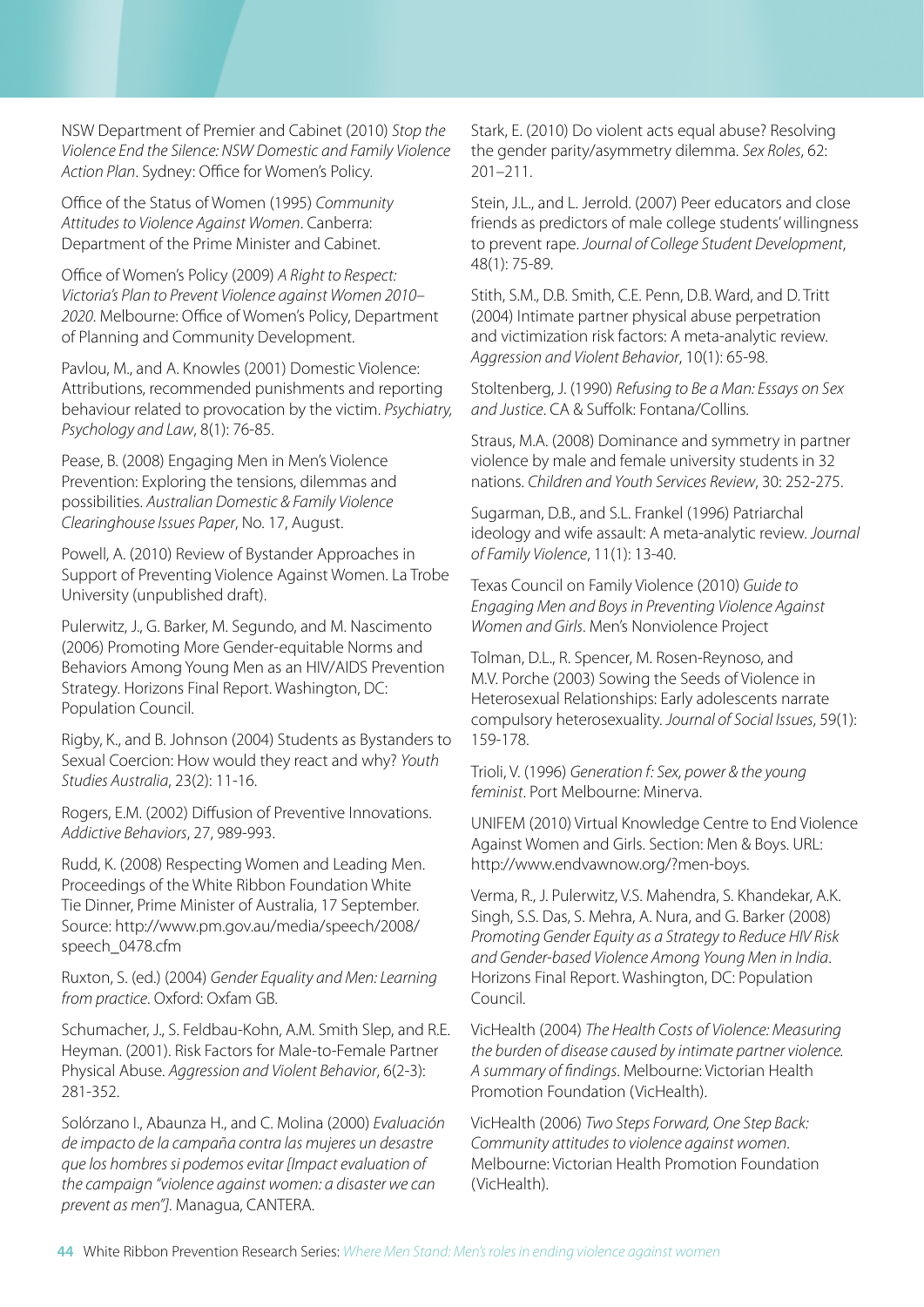VicHealth (2007) *Preventing Violence Before It Occurs: A framework and background paper to guide the primary prevention of violence against women in Victoria*. Melbourne: Victorian Health Promotion Foundation (VicHealth).

VicHealth (2009) *National Survey on Community Attitudes to Violence Against Women 2009: Changing cultures, changing attitudes – preventing violence against women, A summary of findings*. Melbourne: Victorian Health Promotion Foundation (VicHealth).

Walker, L., M. Flood, and K. Webster (2008) Violence Against Women: A key determinant of health and wellbeing. *Understanding Health: A Social Determinants Approach*. Ed. H. Keleher and C. MacDougall. Oxford University Press.

West, A., and M.L. Wandrei (2002) Intimate Partner Violence: A model for predicting interventions by informal helpers. *Journal of Interpersonal Violence*, 17(9): 972-986.

White, V., M. Greene, and E. Murphy (2003) *Men and Reproductive Health Programs*. Washington, DC: Synergy Project.

World Health Organization (2007) *Engaging Men and Boys in Changing Gender-Based Inequity in Health: Evidence from programme interventions*. Geneva: World Health Organization.